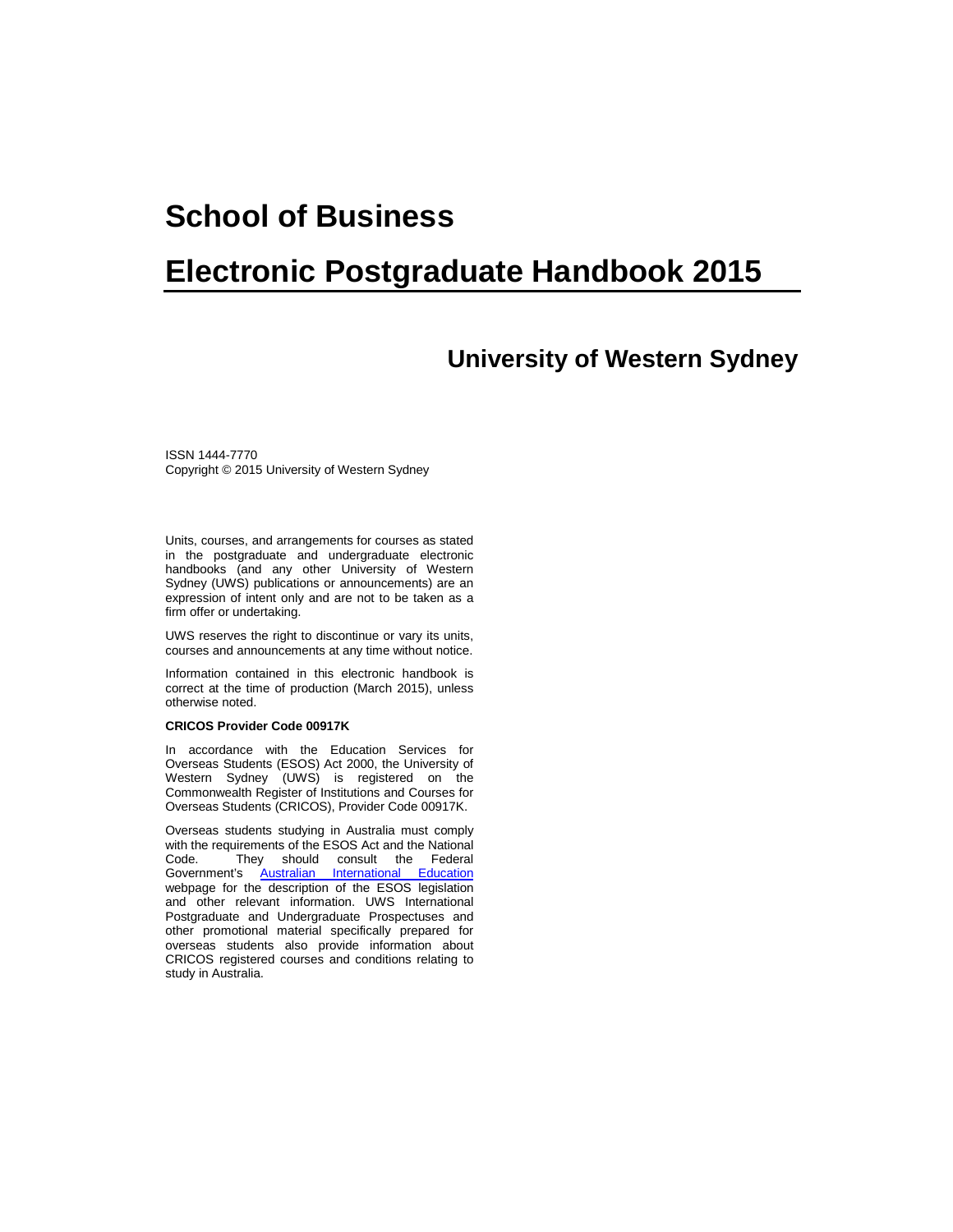### **About the School of Business Electronic Postgraduate Handbook**

#### **Sessions and dates**

There are two main sessions in 2015: Autumn and Spring. Weeks shown in the dateline refer to the session weeks for these main sessions.

The dateline is available at:

[http://www.uws.edu.au/currentstudents/current\\_stud](http://www.uws.edu.au/currentstudents/current_students/dates/2015_academic_year_dateline) [ents/dates/2015\\_academic\\_year\\_dateline.](http://www.uws.edu.au/currentstudents/current_students/dates/2015_academic_year_dateline)

#### **Unit outlines**

Brief outlines of all UWS postgraduate units listed in the course section are given in the second half of this electronic handbook.

The unit outlines give a brief overview of each unit. For some units this information is not available. Please check the UWS website for more recent information. For more information – details of textbooks, assessment methods, tutorial, group work and practical requirements – contact the unit coordinator.

More information on unit offerings can be found at: [http://handbook.uws.edu.au/hbook/UNIT\\_SEAR](http://handbook.uws.edu.au/hbook/UNIT_SEARCH.ASP) [CH.ASP.](http://handbook.uws.edu.au/hbook/UNIT_SEARCH.ASP)

### **Unit not listed?**

If the unit you are looking for is not in the alphabetical units section, consult your course coordinator for details or check the unit search web page for updated details on all units offered in 2015 at:

[http://handbook.uws.edu.au/hbook/UNIT\\_SEARCH.](http://handbook.uws.edu.au/hbook/UNIT_SEARCH.ASP) [ASP.](http://handbook.uws.edu.au/hbook/UNIT_SEARCH.ASP)

### **Prerequisites, co-requisites and assumed knowledge**

Students wishing to enrol in a unit for which they do not have the prerequisites or assumed knowledge are advised to discuss their proposed enrolment with an academic adviser.

Where it is necessary to limit the number of students who can enrol in a unit through shortage of space, equipment, library resources, and so on, or to meet safety requirements, preference will be given to students who have completed the unit recommended sequence in the course.

### **Academic credit**

In most courses, academic credit will be granted for previous studies. For example, UWS has a number of agreements with TAFE to grant credit for successfully completed TAFE studies. Seek advice about credit prior to, or at enrolment.

#### **How to use this electronic book**

The first part of this electronic book contains information about current postgraduate courses offered by the School of Business. The next part contains details on current postgraduate unit sets in these courses, and the final part has details of all units within the courses.

The courses are arranged mainly alphabetically. If you know the course code, but not the name, consult the COURSE CODE INDEX.

The units are arranged alphabetically. If you know the code, but not the name, consult the UNIT CODE INDEX at the back of the electronic book.

#### **Check website for updates**

Every effort is taken to ensure that the information contained in this electronic book is correct at time of production. The latest information on course and unit offerings can be found at: <http://handbook.uws.edu.au/hbook/>

Note that the School of Law has no postgraduate courses available for entry in 2015.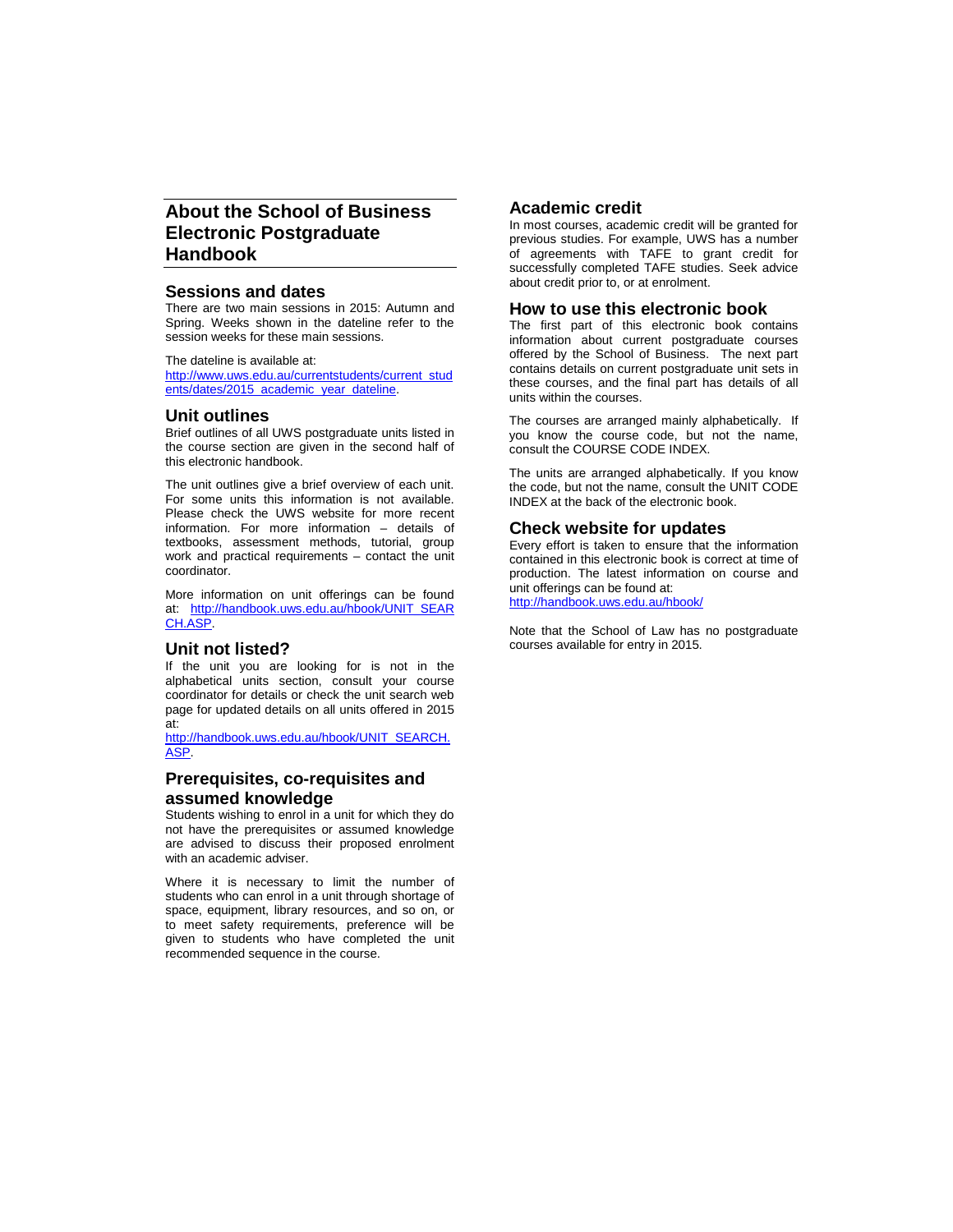# **Contents**

# **SCHOOL OF [BUSINESS](#page-4-0) 1**

| 2691.4          | Master of Accountancy                                                   |               |
|-----------------|-------------------------------------------------------------------------|---------------|
| 2772.1          | Graduate Certificate in Accounting (exit only)                          |               |
| 2759.1          | Master of Applied Finance                                               |               |
| 2760.2          | Graduate Certificate in Applied Finance                                 | $\frac{2}{3}$ |
| 2762.2          | <b>Executive Master of Business Administration</b>                      | 3             |
| 2761.3          | Master of Business Administration                                       | 4             |
| 2782.1          | Master of Business Administration/Master of Applied Finance             | 5             |
| 2757.2          | Graduate Certificate in Business Administration                         | 6             |
| 2765.2          | Graduate Certificate in Business                                        | 7             |
| 2698.6          | Master of Business (Marketing)                                          | 7             |
| 2624.5          | Master of Business (Operations Management)                              | 8             |
| 2749.1          | Master of Business Research Studies (Exit Only)                         | 9             |
| 2750.1          | Graduate Diploma in Business Studies (Exit Only)                        | 9             |
| 2751.1          | Graduate Certificate in Business Studies (Exit Only)                    | 9             |
| 2770.1          | Master of Commerce (Financial Planning)                                 | 10            |
| 2781.1          | Graduate Certificate in Commerce (Financial Planning) (exit only)       | 11            |
| 2764.2          | Master of Commerce (Human Resource Management)                          | 12            |
| 2725.2          | Master of Commerce (Property Investment and Development)                | 13            |
| 2705.2          | Master of Finance                                                       | 13            |
| 2689.3          | Master of Professional Accounting                                       | 14            |
| 2724.4          | Graduate Certificate in Research Studies                                | 15            |
| <b>SP2006.1</b> | Postgraduate Specialisation - Management                                | 17            |
| <b>SP2007.1</b> | Postgraduate Specialisation - Marketing                                 | 17            |
| <b>SP2008.1</b> | Postgraduate Specialisation - Logistics and Supply Chain Management     | 17            |
| <b>SP2009.1</b> | Postgraduate Specialisation - Hospitality and Tourism                   | 17            |
| SP2010.1        | Postgraduate Specialisation - Sustainable Business                      | 17            |
| SP2011.1        | Postgraduate Specialisation - Innovation and Entrepreneurship           | 17            |
| <b>SP2012.1</b> | Postgraduate Specialisation - Human Resource Management                 | 18            |
| SP2016.1        | Postgraduate Specialisation - Finance and Investment                    | 18            |
| <b>SP2017.1</b> | Postgraduate Specialisation - Property                                  | 18            |
| <b>SP2018.1</b> | Postgraduate Specialisation - Information and Communications Technology | 18            |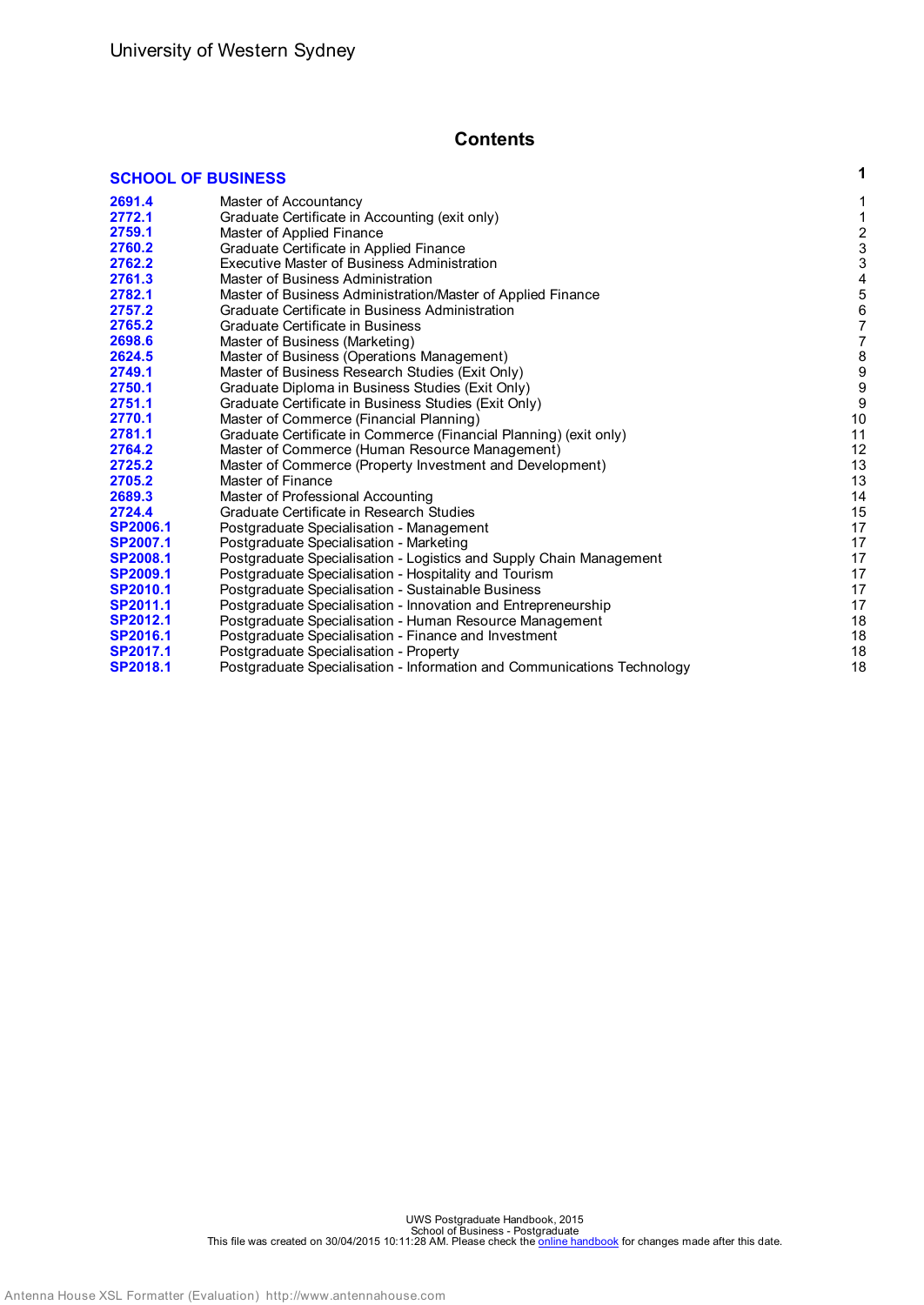University of Western Sydney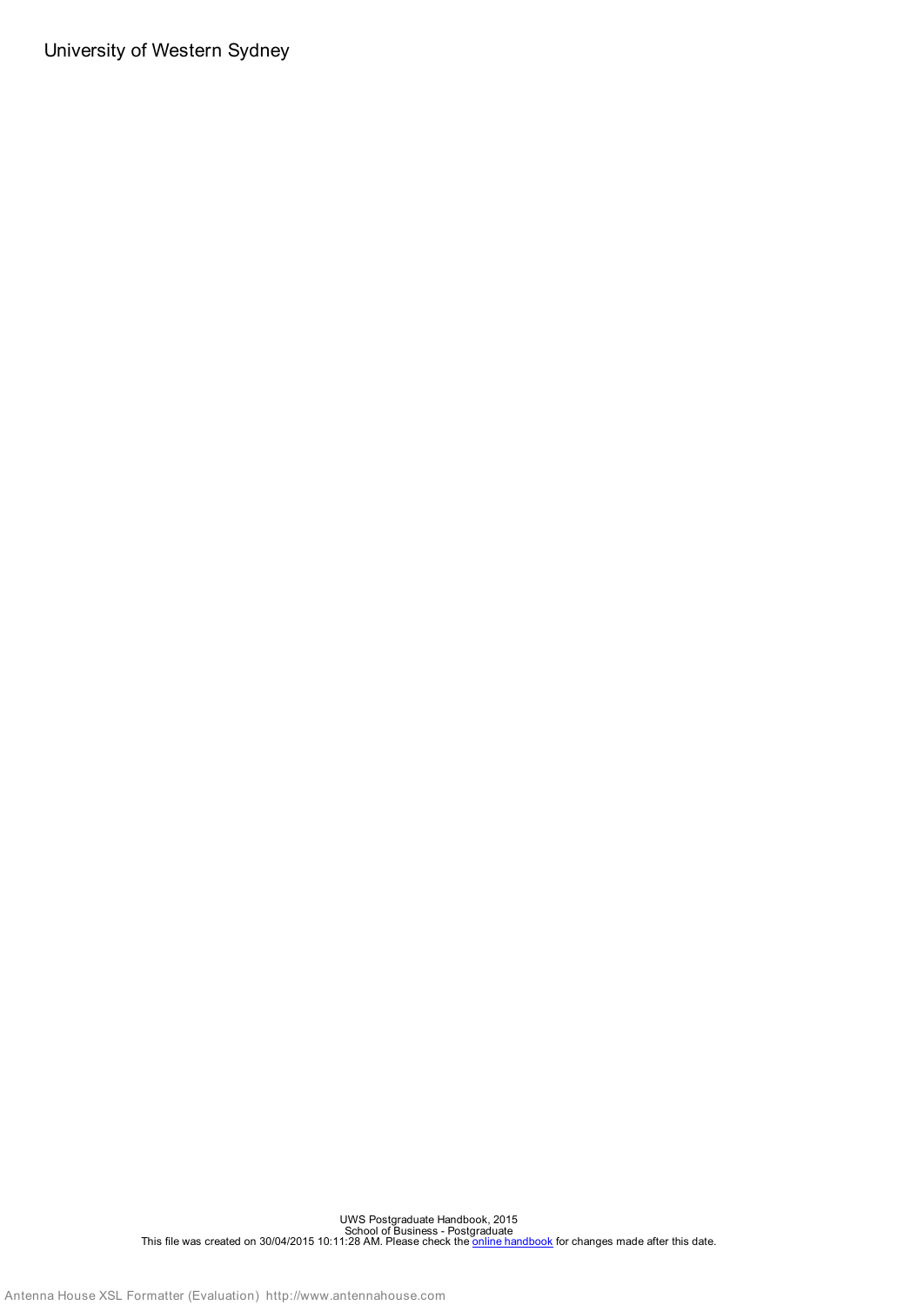# <span id="page-4-0"></span>**SCHOOL OF BUSINESS**

# **Master of Accountancy**

# *2691.4*

Students should follow the course structure for the course version relevant to the year they commenced. This version applies to students whose commencement year for this course is 2015 or later.

The Master of Accountancy equips students with an indepth theoretical knowledge of accounting. On successful completion of this course, students gain knowledge, skills and expertise that enable them to become professional accounting practitioners and satisfy the pre entry educational requirements for the CPA Australia, The Institute of Chartered Accountants in Australia (ICAA) or the Institute of Public Accountants (IPA). The course content delivers a contemporary education in accounting principles and procedures supported by knowledge of associated disciplines of law, economics and finance. Students will learn to apply accounting concepts, theories and models through a range of individual and collaborative means using a blended learning design that draws from industry relevant projects with exposure to realistic business problems.

# **Study Mode**

Two years full-time or four years part-time.

| Location                    |                        |          |
|-----------------------------|------------------------|----------|
| Campus                      | <b>Attendance Mode</b> |          |
| Parramatta Campus Full Time |                        | Internal |
| Parramatta Campus Part Time |                        | Internal |

# **Accreditation**

Accredited by CPA Australia, The Institute of Chartered Accountants in Australia (ICAA) and the Institute of Public Accountants (IPA).

# **Inherent requirements**

There are inherent requirements for this course that you must meet in order to complete your course and graduate. Make sure you read and understand the requirements for this course online.

# **Admission**

Applicants must have successfully completed an undergraduate degree, or higher, in any discipline.

Applications from Australian and New Zealand citizens and holders of permanent resident visas must be made via the Universities Admissions Centre (UAC).

Applicants who have undertaken studies overseas may have to provide proof of proficiency in English. Local and International applicants who are applying through the Universities Admissions Centre (UAC) will find details of minimum English proficiency requirements and acceptable proof on the UAC website. Local applicants applying directly to UWS should also use the information provided on the UAC website.

International applicants must apply directly to the University of Western Sydney via UWS International.

International students applying to UWS through UWS International can find details of minimum English proficiency requirements and acceptable proof on the UWS International website.

Overseas qualifications must be deemed by the Australian Education International - National Office of Overseas Skills Recognition (AEI-NOOSR) to be equivalent to Australian qualifications in order to be considered by UAC and UWS

# **Course Structure**

Qualification for this award requires the successful completion of 160 credit points which includes twelve School of Business Postgraduate Accounting core units and four electives.

### **Core Units**

| 200396.4 | <b>Introductory Accounting</b>      |
|----------|-------------------------------------|
| 200432.3 | Commercial Law                      |
| 200426.3 | Corporate Finance                   |
| 200425.4 | Economics                           |
| 200494.3 | Management Accounting               |
| 200399.3 | Information Systems for Accountants |
| 200433.3 | Company Law                         |
| 200400.4 | Company Accounting                  |
| 200397.2 | Revenue Law (PG)                    |
| 200398.3 | Auditing                            |
| 200401.3 | Accounting Theory and Applications  |
| 200693.3 | Accounting Professional Engagement  |

### **Electives**

40 credit points from postgraduate Business units with the selection to be approved by the Academic Course Advisor.

### **Exit Award**

40 credit points of any units within course 2691.4 Master of Accountancy, excluding the 200693 - Accounting Professional Engagement unit.

# **Graduate Certificate in Accounting (exit only)**

### *2772.1*

This is an Exit course only. Applicants apply to 2689 Master of Professional Accounting or 2691 Master of Accountancy and exit with the Graduate Certificate award.

### **Study Mode**

Six months full-time or the part-time equivalent.

### **Location**

| Campus                      | <b>Attendance Mode</b> |          |
|-----------------------------|------------------------|----------|
| Parramatta Campus Full Time |                        | Internal |
| Parramatta Campus Part Time |                        | Internal |

### **Course Structure**

Qualification for this award requires the successful completion of 40 credit points from the units listed below.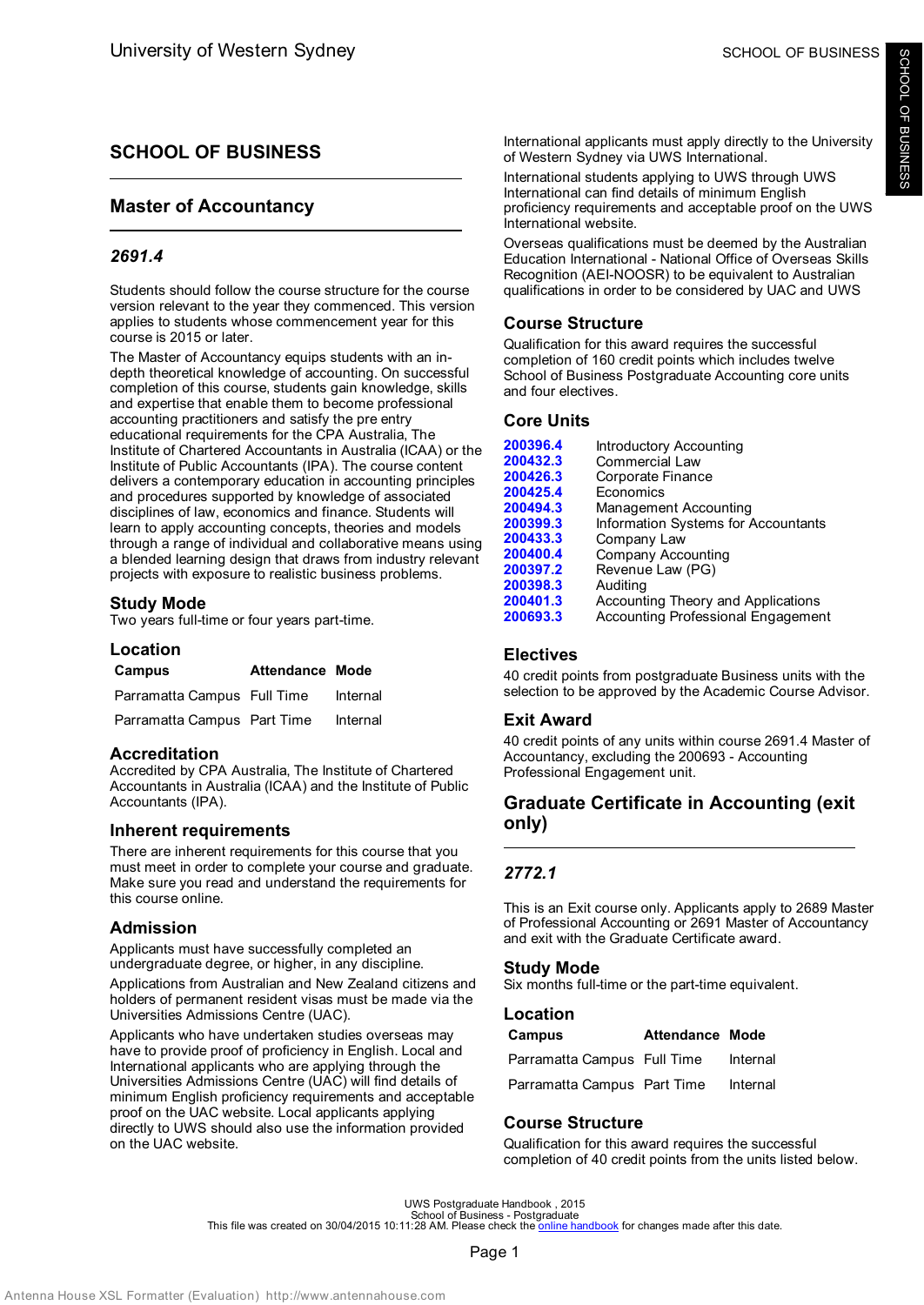<span id="page-5-0"></span>

| 200396.4 | Introductory Accounting                    |
|----------|--------------------------------------------|
| 200432.3 | Commercial Law                             |
| 200426.3 | Corporate Finance                          |
| 200425.4 | <b>Economics</b>                           |
| 200494.3 | Management Accounting                      |
| 200399.3 | <b>Information Systems for Accountants</b> |
| 200433.3 | Company Law                                |
| 200400.4 | Company Accounting                         |
| 200397.2 | Revenue Law (PG)                           |
| 200398.3 | Auditing                                   |
| 200401.3 | Accounting Theory and Applications         |
|          |                                            |

# **Master of Applied Finance**

### *2759.1*

Students should follow the course structure for the course or course version relevant to the year they commenced. This version applies to students whose commencement year in this course was 2013 (Quarter 4) or later.

The Master of Applied Finance prepares students for executive careers in finance, banking and investment sectors. It provides students with the opportunity to acquire technical knowledge necessary to function in an evolving and increasingly sophisticated financial environment with an emphasis on the practical application of these techniques. The degree exposes students to modern theoretical approaches. All of the units have been developed by individuals who are actively involved in the financial sector. Applicants will find having a background in Business or Commerce advantageous.

### **Study Mode**

Two years full-time or the part-time equivalent.

### **Location**

| <b>Campus</b>               | <b>Attendance Mode</b> |          |
|-----------------------------|------------------------|----------|
| Parramatta Campus Full Time |                        | Internal |
| Parramatta Campus Part Time |                        | Internal |

### **Accreditation**

The SGSM Master of Applied Finance has been accepted into the Chartered Financial Analyst (CFA) Institute University Recognition Program. This status is granted to institutions whose degree program(s) incorporate at least 70% of the CFA Program Candidate Body of Knowledge (CBOK), which provide students with a solid grounding in the CBOK and positions them well to obtain the Chartered Financial Analyst® designation, which has become the most respected and recognized investment credential in the world. Entry into the CFA Institute University Recognition Program signals to potential students, employers, and the marketplace that the SGSM Master of Applied Finance curriculum is closely tied to professional practice and is wellsuited to preparing students to sit for the CFA examinations. The Master of Applied Finance fulfils the educational requirements for admission as a Senior Associate (SA Fin) of Finsia - the Financial Services Institute of Australasia (Finsia). Senior Associate membership with Finsia also requires at least three years career experience in the financial services industry. The Master of Applied Finance also allows graduates to satisfy

the education requirements for professional membership of the Finance and Treasury Association (FTA) - Certified Finance and Treasury Professional (CFTP).

### **Admission**

Applicants must have successfully completed an undergraduate degree, or higher, in any discipline.

Applications from Australian and New Zealand citizens and holders of permanent resident visas must be made via the Universities Admissions Centre (UAC).

Applicants who have undertaken studies overseas may have to provide proof of proficiency in English. Local and International applicants who are applying through the Universities Admissions Centre (UAC) will find details of minimum English proficiency requirements and acceptable proof on the UAC website. Local applicants applying directly to UWS should also use the information provided on the UAC website.

International applicants must apply directly to the University of Western Sydney via UWS International

International students applying to UWS through UWS International can find details of minimum English proficiency requirements and acceptable proof on the UWS International website.

Overseas qualifications must be deemed by the Australian Education International - National Office of Overseas Skills Recognition (AEI-NOOSR) to be equivalent to Australian qualifications in order to be considered by UAC and UWS

### **Course Structure**

Qualification for this award requires the successful completion of 160 credit points. This includes four general foundation units, nine specialist knowledge units, one elective, and a 20 credit point capstone unit as follows.

#### **General Foundation**

| 200820.2 | The Contemporary Business Environment |
|----------|---------------------------------------|
| 200821.2 | Financial Reports for Decision Making |
| 300962.1 | <b>Applied Business Statistics</b>    |
| 200425.4 | Economics                             |
|          |                                       |

### **Specialist Knowledge**

| 200426.3 | Corporate Finance                        |
|----------|------------------------------------------|
| 51163.2  | Financial Institutions and Markets (MAF) |
| 51211.3  | International Finance                    |
| 51169.3  | Derivatives                              |
| 51054.3  | <b>Financial Modelling</b>               |
| 51212.3  | Security Analysis and Portfolio Theory   |
| 51165.3  | <b>Financial Institution Management</b>  |
| 51166.3  | Credit and Lending Decisions             |
| 51168.4  | Funds Management and Portfolio Selection |
|          |                                          |

### **Elective**

10 credit points from Postgraduate Business units

#### **Capstone**

**[200829.2](#page-25-0)** Business Project

### **Alternate Capstone**

**[200830.2](#page-35-0)** Internship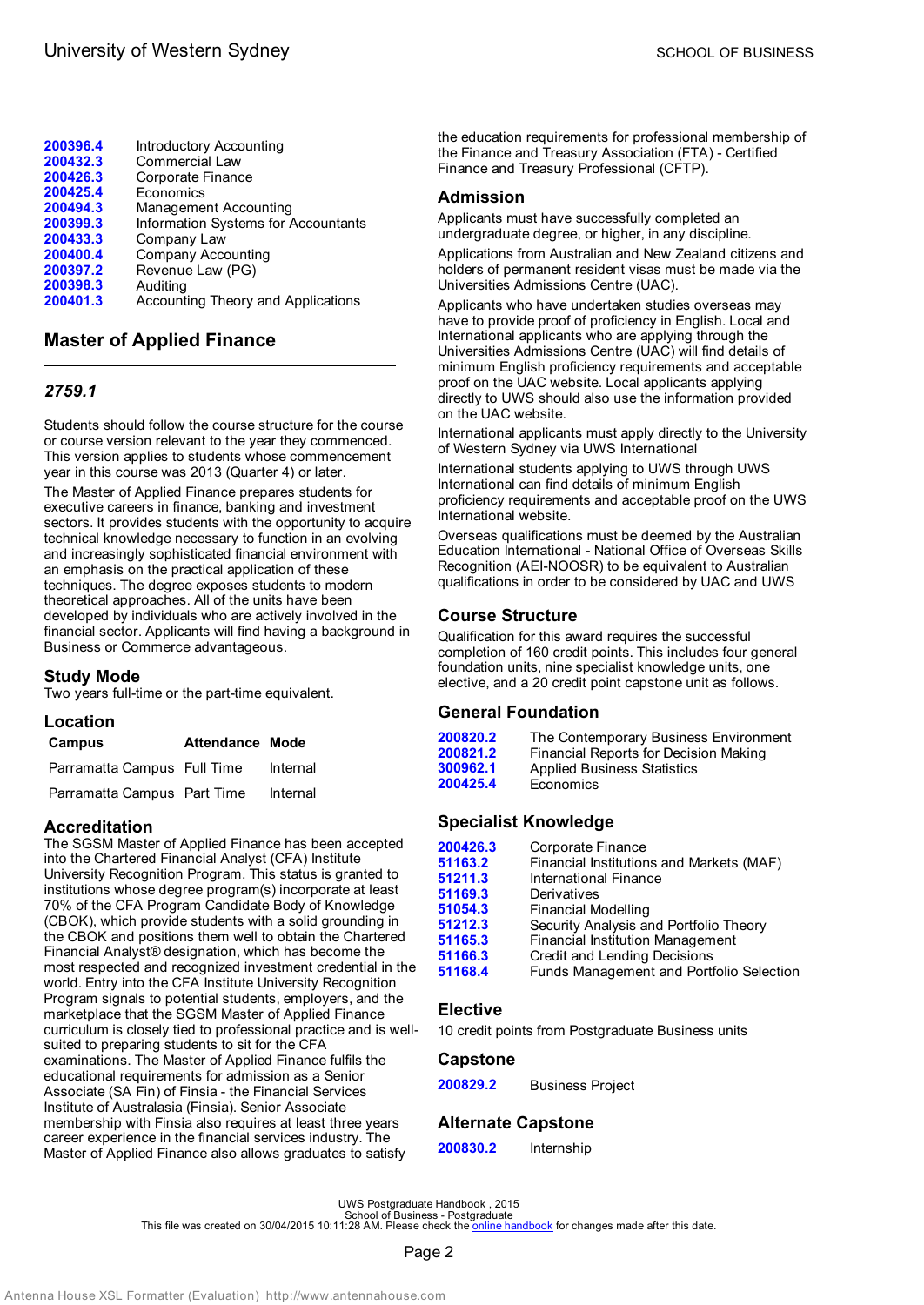# <span id="page-6-0"></span>**Graduate Certificate in Applied Finance**

# *2760.2*

Students should follow the course structure for the course or course version relevant to the year they commenced. This version applies to students whose commencement year in this course is 2015 or later.

Units may be revised or replaced to ensure students are provided with up to date curriculum throughout their studies, and this may result in a new course version. Refer to the Check My Course Progress page in MySR for the most up to date information for your course.

The Graduate Certificate in Applied Finance addresses practitioners in finance, banking, funds management and corporate treasuries, who want to improve their professional position. The certificate is specifically designed to encompass all these fields so that students can choose the units appropriate to their career opportunities. It provides students with a first round of technical knowledge necessary to function in an evolving and increasingly sophisticated financial environment with an emphasis on the practical application of these techniques.

### **Study Mode**

Six months full-time or one year part-time.

# **Location**

| Campus                      | <b>Attendance Mode</b> |          |
|-----------------------------|------------------------|----------|
| Parramatta Campus Full Time |                        | Internal |
| Parramatta Campus Part Time |                        | Internal |

### **Admission**

Applicants must have successfully completed an undergraduate degree, or higher, in any discipline Or

Have a minimum of five (5) years full-time equivalent managerial/professional work experience

Or

Have an advanced diploma in a business discipline AND have a minimum of eight (8) years general work experience

Applications seeking admission on the basis of work experience MUST support their application with a Statement of Service for all work experience listed on the application.

Applications from Australian and New Zealand citizens and holders of permanent resident visas must be made via the Universities Admissions Centre (UAC).

Applicants who have undertaken studies overseas may have to provide proof of proficiency in English. Local and International applicants who are applying through the Universities Admissions Centre (UAC) will find details of minimum English proficiency requirements and acceptable proof on the UAC website. Local applicants applying directly to UWS should also use the information provided on the UAC website.

International applicants must apply directly to the University of Western Sydney via UWS International.

International students applying to UWS through UWS International can find details of minimum English proficiency requirements and acceptable proof on the UWS International website.

Overseas qualifications must be deemed by the Australian Education International - National Office of Overseas Skills Recognition (AEI-NOOSR) to be equivalent to Australian qualifications in order to be considered by UAC and UWS

### **Course Structure**

Qualification for this award requires the successful completion of 40 credit points as follows.

| 200820.2 | The Contemporary Business Environment |
|----------|---------------------------------------|
| 200821.2 | Financial Reports for Decision Making |
| 300962.1 | Annlied Rusiness Statistics           |

**[300962.1](#page-23-0)** Applied Business Statistics **[200425.4](#page-30-0)** Economics

### **Executive Master of Business Administration**

# *2762.2*

Students should follow the course structure for the course or course version relevant to the year they commenced. This version applies to students whose commencement year in this course was 2015 or later.

Units may be revised or replaced to ensure students are provided with up to date curriculum throughout their studies, and this may result in a new course version. Refer to the Check My Course Progress page in MySR for the most up to date information for your course.

The Executive Master of Business Administration (EMBA) is an advanced management degree for professionals seeking to deepen their understanding of the core elements of general management and business administration. The course is offered in a fully online as well as on campus delivery mode. Taking an applied approach within a flexible learning environment, the curriculum is designed around integrated knowledge to challenge business professionals in the issues of day-to-day operations and strategic planning; both locally and internationally. Using a range of hands-on teaching techniques, students will learn about important topics such as ethics and corporate social responsibility, human resource management and diversity, marketing, leadership, and entrepreneurial innovation. The Sydney Graduate School of Management EMBA offers students a valuable start to their lifelong career development.

### **Study Mode**

Two years full-time, or four years part-time.

### **Location**

| Campus                      | <b>Attendance Mode</b> |             |
|-----------------------------|------------------------|-------------|
| Online                      | Full Time              | Multi Modal |
| Online                      | Part Time              | Multi Modal |
| Parramatta Campus Full Time |                        | Internal    |
| Parramatta Campus Part Time |                        | Internal    |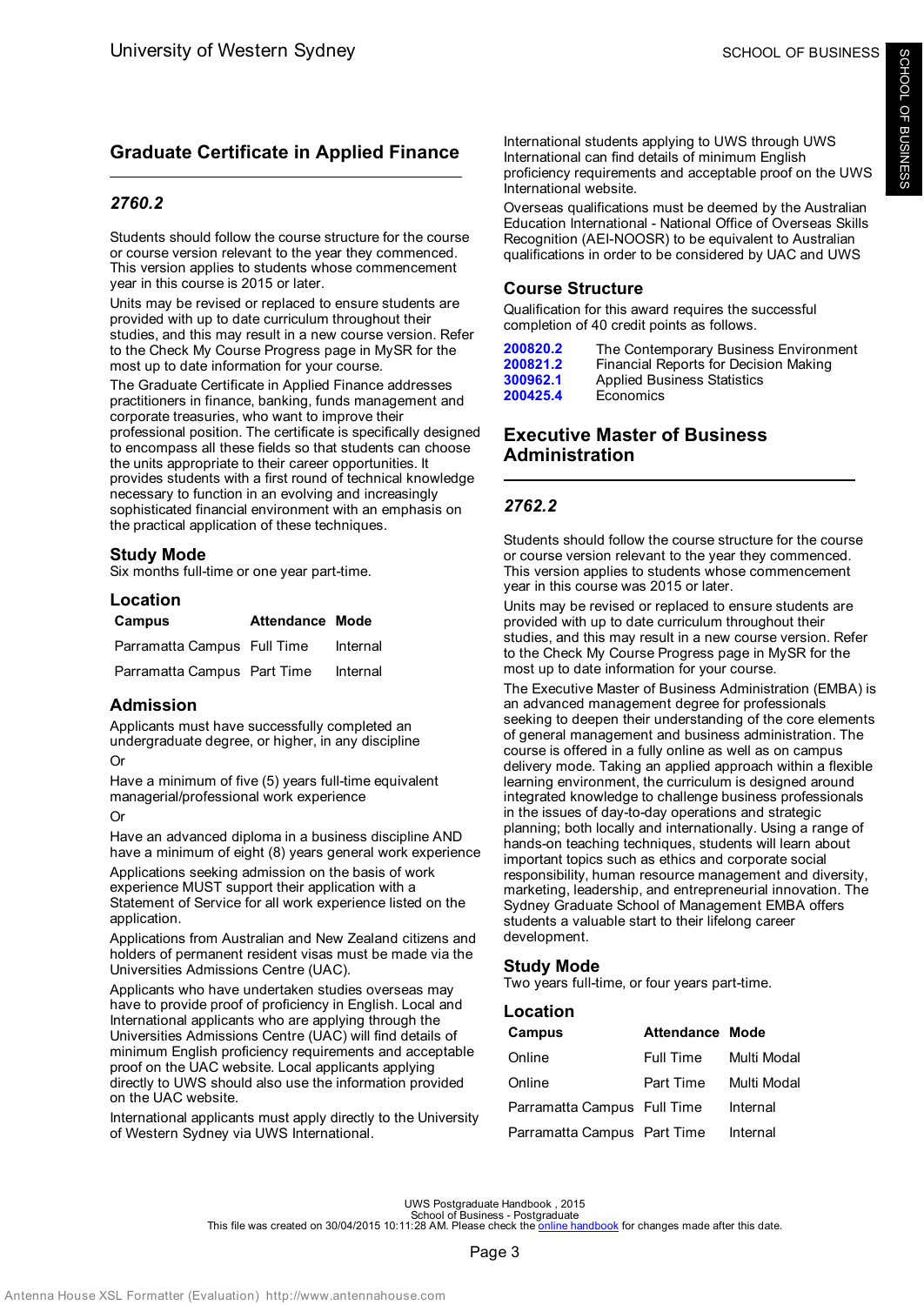### <span id="page-7-0"></span>**Admission**

Applicants must have successfully completed an undergraduate degree, or higher, in any discipline AND have a minimum five (5) years full-time equivalent managerial/professional work experience Or

Successfully completed a Graduate Certificate in Business Administration or Graduate Certificate in Business or equivalent qualification AND have a minimum five (5) years full-time equivalent managerial/professional work experience.

Applications from Australian and New Zealand citizens and holders of permanent resident visas must be made via the Universities Admissions Centre (UAC).

Applicants who have undertaken studies overseas may have to provide proof of proficiency in English. Local and International applicants who are applying through the Universities Admissions Centre (UAC) will find details of minimum English proficiency requirements and acceptable proof on the UAC website. Local applicants applying directly to UWS should also use the information provided on the UAC website

International applicants must apply directly to the University of Western Sydney via UWS International.

International students applying to UWS through UWS International can find details of minimum English proficiency requirements and acceptable proof on the UWS International website.

Overseas qualifications must be deemed by the Australian Education International - National Office of Overseas Skills Recognition (AEI-NOOSR) to be equivalent to Australian qualifications in order to be considered by UAC and UWS

### **Course Structure**

Qualifications for this award requires the successful completion of 160 credit points. This includes twelve core developing expertise units and four core expert practice units. Students are expected to complete the developing expertise units prior to undertaking the expert practice units.

#### **Foundation (four units)**

| 200783.1 | The Business Environment         |
|----------|----------------------------------|
| 200784.1 | <b>Financial Decision Making</b> |
| 200785.1 | Foundations of Management        |
| 200786.1 | Marketing Management             |

#### **Developing Expertise (eight units)**

| 200787.1 | Managerial Finance                          |
|----------|---------------------------------------------|
| 200788.1 | Contemporary Organisation Behaviour         |
| 200789.1 | <b>Emerging Leaders</b>                     |
| 200790.1 | Developing Business Expertise               |
| 200791.1 | <b>Customer Value Management</b>            |
| 200792.2 | Innovation, Creativity and Entrepreneurship |
| 200793.1 | <b>Managerial Economics</b>                 |
| 200794.1 | Strategic Management                        |

#### **Expert Practice (four units) - includes project and capstone experience units**

**[200795.1](#page-27-0)** Corporate Governance and the Global **Environment** 

# **Master of Business Administration**

### *2761.3*

Students should follow the course structure for the course or course version relevant to the year they commenced. This version applies to students whose commencement year in this course is 2015 or later.

Through its research-driven and integrated focus, this degree equips graduates with the skills and knowledge to engage with contemporary business environments. The design of the degree reflects consultation with a range of stakeholders including industry and professional associations. The design comprises business foundation and core units which provide students with key skills such as business communication and analysis, as well as a general knowledge of the basics of business e.g., Accounting, Economics, and Statistics. Upon completion of the foundation and core, students complete six units in one of the following specialisations: Finance and Investment, Hospitality and Tourism, Human Resource Management, Innovation and Entrepreneurship, Logistics and Supply Chain Management, Management, Marketing, Sustainable Business, Property, and Information and Communications Technology. This course has multiple intakes each year and is suitable for graduates holding a bachelor degree in any discipline from a recognised university.

#### **Study Mode**

Two years full-time or four years part-time.

| Location                                    |                 |          |
|---------------------------------------------|-----------------|----------|
| Campus                                      | Attendance Mode |          |
| Parramatta Campus                           | Full Time       | Internal |
| Parramatta Campus                           | Part Time       | Internal |
| Uni of Economics Ho Chi Minh City Full Time |                 | Internal |
| Uni of Economics Ho Chi Minh City Part Time |                 | Internal |

### **Admission**

Applicants must have successfully completed an undergraduate degree, or higher, in any discipline.

Applications from Australian and New Zealand citizens and holders of permanent resident visas must be made via the Universities Admissions Centre (UAC).

Applicants who have undertaken studies overseas may have to provide proof of proficiency in English. Local and International applicants who are applying through the Universities Admissions Centre (UAC) will find details of minimum English proficiency requirements and acceptable proof on the UAC website. Local applicants applying directly to UWS should also use the information provided on the UAC website.

International applicants must apply directly to the University of Western Sydney via UWS International.

UWS Postgraduate Handbook , 2015 School of Business - Postgraduate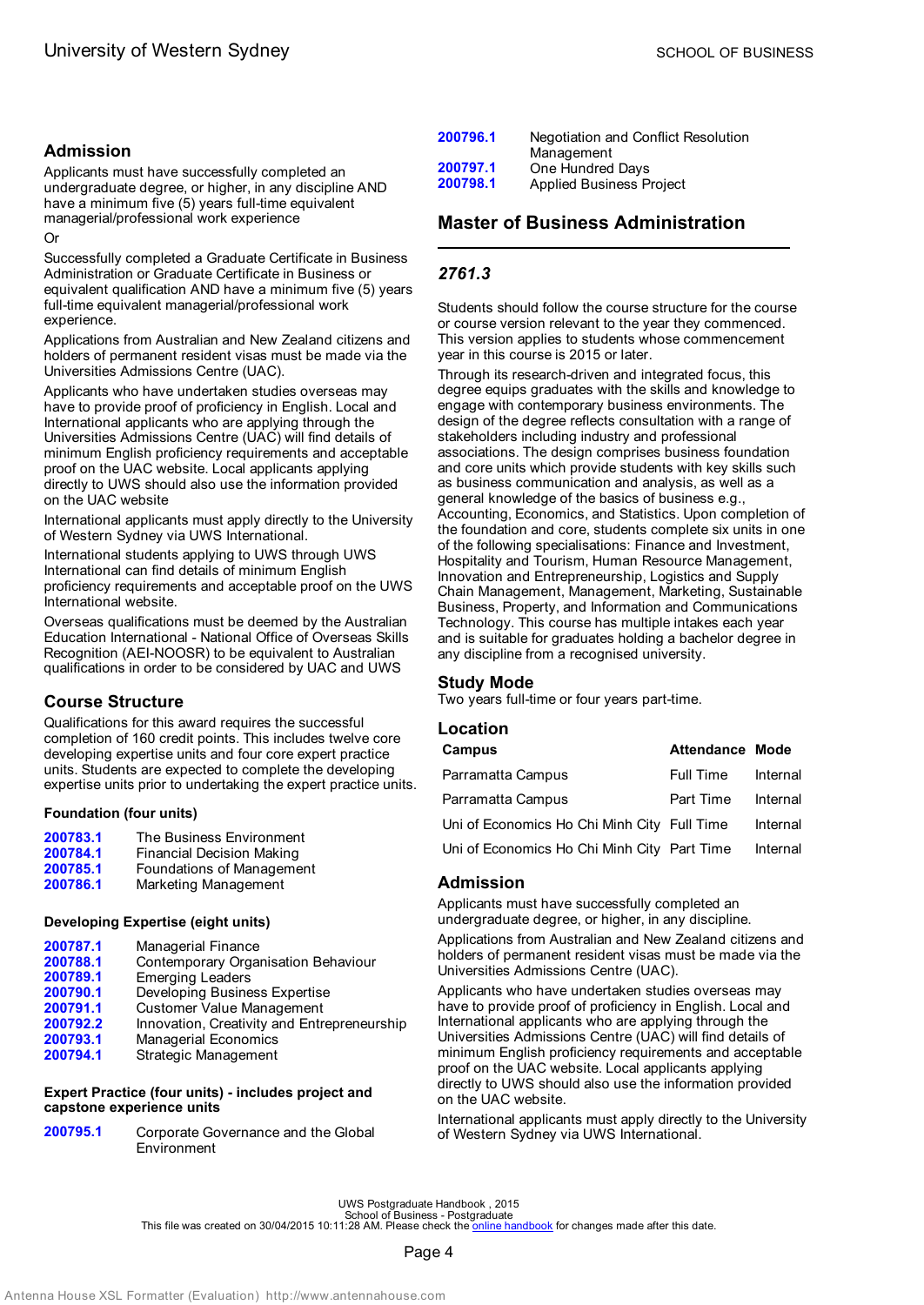<span id="page-8-0"></span>International students applying to UWS through UWS International can find details of minimum English proficiency requirements and acceptable proof on the UWS International website.

Overseas qualifications must be deemed by the Australian Education International - National Office of Overseas Skills Recognition (AEI-NOOSR) to be equivalent to Australian qualifications in order to be considered by UAC and UWS.

# **Course Structure**

Qualification for this award requires the successful completion of 160 credit points. This includes four general foundation units, four core units, six specialist knowledge units, and a 20 credit point capstone unit as per the structure below:

# **General Foundation Units**

| 200820.2 | The Contemporary Business Environment    |
|----------|------------------------------------------|
| 200817.2 | <b>Business Communication Skills</b>     |
| 200825.2 | Understanding Contemporary Organisations |
| 200831.1 | Integrated Business Experience 1         |

# **Core Units**

| 200821.2 | Financial Reports for Decision Making |
|----------|---------------------------------------|
| 200826.1 | Contemporary People Management        |
| 200843.1 | Integrated Business Experience 2      |
| 200425.4 | Economics                             |

# **Specialisations**

| <b>SP2006.1</b> | Management                      |
|-----------------|---------------------------------|
| <b>SP2007.1</b> | Marketing                       |
| <b>SP2008.1</b> | Logistics and Supply Chain      |
|                 | Management                      |
| <b>SP2009.1</b> | <b>Hospitality and Tourism</b>  |
| SP2010.1        | Sustainable Business            |
| SP2011.1        | Innovation and Entrepreneurship |
| SP2012.1        | Human Resource Management       |
| SP2016.1        | Finance and Investment          |
| <b>SP2017.1</b> | Property                        |
| <b>SP2018.1</b> | Information and Communications  |
|                 | Technology                      |

# **Non Specialisation**

A total of 6 units from any of the specialisations

# **Capstone**

Choose one of

| 200829.2 | <b>Business Project</b> |
|----------|-------------------------|
| 200830.2 | Internship              |

### **Master of Business Administration/ Master of Applied Finance**

# *2782.1*

Students should follow the course structure for the course version relevant to the year they commenced. This version applies to students whose commencement year for this course is 2015 or later.

This double degree is unique in that it equips graduates with the skills and knowledge to engage with contemporary business environments, and in particular executive careers in finance, banking and investment sectors. It provides students with the opportunity to acquire technical knowledge necessary to function in an evolving and increasingly sophisticated financial environment with an emphasis on the practical application of these techniques. The design of the degree reflects consultation with a range of stakeholders including industry and professional associations; the applied finance components have been developed by individuals who are actively involved in the financial sector. The design comprises business foundation and core units which provide students with key skills such as business communication and analysis, as well as a general knowledge of the basics of business e.g., Accounting, Economics, and Statistics. Students complete: four foundation, fourteen core, and a 20 credit point capstone unit, for a total of 200 credit points. This course has multiple intakes each year and is suitable for graduates holding a bachelors' degree in any discipline from a recognised university. Applicants will find having a background in Business or Commerce advantageous.

### **Study Mode**

Two and a half years full-time and five years part time.

### **Location**

| Campus                      | Attendance Mode |          |
|-----------------------------|-----------------|----------|
| Parramatta Campus Full Time |                 | Internal |
| Parramatta Campus Part Time |                 | Internal |

### **Accreditation**

The Master of Business Administration/ Master of Applied Finance fulfils the educational requirements for admission as a Senior Associate (SA Fin) of Finsia - the Financial Services Institute of Australasia (Finsia). Senior Associate membership with Finsia also requires at least three years career experience in the financial services industry. The Master of Business Administration/ Master of Applied Finance also allows graduates to satisfy the education requirements for professional membership of the Finance and Treasury Association (FTA) - Certified Finance and Treasury Professional (CFTP).

### **Admission**

Applicants must have successfully completed an undergraduate degree, or higher, in any discipline.

Applications from Australian and New Zealand citizens and holders of permanent resident visas must be made via the Universities Admissions Centre (UAC).

Applicants who have undertaken studies overseas may have to provide proof of proficiency in English. Local and International applicants who are applying through the Universities Admissions Centre (UAC) will find details of minimum English proficiency requirements and acceptable proof on the UAC website. Local applicants applying directly to UWS should also use the information provided on the UAC website.

International applicants must apply directly to the University of Western Sydney via UWS International.

International students applying to UWS through UWS International can find details of minimum English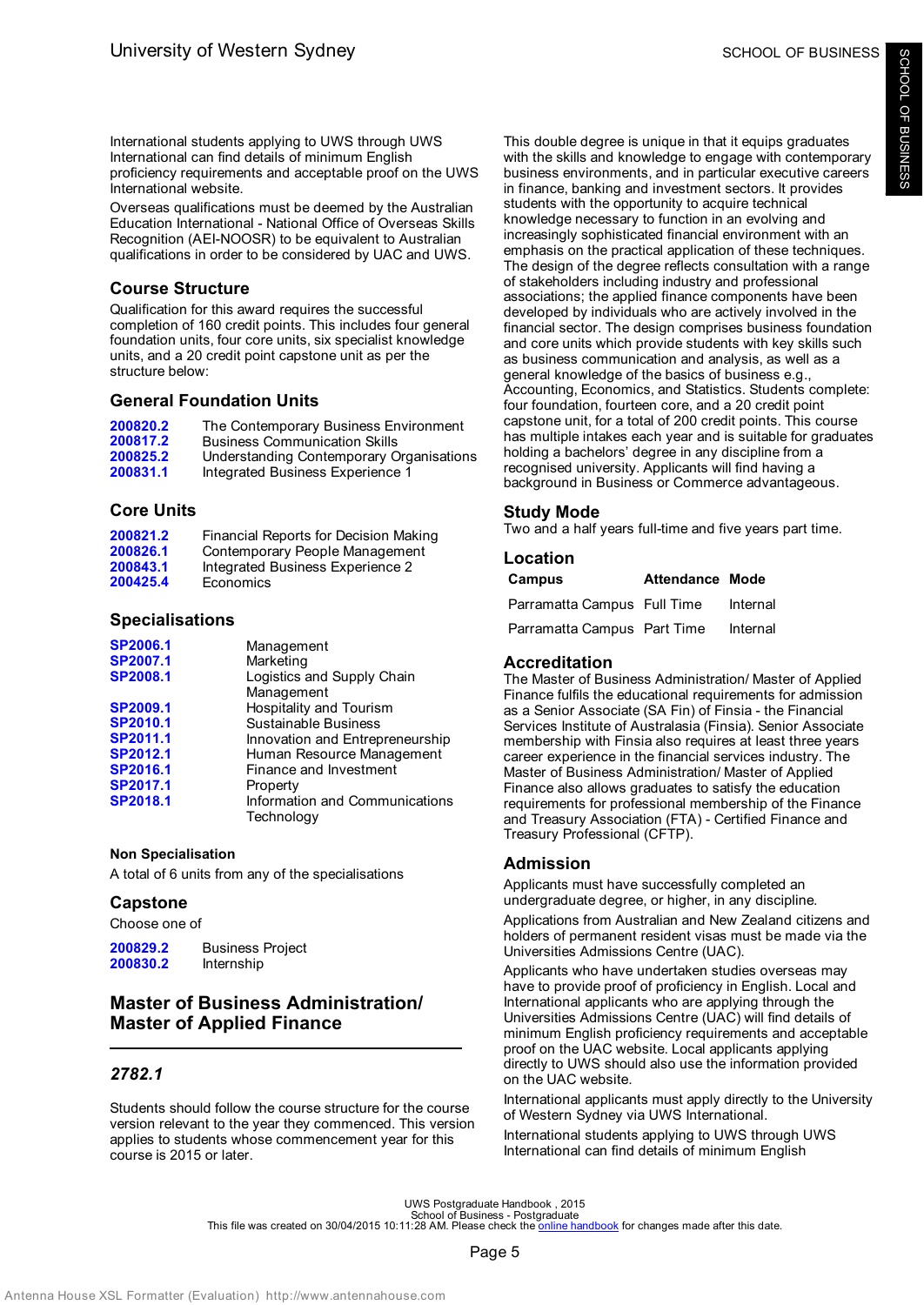<span id="page-9-0"></span>proficiency requirements and acceptable proof on the UWS International website.

Overseas qualifications must be deemed by the Australian Education International - National Office of Overseas Skills Recognition (AEI-NOOSR) to be equivalent to Australian qualifications in order to be considered by UAC and UWS.

### **Course Structure**

Qualification for this award requires the successful completion of 200 credit points. This includes four foundation units, fourteen core units, and a 20 credit point capstone unit as follows.

### **General Foundation Units**

| 200820.2 | The Contemporary Business Environment    |
|----------|------------------------------------------|
| 200817.2 | <b>Business Communication Skills</b>     |
| 200825.2 | Understanding Contemporary Organisations |
| 200831.1 | Integrated Business Experience 1         |

### **Core Units**

| 200821.2 | Financial Reports for Decision Making    |
|----------|------------------------------------------|
| 200826.1 | Contemporary People Management           |
| 200843.1 | Integrated Business Experience 2         |
| 200425.4 | Economics                                |
| 51163.2  | Financial Institutions and Markets (MAF) |
| 51211.3  | International Finance                    |
| 51169.3  | Derivatives                              |
| 51212.3  | Security Analysis and Portfolio Theory   |
| 300962.1 | <b>Applied Business Statistics</b>       |
| 200426.3 | Corporate Finance                        |
| 51054.3  | <b>Financial Modelling</b>               |
| 51165.3  | <b>Financial Institution Management</b>  |
| 51166.3  | Credit and Lending Decisions             |
| 51168.4  | Funds Management and Portfolio Selection |
|          |                                          |

# **Capstone Unit**

Choose one of

| 200829.2 | <b>Business Project</b> |
|----------|-------------------------|
| 200830.2 | Internship              |

### **Early Exit – 2765 Graduate Certificate in Business**

Students in the Master of Business Administration/Master of Applied Finance who have completed 40 credit points of units (excluding capstone units) from any postgraduate business units may exit with the 2765 Graduate Certificate in Business. This requires approval from the Director of Academic Program.

### **Early Exit – 2761 Master of Business Administration**

Students in the Master of Business Administration/Master of Applied Finance who have completed 160 credit points of MBA units may exit with 2761 Master of Business Administration.

# **Early Exit – 2759 Master of Applied Finance**

Students in the Master of Business Administration/Master of Applied Finance who have completed 160 credit points of Master of Applied Finance units may exit with 2759 Master of Applied Finance.

### **Graduate Certificate in Business Administration**

### *2757.2*

Students should follow the course structure for the course version relevant to the year they commenced. This version applies to students whose commencement year for this course is 2015 or later.

Units may be revised or replaced to ensure students are provided with up to date curriculum throughout their studies, and this may result in a new course version. Refer to the Check My Course Progress page in MySR for the most up to date information for your course.

The Graduate Certificate in Business Administration is designed to set the foundation of knowledge and skills in the core competencies of business and management. The graduate certificate is not only the first stage towards progressing to an Executive Master of Business Administration, but may also be taken as a stand-alone program and has the additional flexibility of being offered in a fully online as well as on campus delivery mode.

The Graduate Certificate is the perfect introduction to gaining an understanding of the workings of the management and the business arena. It offers practical strategies to approach the challenges involved in managing people, money and markets and shows how these core areas are linked. The graduate certificate is a particularly useful program for those who seek to immediately enhance career opportunities and for those who have been away from study for a long period of time. It is also a valuable introduction to postgraduate university study.

### **Study Mode**

Six months full-time or one year part-time.

#### **Location**

| Campus                      | <b>Attendance Mode</b> |          |
|-----------------------------|------------------------|----------|
| Parramatta Campus Full Time |                        | External |
| Parramatta Campus Part Time |                        | External |
| Parramatta Campus Full Time |                        | Internal |
| Parramatta Campus Part Time |                        | Internal |

### **Admission**

Applicants must have successfully completed an undergraduate degree, or higher, in any discipline AND have a minimum five (5) years full-time equivalent managerial/professional work experience

#### Or

Have a minimum of eight (8) years full-time equivalent professional/managerial work experience.

Applicants seeking admission on the basis of work experience MUST support their application with a Statement of Service for all work experience listed on the application.

Applications from Australian and New Zealand citizens and holders of permanent resident visas must be made via the Universities Admissions Centre (UAC).

UWS Postgraduate Handbook , 2015 School of Business - Postgraduate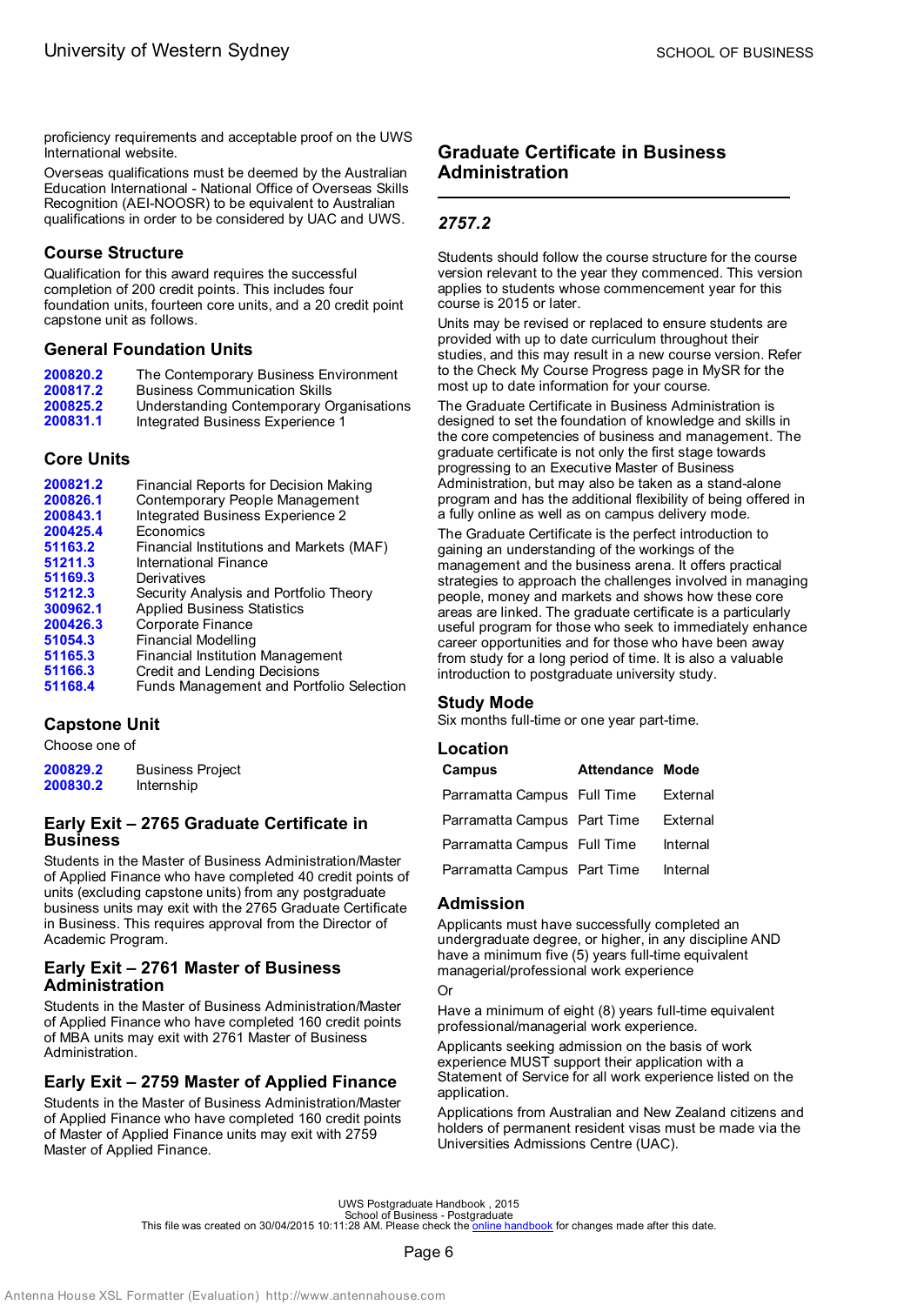<span id="page-10-0"></span>Applicants who have undertaken studies overseas may have to provide proof of proficiency in English. Local and International applicants who are applying through the Universities Admissions Centre (UAC) will find details of minimum English proficiency requirements and acceptable proof on the UAC website. Local applicants applying directly to UWS should also use the information provided on the UAC website.

International applicants must apply directly to the University of Western Sydney via UWS International.

International students applying to UWS through UWS International can find details of minimum English proficiency requirements and acceptable proof on the UWS International website.

Overseas qualifications must be deemed by the Australian Education International - National Office of Overseas Skills Recognition (AEI-NOOSR) to be equivalent to Australian qualifications in order to be considered by UAC and UWS.

### **Course Structure**

To qualify for the award of a Graduate Certificate of Business Administration, students must successfully complete 40 credit points of units as follows.

| 200783.1 | The Business Environment  |
|----------|---------------------------|
| 200784.1 | Financial Decision Making |
| 200785.1 | Foundations of Management |
| 200786.1 | Marketing Management      |

# **Graduate Certificate in Business**

### *2765.2*

Students should follow the course structure for the course version relevant to the year they commenced. This version applies to students whose commencement year for this course is 2015 or later.

Units may be revised or replaced to ensure students are provided with up to date curriculum throughout their studies, and this may result in a new course version. Refer to the Check My Course Progress page in MySR for the most up to date information for your course.

The Graduate Certificate in Business is intended to provide graduates with foundational business skills. Graduates may choose to undertake this qualification in preparation for further study.

### **Study Mode**

Six months full-time or the part-time equivalent

#### **Location**

| Campus                      | Attendance Mode |          |
|-----------------------------|-----------------|----------|
| Parramatta Campus Full Time |                 | Internal |
| Parramatta Campus Part Time |                 | Internal |

### **Admission**

Applicants must have successfully completed an undergraduate degree, or higher, in any discipline Or

Have a minimum of five (5) years full-time equivalent managerial/professional work experience

#### Or

Have an advanced diploma in a business discipline AND have a minimum of eight (8) years general work experience.

Applications from Australian and New Zealand citizens and holders of permanent resident visas must be made via the Universities Admissions Centre (UAC).

Applicants who have undertaken studies overseas may have to provide proof of proficiency in English. Local and International applicants who are applying through the Universities Admissions Centre (UAC) will find details of minimum English proficiency requirements and acceptable proof on the UAC website. Local applicants applying directly to UWS should also use the information provided on the UAC website.

International applicants must apply directly to the University of Western Sydney via UWS International.

International students applying to UWS through UWS International can find details of minimum English proficiency requirements and acceptable proof on the UWS International website.

Overseas qualifications must be deemed by the Australian Education International - National Office of Overseas Skills Recognition (AEI-NOOSR) to be equivalent to Australian qualifications in order to be considered by UAC and UWS

### **Course Structure**

Qualification for this award requires the successful completion of 40 credit points.

Students in the Master of Business Administration must complete 40 credit points as specified below. MBA students are expected to complete 20cp of study before undertaking 200831 - Integrated Business Experience 1.

| 200820.2 | The Contemporary Business Environment    |
|----------|------------------------------------------|
| 200817.1 | <b>Business Communication Skills</b>     |
| 200825.2 | Understanding Contemporary Organisations |
| 200831.1 | Integrated Business Experience 1         |

Alternatively, students may complete 40 credit points of units (excluding capstone units) from any postgraduate business program. This requires approval from the Director of Academic Program.

# **Master of Business (Marketing)**

### *2698.6*

Students should follow the course structure for the course version relevant to the year they commenced. This version applies to students whose commencement year for this course is 2015 or later.

In an age of expanding communication networks, marketing is increasingly seen as a highly skilled and complex profession. Whether designing or selling a product, communicating a government service, or raising awareness in the non-profit sector, marketing requires a broad understanding of its methodology, its tools, and broad communications and analysis skills. Many organisations are now seeking graduates who are highly qualified, multi-skilled and adaptable – people who are able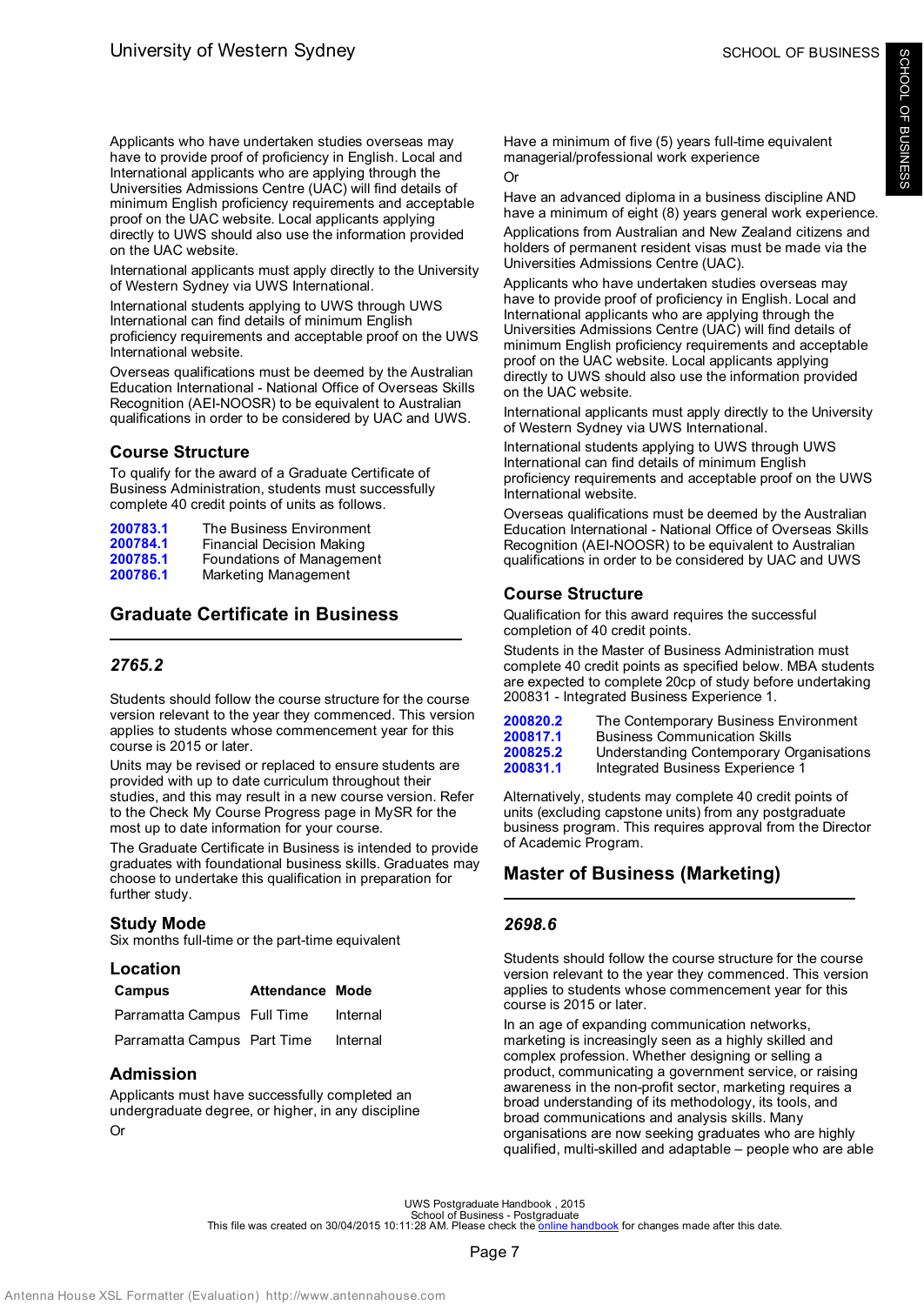<span id="page-11-0"></span>to work across a range of projects, with an understanding of consumer, organisational and marketing needs.

The Master of Business (Marketing) is a specialised postgraduate coursework degree designed to prepare graduates for professional roles and managerial positions across the marketing spectrum.

### **Study Mode**

One year full-time or the part-time equivalent.

#### **Location**

| <b>Campus</b>               | Attendance Mode |          |
|-----------------------------|-----------------|----------|
| Parramatta Campus Full Time |                 | Internal |
| Parramatta Campus Part Time |                 | Internal |

### **Admission**

Applicants must have successfully completed an undergraduate degree, or higher, in a business discipline AND have a minimum of one (1) year full-time equivalent managerial/professional work experience.

Applications from Australian and New Zealand citizens and holders of permanent resident visas must be made via the Universities Admissions Centre (UAC).

Applicants who have undertaken studies overseas may have to provide proof of proficiency in English. Local and International applicants who are applying through the Universities Admissions Centre (UAC) will find details of minimum English proficiency requirements and acceptable proof on the UAC website. Local applicants applying directly to UWS should also use the information provided on the UAC website.

International applicants must apply directly to the University of Western Sydney via UWS International.

International students applying to UWS through UWS International can find details of minimum English proficiency requirements and acceptable proof on the UWS International website.

Overseas qualifications must be deemed by the Australian Education International - National Office of Overseas Skills Recognition (AEI-NOOSR) to be equivalent to Australian qualifications in order to be considered by UAC and UWS.

### **Course Structure**

Qualification for this award requires the successful completion of 80 credit points which include five core units, one alternate and a choice of a capstone unit worth 20 credit points.

#### **Core Units**

| 200737.3 | Marketing Systems                       |
|----------|-----------------------------------------|
|          |                                         |
| 200823.1 | <b>Buyer Behaviour</b>                  |
| 200822.1 | <b>Applied Marketing Solutions</b>      |
| 200824.1 | Integrated Brand Management             |
| 200834.2 | <b>Strategic Marketing for Managers</b> |
|          |                                         |

#### Choose one of

| 200829.2 | <b>Business Project</b> |
|----------|-------------------------|
| 200830.2 | Internship              |

#### **Alternate Units**

Choose one of the following alternate units

| 200851.1 | Innovation for New Markets           |
|----------|--------------------------------------|
| 200832.2 | <b>Business Marketing</b>            |
| 200852.1 | Innovation, Creativity and Foresight |
| 200844.1 | Event Management                     |

### **Master of Business (Operations Management)**

### *2624.5*

Students should follow the course structure for the course version relevant to the year they commenced. This version applies to students whose commencement year for the course is 2015 or later.

The course is designed for those who wish to prepare for senior operations management roles in manufacturing or service organisations, in both the private and public sectors. The course includes operations management, supply chain management, logistics, and project management. The course is intended to assist graduates to develop the perspectives and skills necessary for an integrated approach to planning, implementing, upgrading and managing business operations that enhance customer value and organisational effectiveness.

#### **Study Mode**

One year full-time or two years part-time.

#### **Location**

| Campus                      | <b>Attendance Mode</b> |          |
|-----------------------------|------------------------|----------|
| Parramatta Campus Full Time |                        | Internal |
| Parramatta Campus Part Time |                        | Internal |

#### **Admission**

Applicants must have successfully completed an undergraduate degree, or higher, in a business discipline AND have a minimum of one (1) year full-time equivalent managerial/professional work experience.

Applications from Australian and New Zealand citizens and holders of permanent resident visas must be made via the Universities Admissions Centre (UAC).

Applicants who have undertaken studies overseas may have to provide proof of proficiency in English. Local and International applicants who are applying through the Universities Admissions Centre (UAC) will find details of minimum English proficiency requirements and acceptable proof on the UAC website. Local applicants applying directly to UWS should also use the information provided on the UAC website.

International applicants must apply directly to the University of Western Sydney via UWS International.

International students applying to UWS through UWS International can find details of minimum English proficiency requirements and acceptable proof on the UWS International website.

Overseas qualifications must be deemed by the Australian Education International - National Office of Overseas Skills Recognition (AEI-NOOSR) to be equivalent to Australian qualifications in order to be considered by UAC and UWS.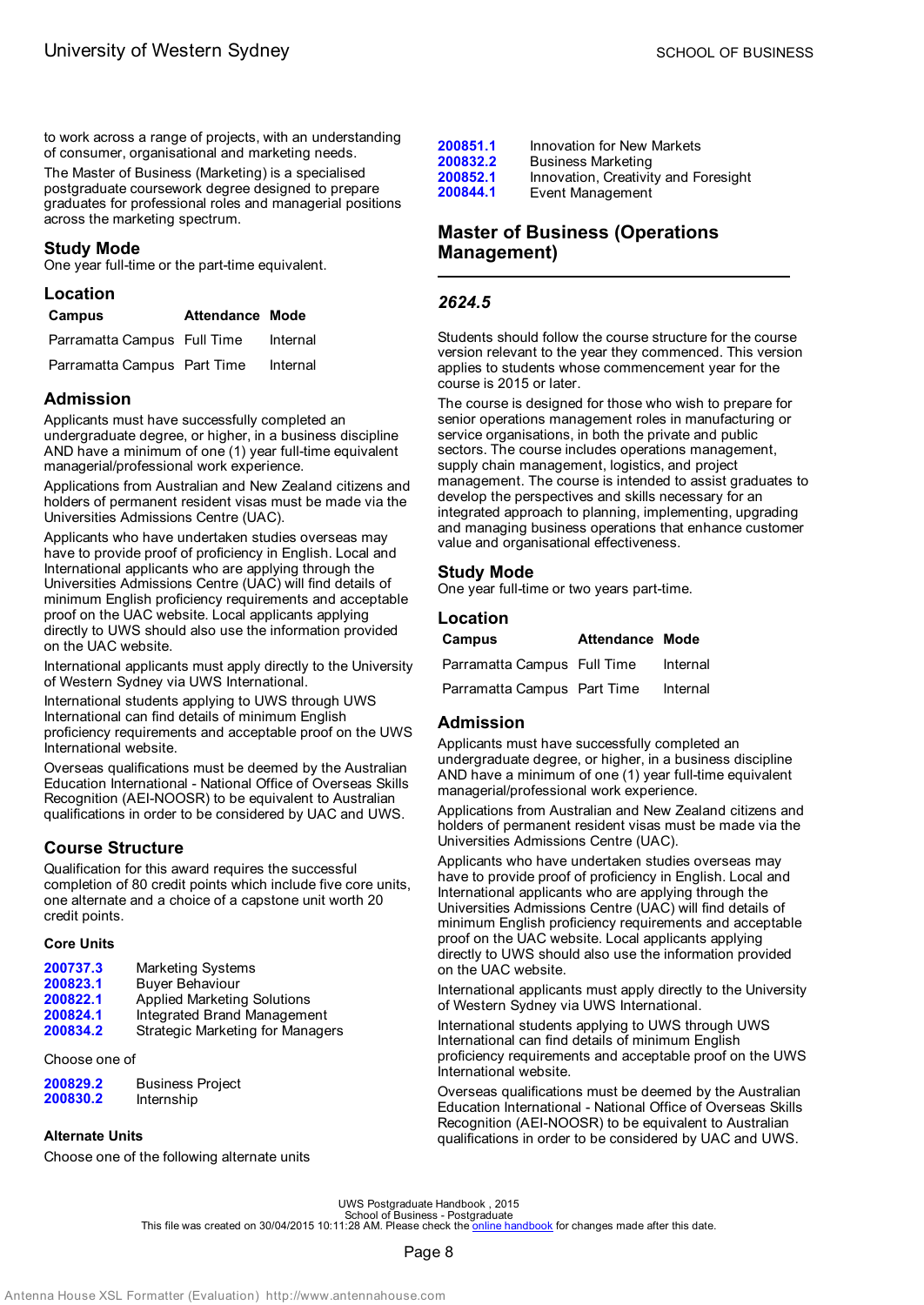### <span id="page-12-0"></span>**Course Structure**

Qualification for this award requires the successful completion of 80 credit points which include four core units, two alternates and a choice of a capstone unit worth 20 credit points.

#### **Core Units**

| 200838.1 | <b>Business Operations and Logistics</b> |
|----------|------------------------------------------|
| 51240.4  | Project Management                       |
| 200776.1 | Compliance Management                    |
| 200329.4 | Supply Chain Management                  |

#### **Alternate Units**

Choose two alternate units from the pool below

| 200836.1 | Logistics Processes in Enterprise Resource<br>Planning |
|----------|--------------------------------------------------------|
| 200853.1 | Creating Sustainable Organisations                     |
| 200841.2 | <b>Strategic Business Management</b>                   |
| 51259.4  | Purchasing and Materials Management                    |

Choose one of

| 200829.2 | <b>Business Project</b> |
|----------|-------------------------|
| 200830.2 | Internship              |

### **Master of Business Research Studies (Exit Only)**

### *2749.1*

This Master of Business Research Studies is an exit degree for students who are enrolled in the Doctor of Business Administration.

Students who successfully complete the Master of Business Research Studies will have a good understanding of philosophical foundations of business research and will have developed skills in critically analysing existing literatures on their chosen topic of interest.

### **Study Mode**

One year full-time or two years part-time

### **Location**

| Campus                        | <b>Attendance Mode</b> |             |
|-------------------------------|------------------------|-------------|
| Campbelltown Campus Full Time |                        | Multi Modal |
| Campbelltown Campus Part Time |                        | Multi Modal |
| Parramatta Campus             | Full Time              | Multi Modal |
| Parramatta Campus             | Part Time              | Multi Modal |

### **Admission**

This is an exit award only. Applicants apply to 8038 or 8039 Doctor of Business Administration and exit with the Master of Business Research Studies.

### **Course Structure**

Qualification for this award requires the successful completion of 80 credit points, including the units listed below.

| 200743.2 | <b>Philosophical Foundations of Business</b><br>Research |
|----------|----------------------------------------------------------|
| 200744.3 | Critical Literature Review                               |
| 200745.2 | Advanced Research Skills                                 |

plus 20 credit points of elective units at Masters level

### **Graduate Diploma in Business Studies (Exit Only)**

### *2750.1*

This Graduate Diploma in Business Studies is an exit degree for students who are enrolled in the Doctor of Business Administration.

Students who successfully complete the Graduate Diploma in Business Studies will have an understanding of philosophical foundations of business research and have developed their skills in critically analysing existing literatures on their chosen topic of interest.

### **Study Mode**

Nine months full-time or one and a half years part-time.

### **Location**

| Campus                        | <b>Attendance Mode</b> |             |
|-------------------------------|------------------------|-------------|
| Campbelltown Campus Full Time |                        | Multi Modal |
| Campbelltown Campus Part Time |                        | Multi Modal |
| Parramatta Campus             | <b>Full Time</b>       | Multi Modal |
| Parramatta Campus             | Part Time              | Multi Modal |

### **Admission**

This is an exit award only. Applicants apply to 8038 or 8039 Doctor of Business Administration and exit with the Graduate Diploma in Business Studies.

### **Course Structure**

Qualification for this award requires the successful completion of 60 credit points, including the units listed below.

| 200743.2 | <b>Philosophical Foundations of Business</b> |
|----------|----------------------------------------------|
|          | Research                                     |
| 200744.3 | <b>Critical Literature Review</b>            |

Students will also be required to complete

**[200745.2](#page-22-0)** Advanced Research Skills

or

20 credit points of elective units at Masters level

# **Graduate Certificate in Business Studies (Exit Only)**

### *2751.1*

The Graduate Certificate in Business Studies is an exit degree for students who are enrolled in the Doctor of Business Administration.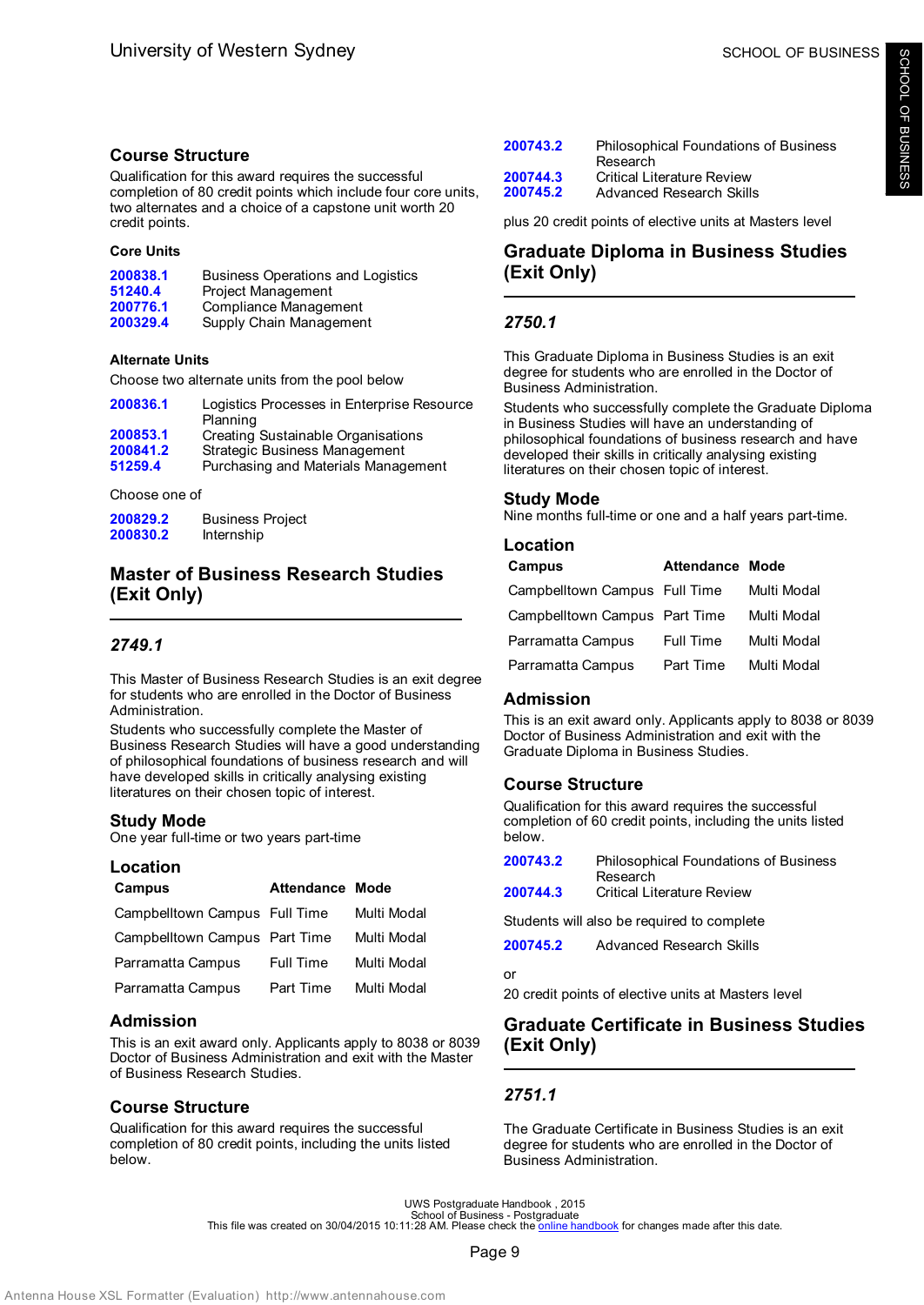<span id="page-13-0"></span>Students who successfully complete the Graduate Certificate in Business Studies will have an awareness of philosophical foundations of business research and improved skills in critically analysing existing literatures on their chosen topic of interest.

### **Study Mode**

Six months full-time or one year part-time.

#### **Location**

| Campus                        | <b>Attendance Mode</b> |             |
|-------------------------------|------------------------|-------------|
| Campbelltown Campus Full Time |                        | Multi Modal |
| Campbelltown Campus Part Time |                        | Multi Modal |
| Parramatta Campus             | <b>Full Time</b>       | Multi Modal |
| Parramatta Campus             | Part Time              | Multi Modal |

### **Admission**

This is an exit award only. Applicants apply to 8038 or 8039 Doctor of Business Administration and exit with the Graduate Certificate in Business Studies.

### **Course Structure**

Qualification for this award requires the successful completion of 40 credit points as follows.

| 200743.2 | Philosophical Foundations of Business |
|----------|---------------------------------------|
|          | Research                              |

Choose one of

| 200744.3 | Critical Literature Review |
|----------|----------------------------|
| 200745.2 | Advanced Research Skills   |

# **Master of Commerce (Financial Planning)**

### *2770.1*

Students should follow the course structure for the course version relevant to the year they commenced. This version applies to students whose commencement year for this course is 2015 or later.

This is a fully online course designed to provide the educational basis to enable students to increase competence as professional financial advisers and gain an advanced knowledge and understanding of the financial planning industry. With the increasing complexity of taxation laws, the ageing population and the focus on selfreliance in retirement, the financial planning industry is developing as a distinct profession in Australia. Individuals and organisations require the skills of professionally equipped financial planners to assist them in effective investment and risk management and also with complex retirement planning strategies. Course and unit curriculum is based on Australian law.

This course is accredited by the Financial Planning Association (FPA) and meets the RG146 requirements as outlined under the heading 'Accreditation' below. Details re the coverage of RG146 requirements are available via the link below.

### **Study Mode**

One and a half years full-time or the part-time equivalent.

### **Location**

| Campus                               | Attendance Mode |          |
|--------------------------------------|-----------------|----------|
| Parramatta External Campus Full Time |                 | External |
| Parramatta External Campus Part Time |                 | External |

### **Accreditation**

This course is accredited by the Financial Planning Association (FPA). The course satisfies eligibility requirements for Financial Planner AFP® membership and educational requirements for entry into the CFP® Certification Program of FPA (students will also receive exemption for CFP 2, 3 and 4 therefore must complete CFP 1 to be eligible to sit the CFP Certification Assessment). This course also meets the RG146 generic knowledge requirements, specialist knowledge requirements and skills requirements as they currently stand. Details re the coverage of RG146 requirements are available via the link located above the heading 'Study Mode'.

### **Admission**

Applicants must have successfully completed an undergraduate degree, or higher, in a business discipline Or

Successfully completed an undergraduate degree, or higher, in any discipline AND have a minimum of two (2) years full-time equivalent managerial/professional work experience

Or

Successfully completed an undergraduate degree, or higher, in any discipline and have a minimum eight (8) years full-time equivalent general work experience.

Applications from Australian citizens and holders of permanent resident visas must be made via the Universities Admissions Centre (UAC).

Applicants who have undertaken studies overseas may have to provide proof of proficiency in English. Local and International applicants who are applying through the Universities Admissions Centre (UAC) will find details of minimum English proficiency requirements and acceptable proof on the UAC website. Local applicants applying directly to UWS should also use the information provided on the UAC website

Overseas qualifications must be deemed by the Australian Education International - National Office of Overseas Skills Recognition (AEI-NOOSR) to be equivalent to Australian qualifications in order to be considered by UAC and UWS.

### **Course Structure**

Qualification for this award requires the successful completion of 120 credit points which includes eleven core units listed in the recommended sequence below.

### **Full-time**

**Year 1**

#### **Quarter 1**

**[200817.2](#page-24-0)** Business Communication Skills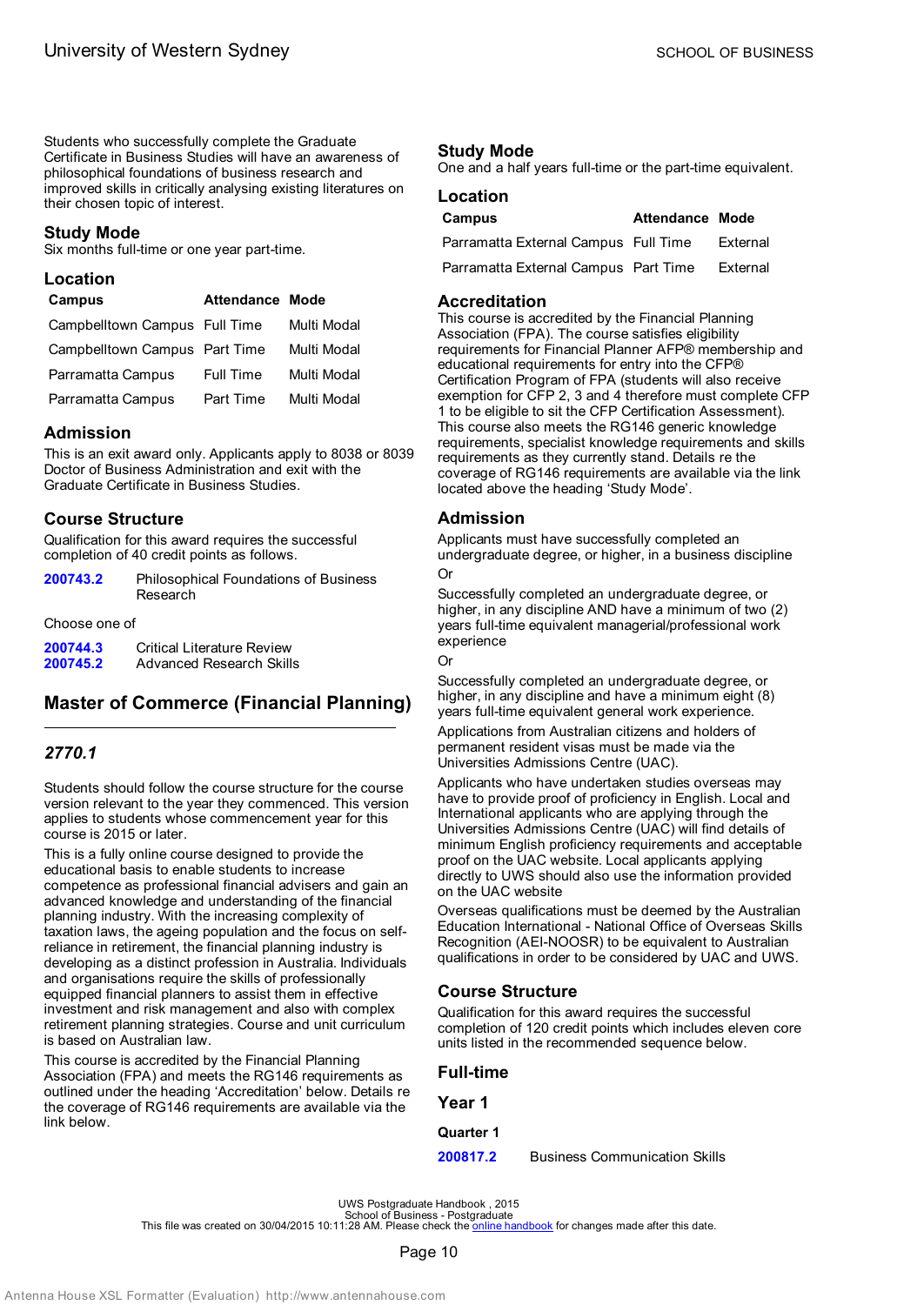<span id="page-14-0"></span>

| 200866.1                     | Principles of Financial Planning                         | <b>Quarter 3</b>                                                                                                                                                                                                                    |                                                                                                                                                   |                        |          |
|------------------------------|----------------------------------------------------------|-------------------------------------------------------------------------------------------------------------------------------------------------------------------------------------------------------------------------------------|---------------------------------------------------------------------------------------------------------------------------------------------------|------------------------|----------|
| <b>Quarter 2</b>             |                                                          | 200869.1                                                                                                                                                                                                                            | Principles of Taxation                                                                                                                            |                        |          |
| 200432.3<br>200867.1         | Commercial Law<br>Superannuation                         | <b>Quarter 4</b>                                                                                                                                                                                                                    |                                                                                                                                                   |                        |          |
| <b>Quarter 3</b>             |                                                          | 200871.1                                                                                                                                                                                                                            | Planning for Retirement                                                                                                                           |                        |          |
| 200868.1<br>200869.1         | Investment Planning<br>Principles of Taxation            | Year 3<br><b>Quarter 1</b>                                                                                                                                                                                                          |                                                                                                                                                   |                        |          |
| <b>Quarter 4</b>             |                                                          | 51168.4                                                                                                                                                                                                                             |                                                                                                                                                   |                        |          |
| 200870.1                     |                                                          |                                                                                                                                                                                                                                     | Funds Management and Portfolio Selection                                                                                                          |                        |          |
| 200871.1                     | Insurance and Risk Management<br>Planning for Retirement | <b>Quarter 2</b>                                                                                                                                                                                                                    |                                                                                                                                                   |                        |          |
|                              |                                                          | 200872.1                                                                                                                                                                                                                            | Contemporary Issues in Taxation                                                                                                                   |                        |          |
| Year <sub>2</sub>            |                                                          |                                                                                                                                                                                                                                     |                                                                                                                                                   |                        |          |
| <b>Quarter 1</b>             |                                                          | <b>Quarter 3</b><br>Choose one of                                                                                                                                                                                                   |                                                                                                                                                   |                        |          |
| 51168.4                      | Funds Management and Portfolio Selection                 | 200829.2                                                                                                                                                                                                                            |                                                                                                                                                   |                        |          |
| Choose one of                |                                                          | 200830.2                                                                                                                                                                                                                            | <b>Business Project</b><br>Internship                                                                                                             |                        |          |
| 200829.2                     | <b>Business Project</b>                                  |                                                                                                                                                                                                                                     |                                                                                                                                                   |                        |          |
| 200830.2                     | Internship                                               | <b>Quarter 4</b>                                                                                                                                                                                                                    |                                                                                                                                                   |                        |          |
| <b>Quarter 2</b>             |                                                          | Choose one of                                                                                                                                                                                                                       |                                                                                                                                                   |                        |          |
| 200872.1                     | Contemporary Issues in Taxation                          | 200829.2<br>200830.2                                                                                                                                                                                                                | <b>Business Project</b><br>Internship                                                                                                             |                        |          |
|                              |                                                          |                                                                                                                                                                                                                                     |                                                                                                                                                   |                        |          |
| Choose one of                |                                                          | <b>Exit Award</b>                                                                                                                                                                                                                   |                                                                                                                                                   |                        |          |
| 200829.2<br>200830.2         | <b>Business Project</b><br>Internship                    | 40 credit points, comprising of four units within 2770 Master<br>of Commerce (Financial Planning), which must include<br>200866 Principles of Financial Planning, (200829 Business<br>Project and 200830 Internship units excluded) |                                                                                                                                                   |                        |          |
| <b>Part-time</b>             |                                                          |                                                                                                                                                                                                                                     |                                                                                                                                                   |                        |          |
| Year 1                       |                                                          | <b>Graduate Certificate in Commerce</b><br>(Financial Planning) (exit only)                                                                                                                                                         |                                                                                                                                                   |                        |          |
| <b>Quarter 1</b>             |                                                          |                                                                                                                                                                                                                                     |                                                                                                                                                   |                        |          |
| 200817.2                     | <b>Business Communication Skills</b>                     | 2781.1                                                                                                                                                                                                                              |                                                                                                                                                   |                        |          |
| <b>Quarter 2</b><br>200432.3 | <b>Commercial Law</b>                                    |                                                                                                                                                                                                                                     | This is an Exit course only. Applicants apply to 2770 Master<br>of Commerce (Financial Planning) and exit with the<br>Graduate Certificate award. |                        |          |
| <b>Quarter 3</b>             |                                                          | <b>Study Mode</b>                                                                                                                                                                                                                   |                                                                                                                                                   |                        |          |
| 200866.1                     | Principles of Financial Planning                         |                                                                                                                                                                                                                                     | Six months full-time or one year part-time.                                                                                                       |                        |          |
| <b>Quarter 4</b>             |                                                          | Location                                                                                                                                                                                                                            |                                                                                                                                                   |                        |          |
| 200867.1                     | Superannuation                                           | <b>Campus</b>                                                                                                                                                                                                                       |                                                                                                                                                   | <b>Attendance Mode</b> |          |
|                              |                                                          |                                                                                                                                                                                                                                     | Parramatta External Campus Full Time                                                                                                              |                        | External |
| Year <sub>2</sub>            |                                                          |                                                                                                                                                                                                                                     | Parramatta External Campus Part Time                                                                                                              |                        | External |
| <b>Quarter 1</b><br>200868.1 | <b>Investment Planning</b>                               | <b>Course Structure</b><br>Qualification for this award requires the successful<br>completion of 40 credit points as follows.                                                                                                       |                                                                                                                                                   |                        |          |
| <b>Quarter 2</b>             |                                                          | 200866.1                                                                                                                                                                                                                            | Principles of Financial Planning                                                                                                                  |                        |          |
| 200870.1                     | Insurance and Risk Management                            | Choose three of                                                                                                                                                                                                                     |                                                                                                                                                   |                        |          |
|                              |                                                          | 200817.2                                                                                                                                                                                                                            | <b>Business Communication Skills</b>                                                                                                              |                        |          |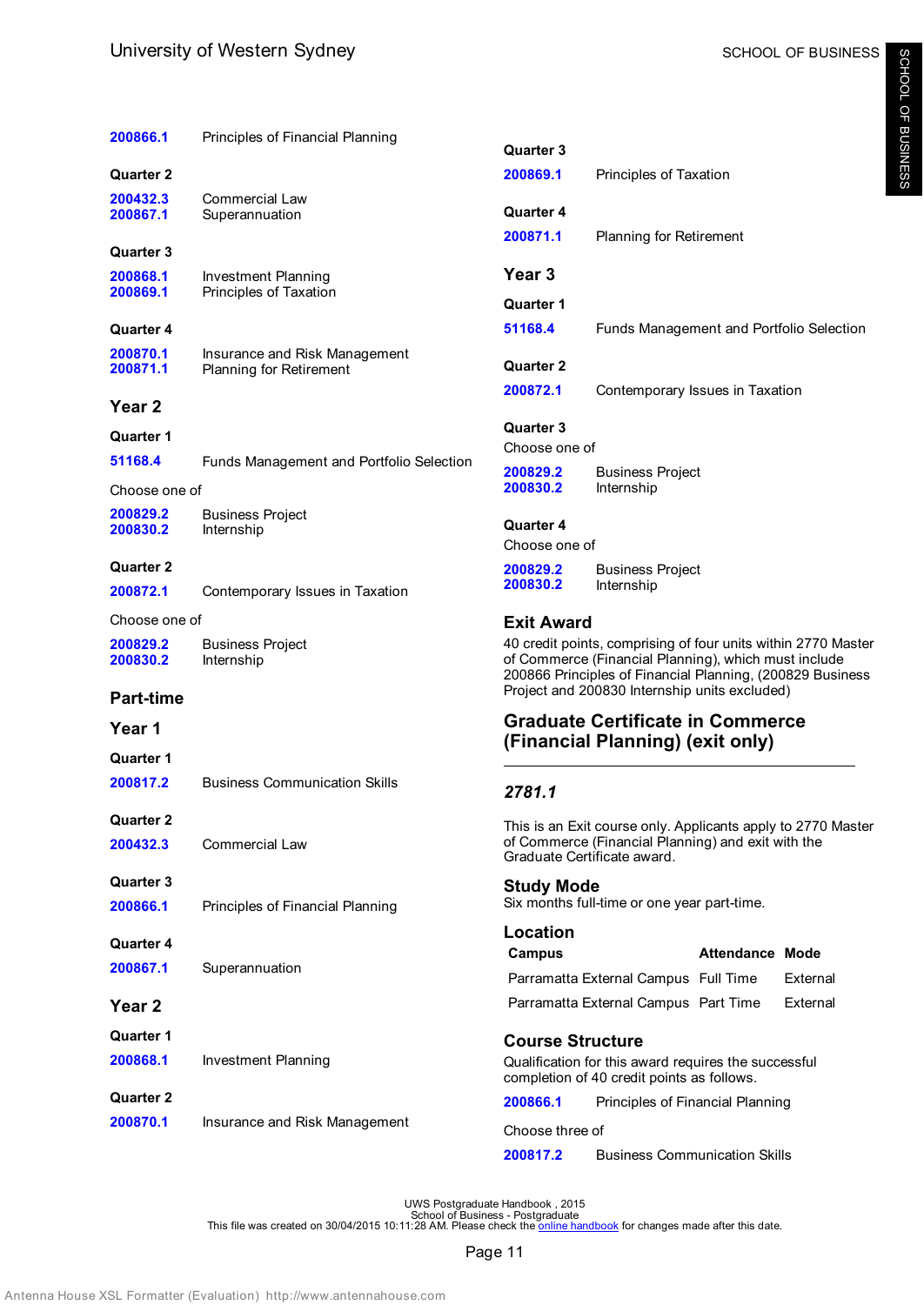<span id="page-15-0"></span>

| 200432.3 | <b>Commercial Law</b>                    |
|----------|------------------------------------------|
| 200872.1 | Contemporary Issues in Taxation          |
| 51168.4  | Funds Management and Portfolio Selection |
| 200870.1 | Insurance and Risk Management            |
| 200868.1 | <b>Investment Planning</b>               |
| 200871.1 | Planning for Retirement                  |
| 200866.1 | Principles of Financial Planning         |
| 200869.1 | Principles of Taxation                   |
| 200867.1 | Superannuation                           |

### **Master of Commerce (Human Resource Management)**

### *2764.2*

Students should follow the course structure for the course or course version relevant to the year they commenced. This version applies to students whose commencement year in this course was 2015 or later.

Units may be revised or replaced to ensure students are provided with up to date curriculum throughout their studies, and this may result in a new course version. Refer to the Check My Course Progress page in MySR for the most up to date information for your course.

This course equips graduates to work in the field of human resource management. Key functional areas are considered within a strategic and contextualised framework, with an underlying objective of searching for ways to strengthen organisations for all stakeholders. This education builds the necessary knowledge base for working in employment relations, but the emphasis is knowledge in action, as inspired by the Australia Human Resource Institute's capabilities for HR professionals and UWS graduate attributes designed to bring knowledge to life.

### **Study Mode**

One and a half years full-time or the part-time equivalent.

| Location |
|----------|
|----------|

| Campus                      | <b>Attendance Mode</b> |          |
|-----------------------------|------------------------|----------|
| Parramatta Campus Full Time |                        | Internal |
| Parramatta Campus Part Time |                        | Internal |

### **Accreditation**

The Master of Commerce (HRM) is accredited by the Australian Human Resources Institute (AHRI). Accreditation means that the program has effective quality assurance and that learning addresses the Model of Excellence of the AHRI, derived from international research on HR competencies.

### **Admission**

Applicants must have successfully completed an undergraduate degree, or higher, in a business discipline  $\Omega$ 

Successfully completed an undergraduate degree, or higher, in any discipline AND have a minimum of two (2) years full-time equivalent managerial/professional work experience

Or

Successfully completed an undergraduate degree, or higher, in any discipline and have a minimum eight (8) years full-time equivalent general work experience.

Applications from Australian and New Zealand citizens and holders of permanent resident visas must be made via the Universities Admissions Centre (UAC).

Applicants who have undertaken studies overseas may have to provide proof of proficiency in English. Local and International applicants who are applying through the Universities Admissions Centre (UAC) will find details of minimum English proficiency requirements and acceptable proof on the UAC website. Local applicants applying directly to UWS should also use the information provided on the UAC website.

International applicants must apply directly to the University of Western Sydney via UWS International.

International students applying to UWS through UWS International can find details of minimum English proficiency requirements and acceptable proof on the UWS International website.

Overseas qualifications must be deemed by the Australian Education International - National Office of Overseas Skills Recognition (AEI-NOOSR) to be equivalent to Australian qualifications in order to be considered by UAC and UWS

### **Course Structure**

Qualification for this award requires the successful completion of 120 credit points. This includes eight core units, a 20 credit point capstone unit, and two elective units as follows.

### **Core**

| 200826.1 | Contemporary People Management                    |
|----------|---------------------------------------------------|
| 200821.2 | Financial Reports for Decision Making             |
| 200719.2 | Industrial Relations and Workplace Change         |
| 200722.2 | <b>Strategic Employment Relations</b>             |
| 200827.1 | Developing Human Capital and                      |
|          | Organisational Capability                         |
| 200717.2 | <b>Employment Relations Professional Practice</b> |
| 200721.2 | Reward Management                                 |
| 200828.1 | Diversity, Labour Markets and Workforce           |
|          | Planning                                          |
|          |                                                   |

### **Capstone**

**[200829.2](#page-25-0)** Business Project

### **Alternate Capstone**

**[200830.2](#page-35-0)** Internship

### **Electives**

Students may choose 20 credit points of elective units from the available Postgraduate Business units. Enrolment in elective units is subject to meeting any required criteria for individual units, such as co-requisites and pre-requisites.

UWS Postgraduate Handbook , 2015 School of Business - Postgraduate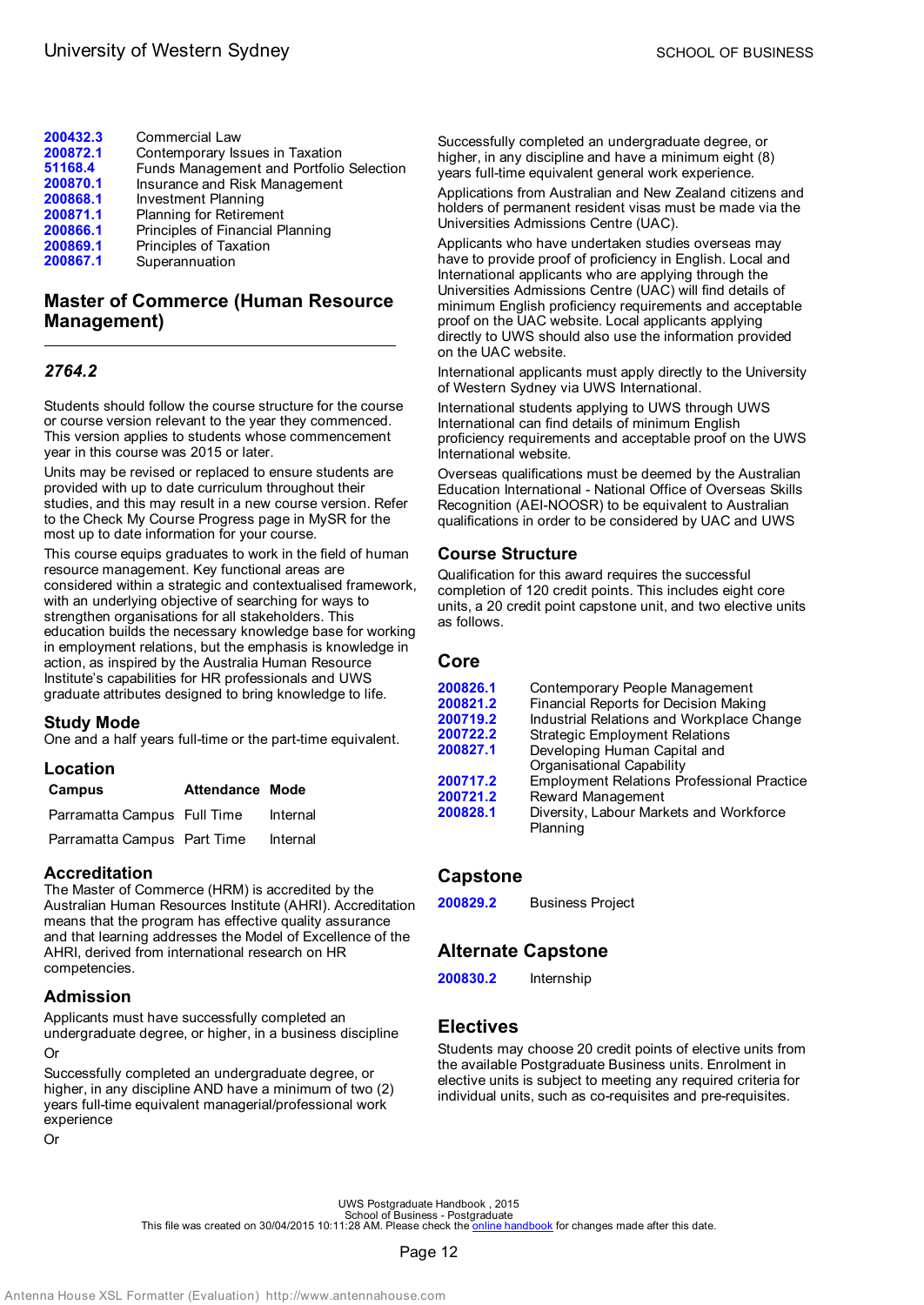# <span id="page-16-0"></span>**Master of Commerce (Property Investment and Development)**

# *2725.2*

Students should follow the course structure for the course version relevant to the year they commenced. This version applies to students whose commencement year for this course is Quarter 3, 2015 or later.

This course provides the opportunity for advanced level of study in property investment and development. It develops students' understanding of the multi-disciplinary nature of property investment and development, and to develop the analytical and decision making skills necessary for property investment and development, and property professionals.

# **Study Mode**

One year full-time, or two years part-time.

### **Location**

| Campus                      | <b>Attendance Mode</b> |          |
|-----------------------------|------------------------|----------|
| Parramatta Campus Full Time |                        | Internal |
| Parramatta Campus Part Time |                        | Internal |

# **Accreditation**

This course is accredited by the Australian Property Institute (API) for Associated membership with Certified Practising Valuer (CPV) and Certificate Property Professionals (CPP) certification when combined with the Advanced Diploma in Property Services (Valuation) delivered by the Sydney Institute of TAFE or with another API accredited degree.

# **Admission**

Applicants must have successfully completed an undergraduate degree, or higher, in a business discipline AND have a minimum of one (1) year full-time equivalent managerial/professional work experience.

Applications from Australian and New Zealand citizens and holders of permanent resident visas must be made via the Universities Admissions Centre (UAC).

Applicants who have undertaken studies overseas may have to provide proof of proficiency in English. Local and International applicants who are applying through the Universities Admissions Centre (UAC) will find details of minimum English proficiency requirements and acceptable proof on the UAC website. Local applicants applying directly to UWS should also use the information provided on the UAC website.

International applicants must apply directly to the University of Western Sydney via UWS International.

International students applying to UWS through UWS International can find details of minimum English proficiency requirements and acceptable proof on the UWS International website.

Overseas qualifications must be deemed by the Australian Education International - National Office of Overseas Skills Recognition (AEI-NOOSR) to be equivalent to Australian qualifications in order to be considered by UAC and UWS.

# **Course Structure**

Qualification for this award requires the successful completion of 80 credit points. This includes six core units and a 20 credit point capstone unit as follows.

### **Core Units**

| 200892.1 | <b>Property Valuation</b>           |
|----------|-------------------------------------|
| 200895.1 | Property Finance and Taxation       |
| 200893.1 | Property Feasibility Study          |
| 200696.3 | <b>Property Investment Analysis</b> |
| 200894.1 | <b>Property Development</b>         |
| 200891.1 | Property Portfolio Analysis         |
|          |                                     |

### **Capstone Units**

Choose one of

| 200829.2 | <b>Business Project</b> |
|----------|-------------------------|
| 200830.2 | Internship              |

# **Master of Finance**

### *2705.2*

Students should follow the course structure for the course version relevant to the year they commenced. This version applies to students whose commencement year for this course is 2015 or later.

The Master of Finance prepares students for executive careers in finance, banking, funds management and corporate treasuries. The degree is specifically designed so that after the completion of core finance units, students can choose other finance units appropriate to their career opportunities. The degree provides students with the technical knowledge necessary to function in an evolving and increasingly sophisticated financial environment with an emphasis on the practical application of these techniques. All of the units have been developed by individuals who are actively involved in the financial sector.

### **Study Mode**

1.5 years full-time, or 3 years part-time

### **Location**

| <b>Campus</b>               | Attendance Mode |          |
|-----------------------------|-----------------|----------|
| Parramatta Campus Full Time |                 | Internal |
| Parramatta Campus Part Time |                 | Internal |

### **Accreditation**

The Master of Finance fulfils the educational requirements for admission as a Senior Associate (SA Fin) of Finsia - the Financial Services Institute of Australasia (Finsia). Senior Associate membership with Finsia also requires at least 3 years career experience in the financial services industry. The Master of Finance also allows graduates to satisfy the education requirements for professional membership of the Finance and Treasury Association (FTA) - Certified Finance and Treasury Professional (CFTP).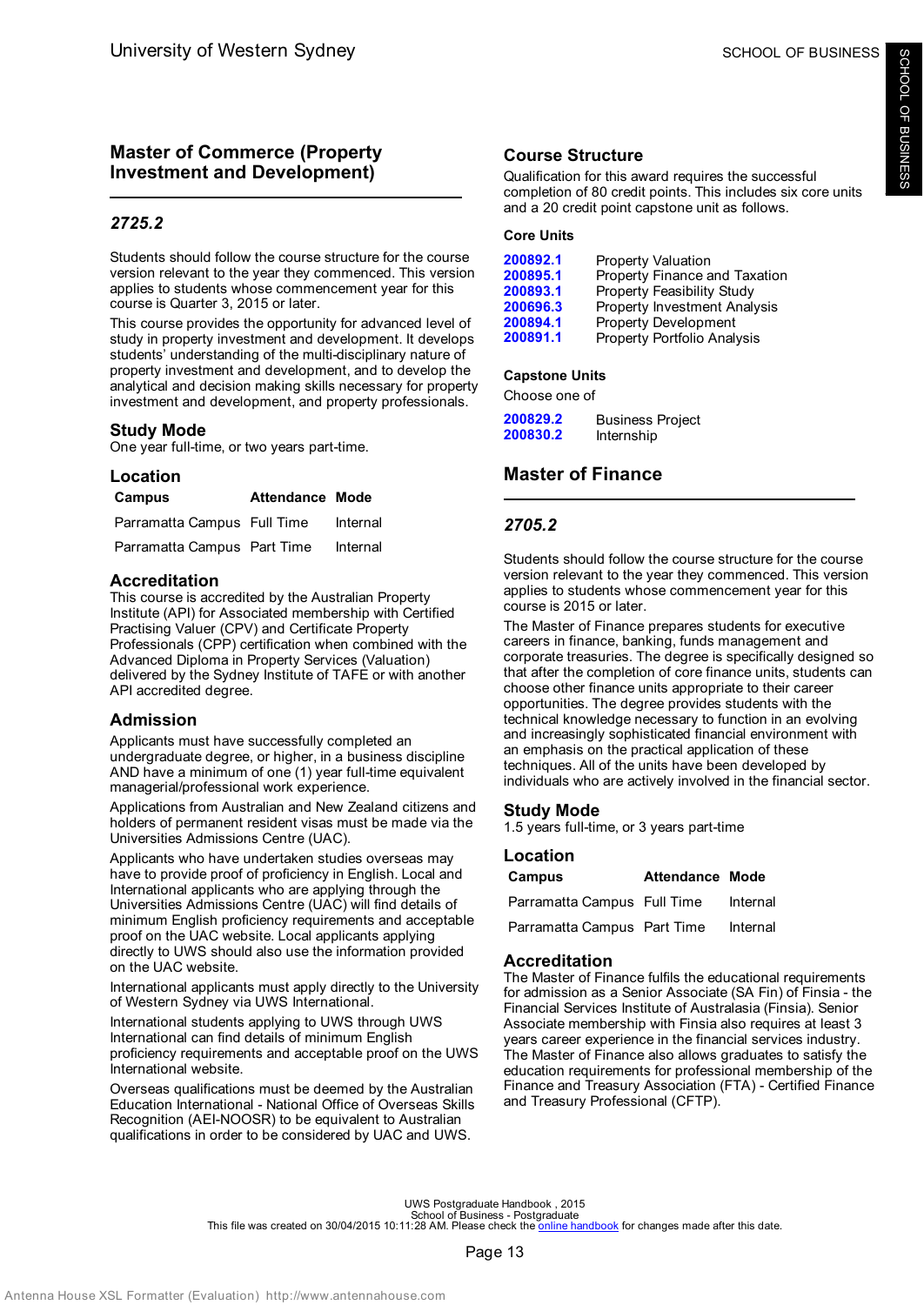### <span id="page-17-0"></span>**Admission**

Applicants must have successfully completed an undergraduate degree, or higher, in a business discipline Or

Successfully completed an undergraduate degree, or higher, in any discipline AND have a minimum of two (2) years full-time equivalent managerial/professional work experience

Or

Successfully completed an undergraduate degree, or higher, in any discipline AND have a minimum eight (8) years full-time equivalent general work experience.

Applications from Australian and New Zealand citizens and holders of permanent resident visas must be made via the Universities Admissions Centre (UAC).

Applicants who have undertaken studies overseas may have to provide proof of proficiency in English. Local and International applicants who are applying through the Universities Admissions Centre (UAC) will find details of minimum English proficiency requirements and acceptable proof on the UAC website. Local applicants applying directly to UWS should also use the information provided on the UAC website.

International applicants must apply directly to the University of Western Sydney via UWS International.

International students applying to UWS through UWS International can find details of minimum English proficiency requirements and acceptable proof on the UWS International website.

Overseas qualifications must be deemed by the Australian Education International - National Office of Overseas Skills Recognition (AEI-NOOSR) to be equivalent to Australian qualifications in order to be considered by UAC and UWS.

### **Course Structure**

Qualification for this award requires the successful completion of 120 credit points which includes six core units, a 20 credit point capstone unit and an additional four units chosen from a pool of alternate units.

#### **Core Units**

| 51054.3<br>51163.2 | Financial Modelling                                                                  |
|--------------------|--------------------------------------------------------------------------------------|
| 51168.4            | Financial Institutions and Markets (MAF)<br>Funds Management and Portfolio Selection |
| 51169.3            | Derivatives                                                                          |
| 51212.3            | Security Analysis and Portfolio Theory                                               |
| 200426.3           | Corporate Finance                                                                    |

#### **Alternate Units**

| Financial Institution Management<br>Credit and Lending Decisions<br>International Finance<br>Economics<br>New Venture Finance<br>Property Finance and Taxation |
|----------------------------------------------------------------------------------------------------------------------------------------------------------------|
| <b>Property Portfolio Analysis</b>                                                                                                                             |
|                                                                                                                                                                |

Students are permitted to complete up to two units from any other Masters degree offered by the School of Business as part of the four alternate units.

### **Capstone Units**

Choose one of

**[200829.2](#page-25-0)** Business Project **[200830.2](#page-35-0)** Internship

# **Master of Professional Accounting**

### *2689.3*

Students should follow the course structure for the course version relevant to the year they commenced. This version applies to students whose commencement year for this course is 2015 or later.

The Master of Professional Accounting (MPA) course is specifically designed to comply with the accreditation requirements of CPA Australia, the Institute of Chartered Accountants in Australia (ICAA) and the Institute of Public Accountants (IPA). This course provides an in-depth theoretical knowledge of accounting with relevant skills and expertise that enable students to become professional accounting practitioners. The course content delivers a contemporary education in accounting principles and procedures supported by knowledge of associated disciplines of law, economics and finance. Students will learn to apply accounting concepts, theories and models through a range of individual and collaborative means using a blended learning design that draws from industry relevant projects with exposure to realistic business problems.

### **Study Mode**

One and a half years full-time or the equivalent part-time.

### **Location**

| <b>Campus</b>               | <b>Attendance Mode</b> |          |
|-----------------------------|------------------------|----------|
| Parramatta Campus Full Time |                        | Internal |
| Parramatta Campus Part Time |                        | Internal |

### **Accreditation**

Accredited by CPA Australia, The Institute of Chartered Accountants in Australia (ICAA) and the Institute of Public Accountants (IPA).

### **Inherent requirements**

There are inherent requirements for this course that you must meet in order to complete your course and graduate. Make sure you read and understand the requirements for this course online.

### **Admission**

Applicants must have successfully completed an undergraduate degree, or higher, in a business discipline Or

Successfully completed an undergraduate degree, or higher, in any discipline and have a minimum of two (2) years full-time equivalent managerial/professional work experience

Or

UWS Postgraduate Handbook , 2015 School of Business - Postgraduate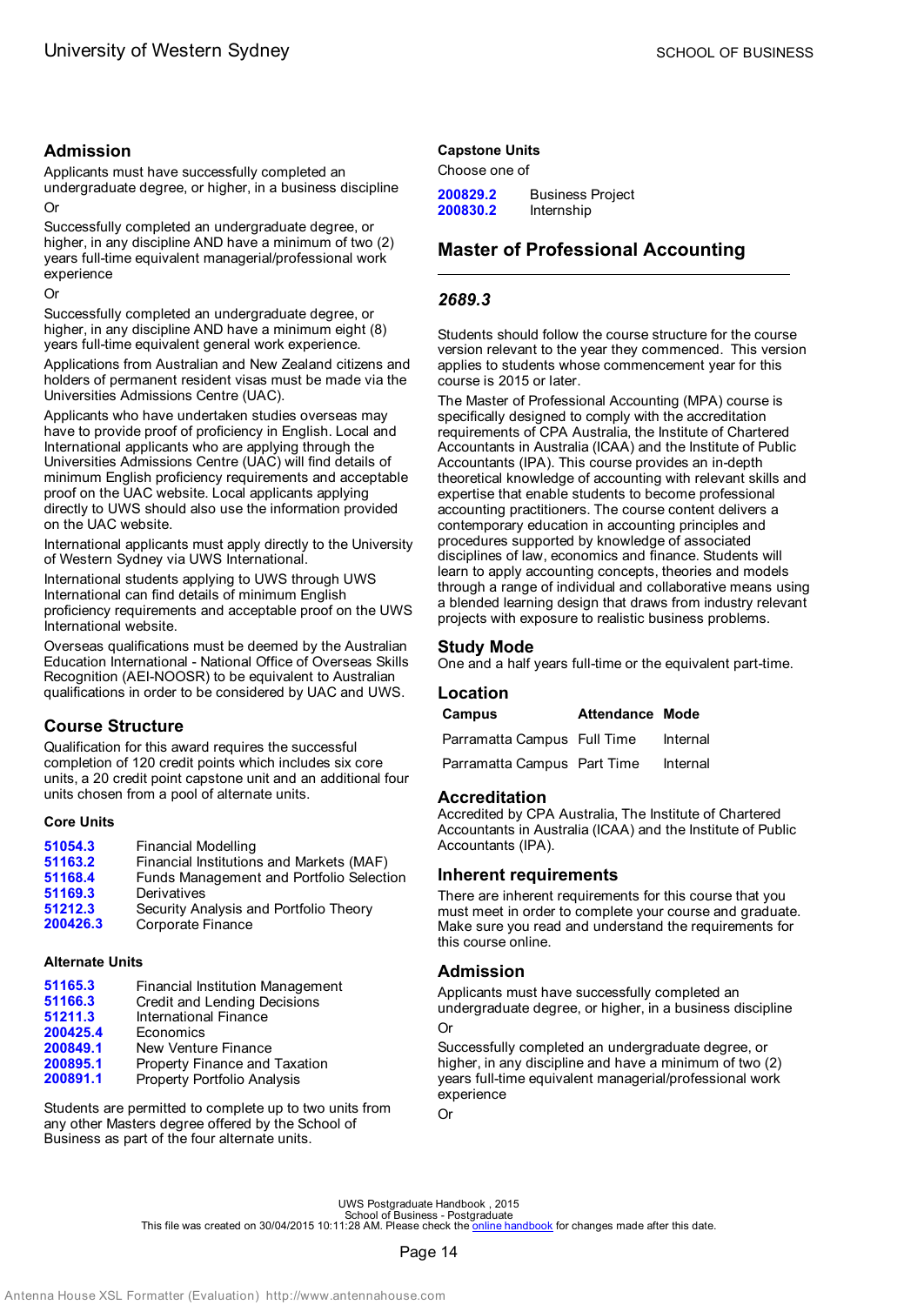<span id="page-18-0"></span>Successfully completed an undergraduate degree, or higher, in any discipline and have a minimum eight (8) years full-time equivalent general work experience.

Applications for the course must be made through the Universities Admissions Centre (UAC).

Applicants who have undertaken studies overseas may have to provide proof of proficiency in English. Local and International applicants who are applying through the Universities Admissions Centre (UAC) will find details of minimum English proficiency requirements and acceptable proof on the UAC website. Local applicants applying directly to UWS should also use the information provided on the UAC website.

International applicants must apply directly to the University of Western Sydney via UWS International.

International students applying to UWS through UWS International can find details of minimum English proficiency requirements and acceptable proof on the UWS International website.

Overseas qualifications must be deemed by the Australian Education International - National Office of Overseas Skills Recognition (AEI-NOOSR) to be equivalent to Australian qualifications in order to be considered by UAC and UWS.

### **Course Structure**

Qualification for this award requires the successful completion of 120 credit points of core units as follows.

### **Core Units**

| 200396.4 | Introductory Accounting                   |
|----------|-------------------------------------------|
| 200432.3 | Commercial Law                            |
| 200426.3 | Corporate Finance                         |
| 200425.4 | Economics                                 |
| 200494.3 | Management Accounting                     |
| 200399.3 | Information Systems for Accountants       |
| 200433.3 | Company Law                               |
| 200400.4 | Company Accounting                        |
| 200397.2 | Revenue Law (PG)                          |
| 200398.3 | Auditing                                  |
| 200401.3 | Accounting Theory and Applications        |
| 200693.3 | <b>Accounting Professional Engagement</b> |

### **Exit Award**

40 credit points of any units excluding the 200693 - Accounting Professional Engagement unit.

# **Graduate Certificate in Research Studies**

### *2724.4*

Students should follow the course structure for the course version relevant to the year they commenced. This version applies to students whose commencement year for this course is 2015 or later.

Units may be revised or replaced to ensure students are provided with up to date curriculum throughout their studies, and this may result in a new course version. Refer to the Check My Course Progress page in MySR for the most up to date information for your course.

The Graduate Certificate in Research Studies is a preparatory program for research degrees as well as a

standalone award for those who do not wish to pursue research degrees. It is designed for applicants who need additional skills in research before commencing independent study in a research masters or doctoral program. It is particularly suited for applicants with an undergraduate or postgraduate coursework degree and extensive relevant professional experience. The course focuses on research methodology and the thesis proposal which includes a literature review. Students select additional high level subjects in their area of interest.

### **Study Mode**

Six months full-time or one year part-time.

| Location |
|----------|
|----------|

| Campus                        | Attendance Mode |          |
|-------------------------------|-----------------|----------|
| <b>Bankstown Campus</b>       | Full Time       | Internal |
| <b>Bankstown Campus</b>       | Part Time       | Internal |
| Campbelltown Campus Full Time |                 | Internal |
| Campbelltown Campus Part Time |                 | Internal |
| Hawkesbury Campus             | Full Time       | Internal |
| Hawkesbury Campus             | Part Time       | Internal |
| Parramatta Campus             | Full Time       | Internal |
| Parramatta Campus             | Part Time       | Internal |
| <b>Penrith Campus</b>         | Full Time       | Internal |
| <b>Penrith Campus</b>         | Part Time       | Internal |

### **Admission**

Applicants must have successfully completed an undergraduate degree, or higher, in any discipline.

Local applicants must apply via UAC (Universities Admissions Centre) and at the time of submitting their application must submit a completed Graduate Certificate Research Studies Supplementary Application to the Director, Academic Program.

Additional Information for Applicants

Places in this course are restricted and are subject to the University being able to provide an appropriate academic supervisor relevant to the area of research to be undertaken.

Applicants who have undertaken studies overseas may have to provide proof of proficiency in English. Local and International applicants who are applying through the Universities Admissions Centre (UAC) will find details of minimum English proficiency requirements and acceptable proof on the UAC website. Local applicants applying directly to UWS should also use the information provided on the UAC website.

# **Course Structure**

Qualification for this award requires the successful completion of 40 credit points as per the recommended sequence below (one 20 credit point unit and two 10 credit point units). Students who wish to move to a research award must achieve a satisfactory level in this course.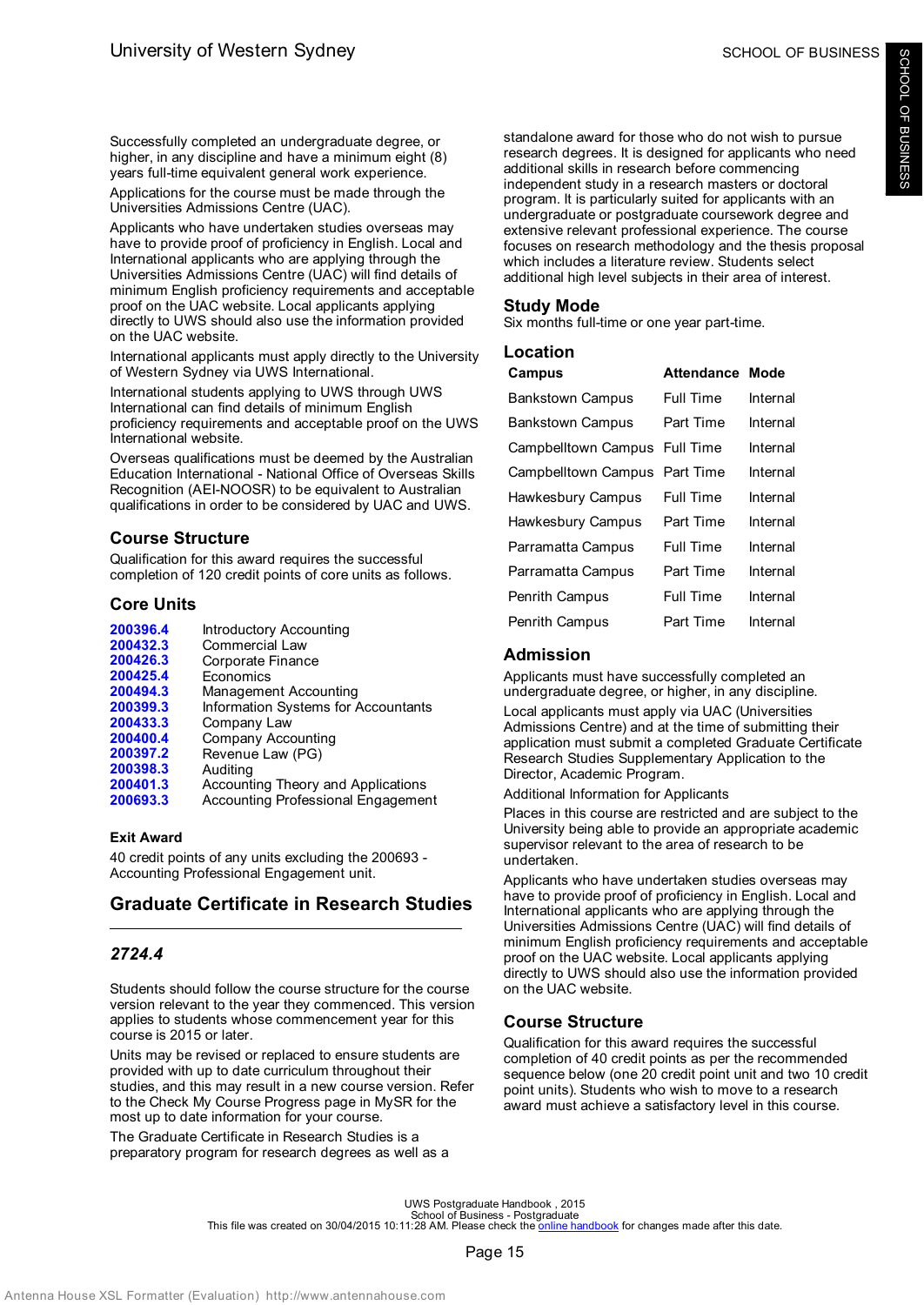### **Recommended Sequence**

### **Core Unit**

#### **[200361.5](#page-22-0)** Advanced Thesis Preparation

This is a 20 credit point unit.

In addition to the core unit 200361 students must complete a Research Skills unit as per list below (10 credit points), as approved by the appropriate Course Advisor and proposal supervisor.

Plus an Advanced Topic/elective unit (10 credit points) - as approved by the appropriate Course Advisor and proposal supervisor. (Students may be eligible to apply for advanced standing if they have completed a Masters Degree or Higher and this is approved by the relevant course advisor and supervisor)

### **Business and Law students**

#### **Full-time - 6 months**

**[200361.5](#page-22-0)** Advanced Thesis Preparation

This is a 20 credit point unit.

**[200299.4](#page-25-0)** Business Research Skills Seminar

This is a 10 credit point unit. Advanced Topic/elective unit (10 credit points)

### **Part-time - 12 months**

**[200361.5](#page-22-0)** Advanced Thesis Preparation

This is a 20 credit point unit.

**[200299.4](#page-25-0)** Business Research Skills Seminar

This is a 10 credit point unit. Elective - Spring session

### **Arts students**

#### **Full-time and Part-time**

**[200361.5](#page-22-0)** Advanced Thesis Preparation

This is a 20 credit point unit. Research Skills unit - selected by Course Advisor Advanced Topic/elective unit - selected by Course Advisor

### **Examples of Research Skills units**

#### **Business Discipline**

**[200299.4](#page-25-0)** Business Research Skills Seminar

### **Humanities & Languages Discipline**

**[100710.2](#page-36-0)** Introduction to Honours Research<br>**101854.1** Language and Linguistics Research Language and Linguistics Research Methods

### **Social Sciences Discipline**

**[400421.2](#page-42-0)** Research Methods for Humanities and Social Sciences

UWS Postgraduate Handbook , 2015<br>School of Business - Postgraduate<br>This file was created on 30/04/2015 10:11:28 AM. Please check the <u>online [handbook](http://handbook.uws.edu.au/hbook/)</u> for changes made after this date.

### **Examples of Advanced Topics/Electives in Arts**

|   | 100271.3 | Modern Japanese History                       |
|---|----------|-----------------------------------------------|
|   | 100294.3 | Warlords, Artists and Emperors: Power and     |
|   |          | Authority in Premodern Japan                  |
|   | 100703.1 | Independent Study 1                           |
|   | 100705.2 | Independent Study 3                           |
| s | 100926.3 | The Language of the Law                       |
|   | 100963.3 | Interpreting Australia: Australian Historians |
|   |          | and Historiography                            |
|   | 101297.3 | Languages and Linguistics Special Project     |
|   | 101416.2 | Creativity: Theory and Practice               |
|   | 101417.2 | Project Seminar and Proposal                  |
|   | 400548.2 | Honours Pathway                               |
|   |          |                                               |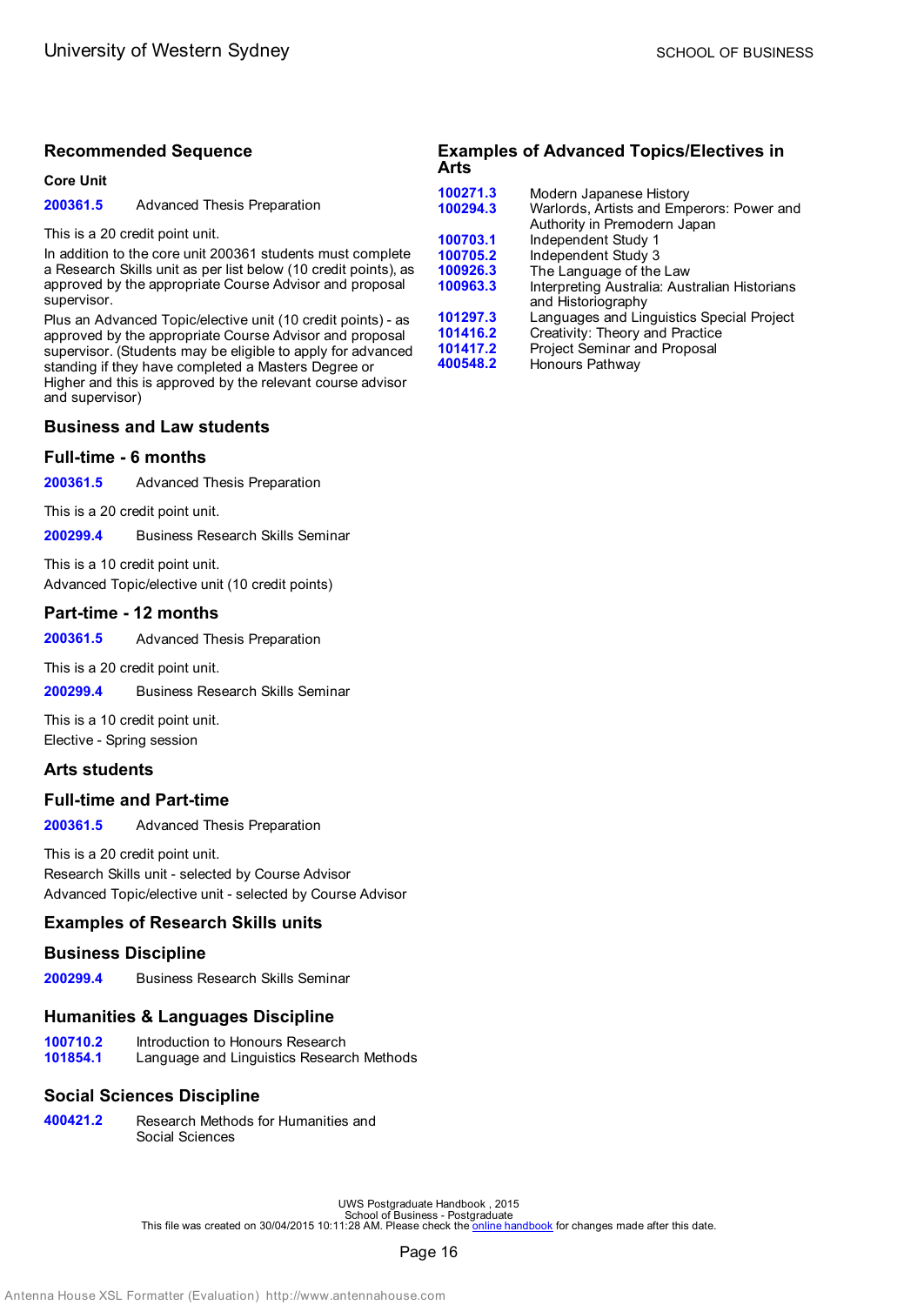### <span id="page-20-0"></span>**Specialisations**

### **Postgraduate Specialisation - Management**

#### *SP2006.1*

#### **Location**

**Campus Mode**

Parramatta Campus Internal

### **Specialisation Structure**

Students must complete the following six units

| 200835.1 | Managing in the Global Context       |
|----------|--------------------------------------|
| 200841.2 | <b>Strategic Business Management</b> |
| 200776.1 | <b>Compliance Management</b>         |
| 200833.1 | Leading Contemporary Organisations   |
| 200848.2 | Governance, Ethics and Social        |
|          | Entrepreneurship                     |
| 200852.1 | Innovation, Creativity and Foresight |

### **Postgraduate Specialisation - Marketing**

### *SP2007.1*

### **Location**

**Campus Mode**

Parramatta Campus Internal

### **Specialisation Structure**

Students must complete the following six units

| 200737.3 | <b>Marketing Systems</b>           |
|----------|------------------------------------|
| 200823.1 | <b>Buver Behaviour</b>             |
| 200822.1 | <b>Applied Marketing Solutions</b> |
| 200832.2 | <b>Business Marketing</b>          |
| 200824.1 | Integrated Brand Management        |
| 200834.2 | Strategic Marketing for Managers   |
|          |                                    |

### **Postgraduate Specialisation - Logistics and Supply Chain Management**

### *SP2008.1*

#### **Location**

**Campus Mode**

Parramatta Campus Internal

### **Specialisation Structure**

Students must complete the following six units

| 200838.1 | Business Operations and Logistics |
|----------|-----------------------------------|
| 51240.4  | Project Management                |

| 200329.4 | Supply Chain Management                    |
|----------|--------------------------------------------|
| 51259.4  | Purchasing and Materials Management        |
| 200776.1 | Compliance Management                      |
| 200836.1 | Logistics Processes in Enterprise Resource |
|          | Planning                                   |

### **Postgraduate Specialisation - Hospitality and Tourism**

### *SP2009.1*

**Location**

**Campus Mode**

Parramatta Campus Internal

### **Specialisation Structure**

Students must complete the following six units

| 200842.1 | Gastronomy and the Food and Beverage<br>Experience |
|----------|----------------------------------------------------|
| 200846.1 | Facilities and Venue Management                    |
| 200839.1 | <b>Tourism Management</b>                          |
| 200844.1 | Event Management                                   |
| 200837.1 | Hospitality and Tourism in Society                 |
| 200840.1 | Strategic Marketing for Hospitality and<br>Tourism |
|          |                                                    |

### **Postgraduate Specialisation - Sustainable Business**

### *SP2010.1*

#### **Location**

**Campus Mode**

Parramatta Campus Internal

### **Specialisation Structure**

Students must complete the following six units

| 200853.1 | Creating Sustainable Organisations       |
|----------|------------------------------------------|
| 200847.1 | Business, Society and the Environment    |
| 200497.1 | Social and Environmental Accounting (PG) |
| 200848.2 | Governance, Ethics and Social            |
|          | Entrepreneurship                         |
| 101636.1 | Developing Sustainable Places            |
| 200852.1 | Innovation, Creativity and Foresight     |

### **Postgraduate Specialisation - Innovation and Entrepreneurship**

*SP2011.1*

| Location                   |      |  |
|----------------------------|------|--|
| Campus                     | Mode |  |
| Parramatta Campus Internal |      |  |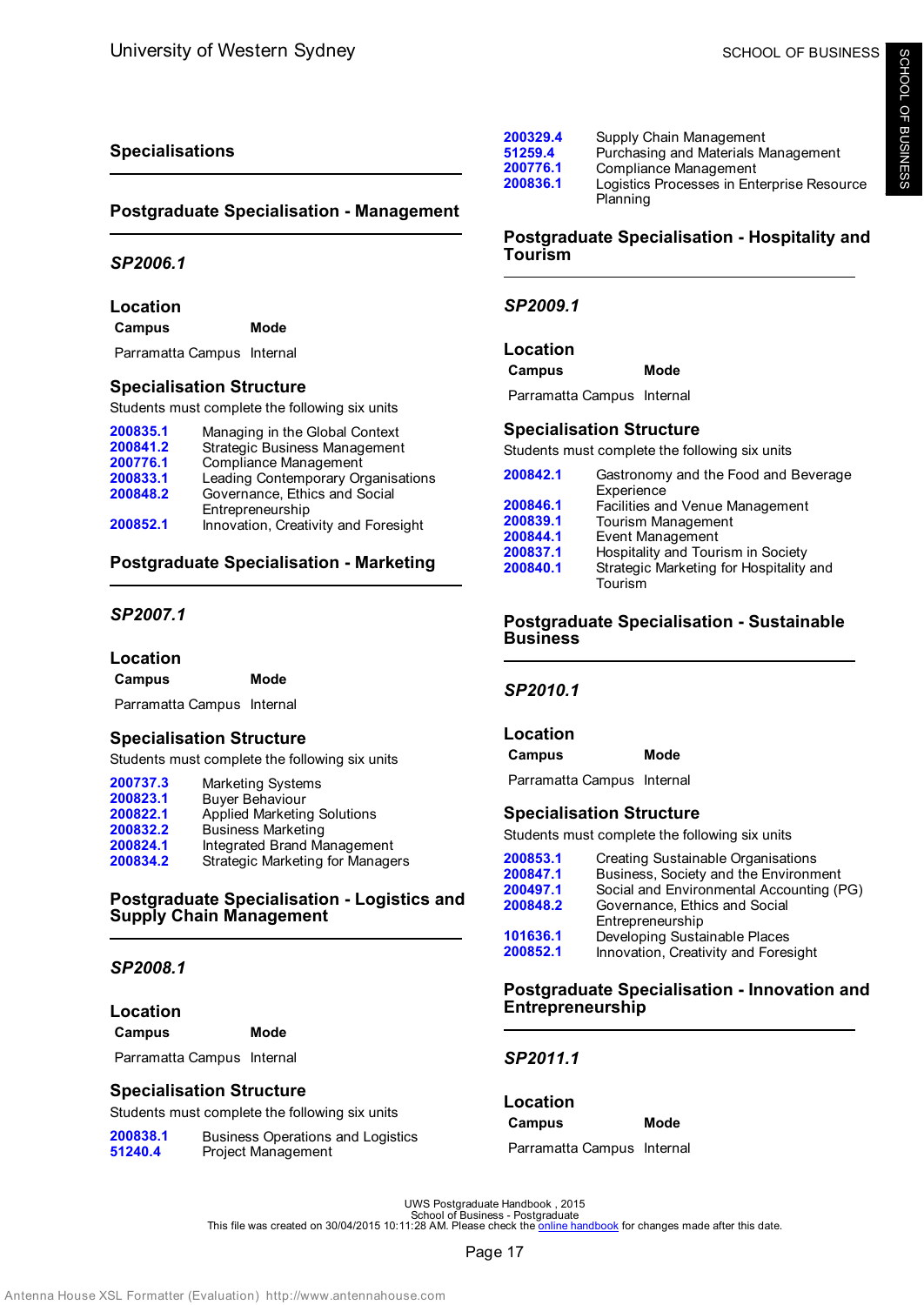### <span id="page-21-0"></span>**Specialisation Structure**

Students must complete the following six units

| 200851.1 | <b>Innovation for New Markets</b>       |
|----------|-----------------------------------------|
| 200852.1 | Innovation, Creativity and Foresight    |
| 200849.1 | New Venture Finance                     |
| 200850.1 | Entrepreneurial Management Capabilities |
| 200845.1 | Innovation Through Digital Technology   |
| 200848.2 | Governance, Ethics and Social           |
|          | Entrepreneurship                        |

#### **Postgraduate Specialisation - Human Resource Management**

### *SP2012.1*

| Location      |      |
|---------------|------|
| <b>Campus</b> | Mode |

Parramatta Campus Internal

### **Specialisation Structure**

Students must complete the following six units

| 200719.2 | Industrial Relations and Workplace Change         |
|----------|---------------------------------------------------|
| 200722.2 | <b>Strategic Employment Relations</b>             |
| 200827.1 | Developing Human Capital and                      |
|          | Organisational Capability                         |
| 200717.2 | <b>Employment Relations Professional Practice</b> |
| 200721.2 | Reward Management                                 |
| 200828.1 | Diversity, Labour Markets and Workforce           |
|          | Planning                                          |

### **Postgraduate Specialisation - Finance and Investment**

### *SP2016.1*

### **Location**

| Campus                     | Mode |
|----------------------------|------|
| Parramatta Campus Internal |      |

### **Specialisation Structure**

Students must complete the following six units

| 200426.3 | Corporate Finance                        |
|----------|------------------------------------------|
|          |                                          |
| 51163.2  | Financial Institutions and Markets (MAF) |
| 51211.3  | International Finance                    |
| 51212.3  | Security Analysis and Portfolio Theory   |
| 200696.3 | Property Investment Analysis             |
| 200891.1 | Property Portfolio Analysis              |

### **Postgraduate Specialisation - Property**

### *SP2017.1*

# **Location**

**Campus Mode**

Parramatta Campus Internal

### **Specialisation Structure**

Students must complete the following six units

| 200892.1 | <b>Property Valuation</b>           |
|----------|-------------------------------------|
| 200895.1 | Property Finance and Taxation       |
| 200893.1 | Property Feasibility Study          |
| 200696.3 | <b>Property Investment Analysis</b> |
| 200894.1 | <b>Property Development</b>         |
| 200891.1 | Property Portfolio Analysis         |
|          |                                     |

### **Postgraduate Specialisation - Information and Communications Technology**

### *SP2018.1*

| Location |      |
|----------|------|
| Campus   | Mode |

Parramatta Campus Internal

### **Specialisation Structure**

Students must complete six units as follows.

| 301038.1<br>301045.2<br>300977.1 | Programming Proficiency<br>Advanced Topics in User System Interaction<br>Systems Analysis and Database<br>Management Systems |
|----------------------------------|------------------------------------------------------------------------------------------------------------------------------|
| 300695.2                         | Network Technologies                                                                                                         |
|                                  |                                                                                                                              |

### Choose one of

| 300693.3 | Web Technologies                 |
|----------|----------------------------------|
| 301043.2 | Mobile Computing                 |
| 300769.2 | Intelligent Agents for E-Markets |

Choose one of

| 300697.2 | Content Management Systems & Web   |
|----------|------------------------------------|
|          | Analytics                          |
| 301046.1 | Big Data (PG)                      |
| 301042.1 | Cloud Computing                    |
| 300692.2 | <b>Workflow Management Systems</b> |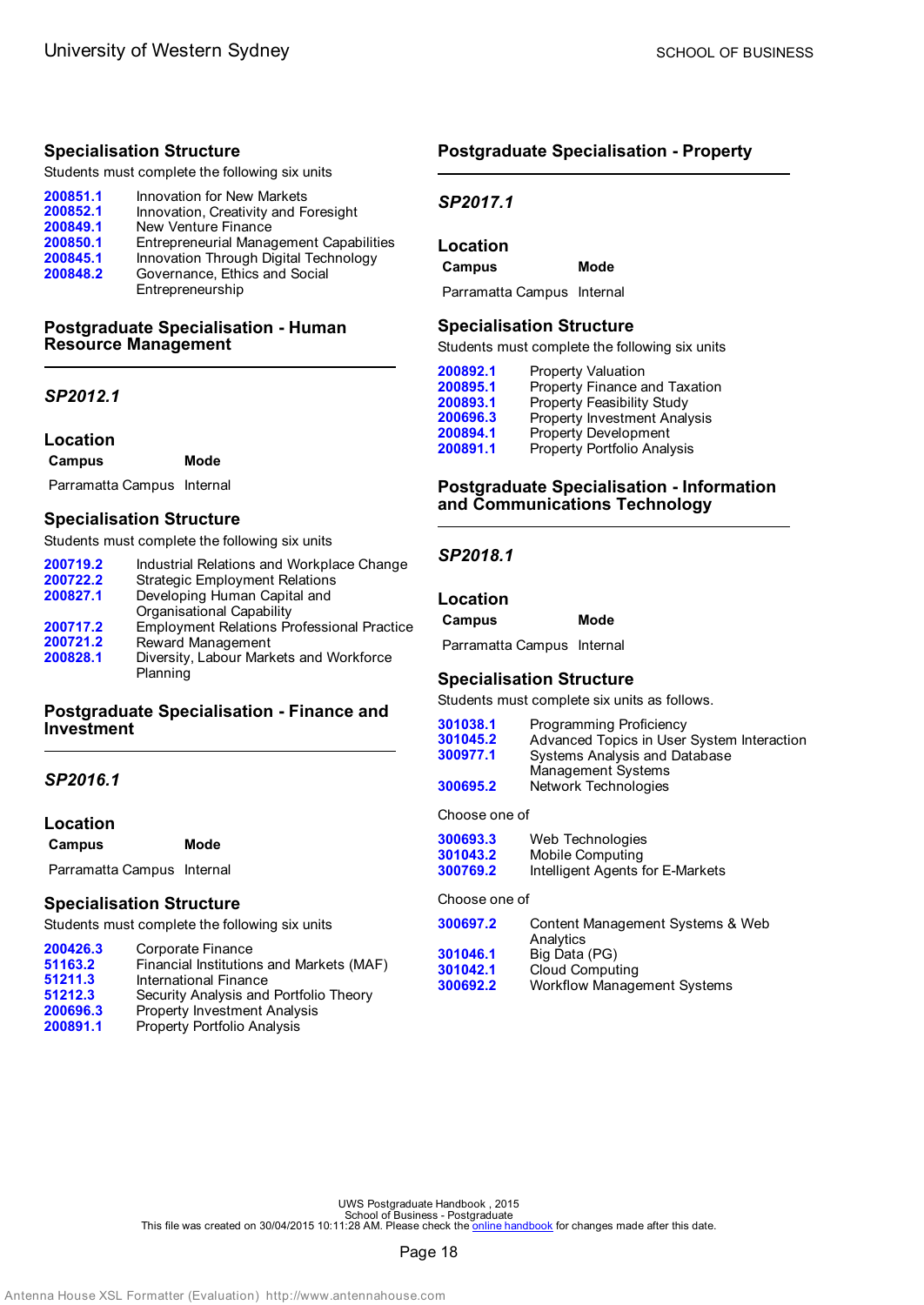### <span id="page-22-0"></span>**Units**

### **200693.3 Accounting Professional Engagement**

**Credit Points** 10 **Level** 7

### **Assumed Knowledge**

Knowledge of accounting principles, practices and relevant theoretical background.

#### **Prerequisite**

**200401.3** Accounting Theory and Applications

#### **Special Requirements**

Students must be enrolled in a Postgraduate program owned by the School of Business. Students wishing to take this unit as an elective need approval from the Course Advisor.

...........

This unit focuses on the role that accountants play in the effective management of businesses. Appropriate accounting research methods are used to investigate and report on problems and "real" case studies involving a wide range of business related issues. This is mainly done through working as groups on Business Plans as accountants do when they engage with clients and entrepreneurs as professional consultants.

### **200401.3 Accounting Theory and Applications**

**Credit Points** 10 **Level** 7

#### **Assumed Knowledge**

Basic knowledge of accounting principles

#### **Prerequisite**

**[200400.4](#page-26-0)** Company Accounting

# **Corequisite**

**200398.1** Auditing (PG)

#### **Equivalent Units**

51264 - Financial Accounting D (PG)

#### **Special Requirements**

Students must be enrolled in a postgraduate program owned by the School of Business. Students wishing to take this unit as an elective need approval from the Course Advisor.

...........

Basic questions of the role accounting performs in society are considered from economic, social and environmental perspectives. The nature of the statements advanced to give accounting legitimacy, together with their philosophical underpinnings, are examined. Selected accounting theories and philosophies will be examined and advanced applications in alternative accounting models considered. Accounting research and appropriate methodologies are introduced.

### **200745.2 Advanced Research Skills**

**Credit Points** 20 **Level** 7

#### **Prerequisite**

**[200743.2](#page-40-0)** Philosophical Foundations of Business Research

#### **Special Requirements**

Students must be enrolled in a postgraduate program.

...........

Advanced Research Skills is designed for students who are undertaking Doctoral studies. This unit aims to equip participants with sound knowledge of research methods in business, their criteria for use, their basis of selection, their underlying assumptions and limitations, and their computational implications and processes. The unit will introduce candidates to different methodologies in management research and will also provide in-depth study of particular methods that candidates are expected to use in their thesis, e.g. case studies, surveys, questionnaire design, conducting interviews and focus groups as well as qualitative and quantitative data analysis.

### **200361.5 Advanced Thesis Preparation**

#### **Credit Points** 20 **Level** 7

#### **Assumed Knowledge**

Completion of a cognate Bachelors degree or equivalent.

#### **Special Requirements**

This unit can only be taken by students enrolled in courses 2724 Graduate Certificate in Research Studies, 2744 Master of Business and Commerce (Research Studies)/ PhD, 3647 Master of Science, 4651 Master of Health Science, 2601 Master of Commerce (Human Resources Management and Industrial Relations) or 2602 Graduate Diploma in Human Resource Management and Industrial Relations (exit only) or 2577 Bachelor of Business and Commerce (Honours) who have been assigned an academic supervisor for the unit.

...........

The main focus of this unit is on understanding how a research problem is identified, how literature in a research area is critically evaluated and how a comprehensive research proposal is formulated. The unit is primarily designed to assess the research readiness of the students. The overarching goal of this unit is to develop a critical spirit of inquiry by providing a structured and systematic way of thinking about writing a comprehensive research proposal. It allows students to become familiar with the requirements of thesis writing from an early stage. The unit provides students with the opportunity to engage in a structured literature review to assist in selecting an appropriate research topic. The unit also develops an appreciation for ethical issues in research in higher degrees. Key assessment criteria include writing a critical evaluation of research papers from the literature within a chosen topic, writing and presenting a defensible research proposal.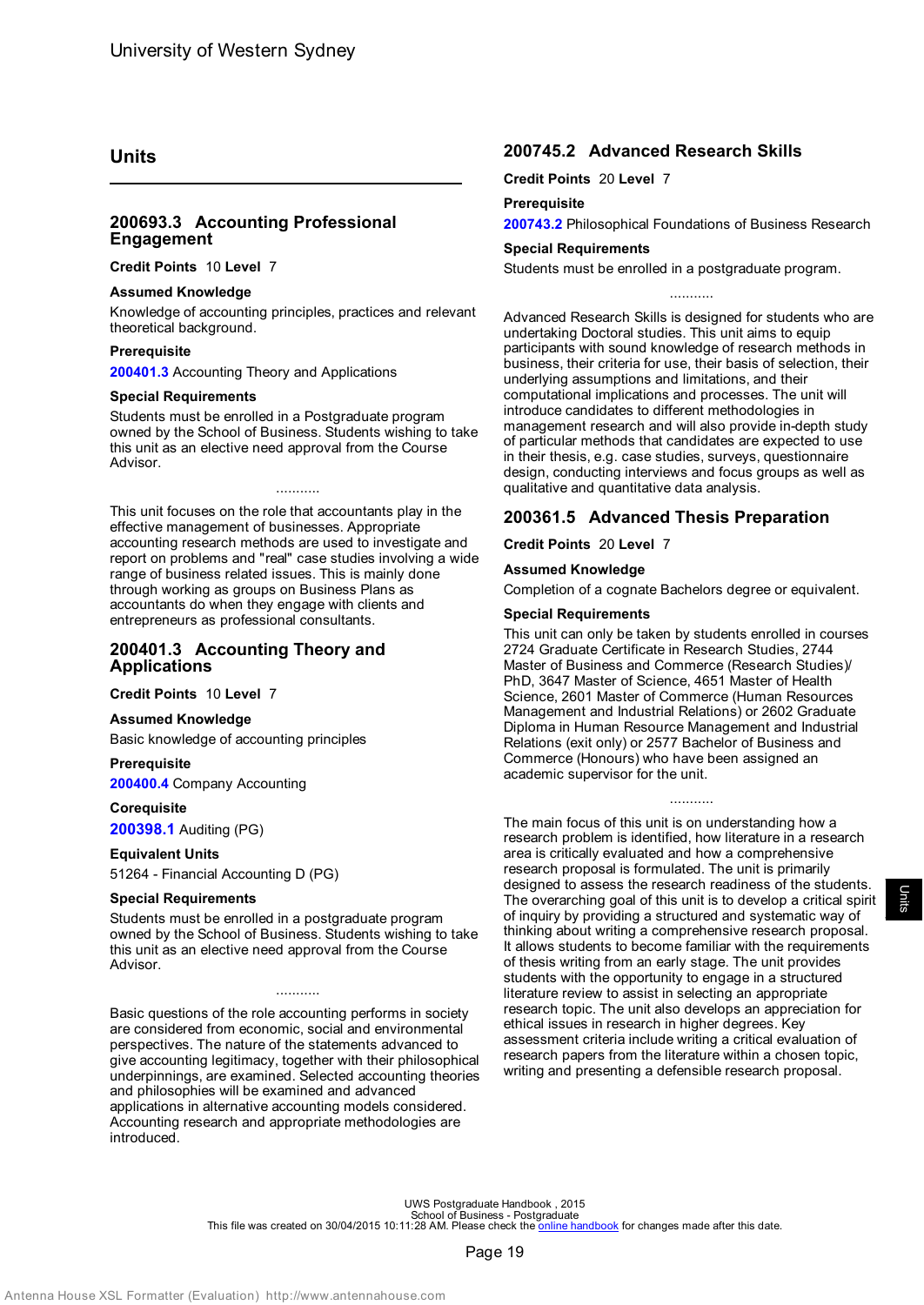### <span id="page-23-0"></span>**301045.2 Advanced Topics in User System Interaction**

#### **Credit Points** 10 **Level** 7

#### **Incompatible Units**

300570 - Human-Computer Interaction; 300901 - Human-Computer Interaction (Advanced)

#### **Special Requirements**

Students must be enrolled in 3698 Master of Information and Communications Technology (Advanced), 3699 Master of Information and Communications Technology, 3700 Graduate Diploma in Information and Communications Technology, 3701 Graduate Certificate in Information and Communications Technology or 2761 Master of Business Administration.

...........

The domain of User System Interaction or also known as Human Computer Interaction (HCI) dictates that IT graduates must be able to develop and evaluate interfaces that not only look professional but are usable, functional and accessible. This post graduate unit also examines HCI as a field of research and discusses novel areas of research in the area. Students in this unit will be required to complete a research project alongside a literature review document both of which comprise of content that is of a standard of being able to be considered for publication and/ or presentation in a HCI conference or journal.

### **200798.1 Applied Business Project**

**Credit Points** 10 **Level** 7

#### **Assumed Knowledge**

This is the Master of Business Administration capstone unit and is recommended to be undertaken in the final quarter of study.

#### **Prerequisite**

**[200787.1](#page-37-0)** Managerial Finance AND **[200788.1](#page-27-0)** Contemporary Organisation Behaviour AND **[200789.1](#page-30-0)** Emerging Leaders AND **[200790.1](#page-29-0)** Developing Business Expertise AND **[200791.1](#page-28-0)** Customer Value Management AND **200792.1** Innovation, Creativity and Entrepreneurship AND **[200793.1](#page-37-0)** Managerial Economics AND **[200794.1](#page-44-0)** Strategic Management AND **[200797.1](#page-39-0)** One Hundred Days

#### **Incompatible Units**

200280 - Masters Project, 200715 - Contemporary Applied Research in Employment Relations, 200691 - Business Research Paper, 200775 - Contemporary Management Theory and Practice

#### **Special Requirements**

Students must be enrolled in 5500 Master of Business Administration, 2755 Master of Business Administration or 2762 Executive Master of Business Administration and must have successfully completed 100 credit points of MBA units.

...........

This is a unit in which students will have individual responsibility for the timely completion of a significant project under the guidance of a member of the University's academic staff. Students will be required to take a real

business issue or problem and apply the relevant theories, frameworks and/or concepts learned throughout the MBA. Projects should focus on issues that would be addressed by senior management within an organisation, and should apply a consultancy perspective. This is the capstone unit. Students should take it as their last unit of study.

### **300962.1 Applied Business Statistics**

**Credit Points** 10 **Level** 7

#### **Assumed Knowledge**

Mathematics to the HSC level

#### **Special Requirements**

Students must be enrolled in a postgraduate program.

...........

This unit introduces the basic statistical concepts and techniques for descriptive and inferential data analysis. It will aid and improve business decision-making, especially when faced with uncertain outcomes.

### **200822.1 Applied Marketing Solutions**

**Credit Points** 10 **Level** 7

### **Prerequisite**

**200737.2** Marketing Systems

#### **Equivalent Units**

200726 - Information for Business, 200370 - Marketing Research, 200368 - International Business Research

#### **Special Requirements**

Students must be enrolled in a postgraduate Business course.

Many decisions made by marketing managers need to focus on a solutions based approach as part of longer term strategic planning. However, in order to determine a viable 'solution', managers must be able to source and understand relevant, meaningful information. This unit provides students with the basics of understanding marketing data, but more importantly how to use it to come up with resolutions to business issues. Emphasis is placed on analysis of the data using a range of case studies. Students will also have the opportunity to research a business issue relevant to their own interests and business needs.

...........

### **200398.3 Auditing**

**Credit Points** 10 **Level** 7

### **Assumed Knowledge**

Knowledge of accounting systems and company accounting.

#### **Prerequisite**

**[200400.4](#page-26-0)** Company Accounting

#### **Equivalent Units**

51267 - Auditing (PG)

### **Special Requirements**

Students must be enrolled in a postgraduate program owned by the School of Business. Students wishing to take

UWS Postgraduate Handbook , 2015 School of Business - Postgraduate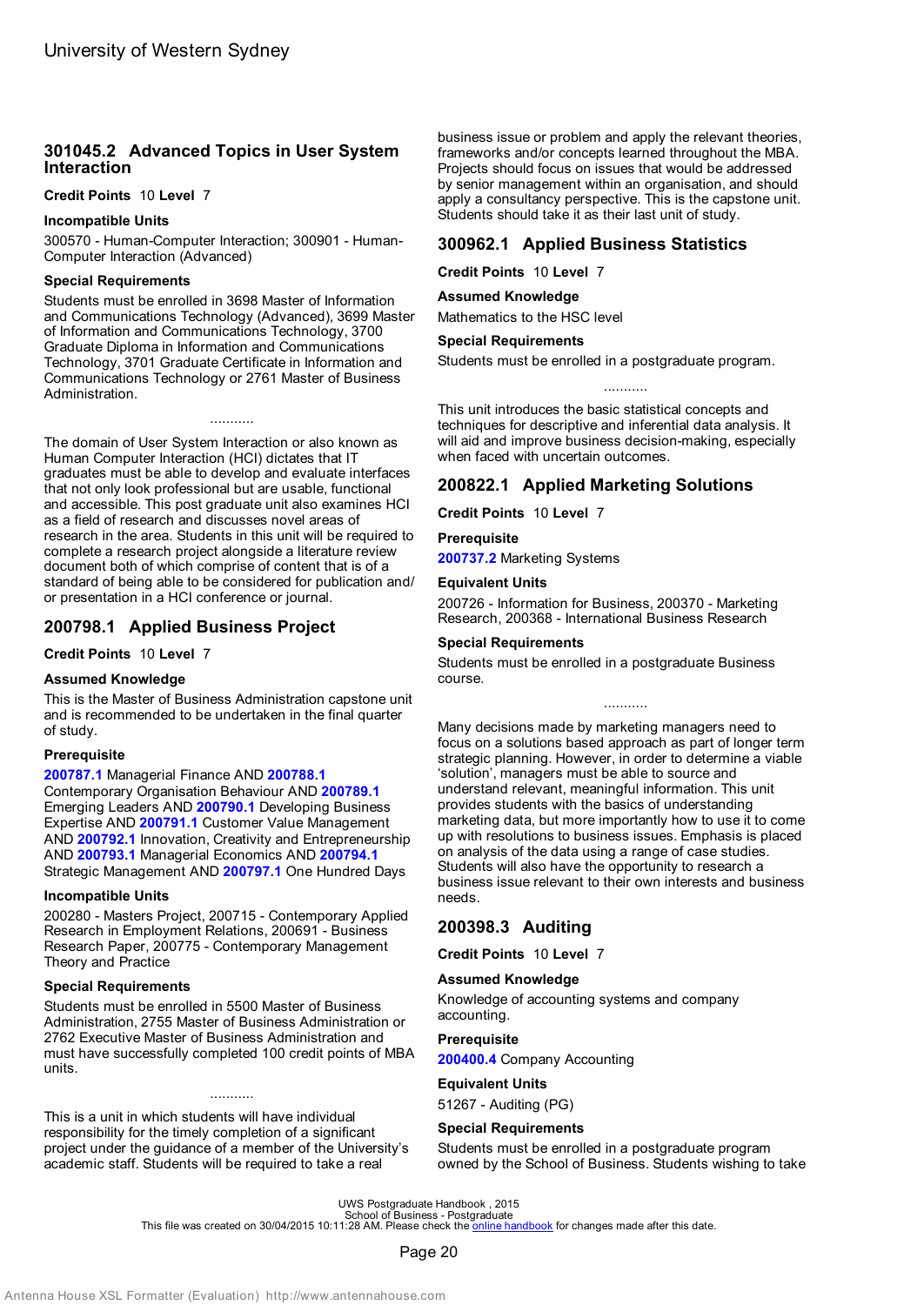<span id="page-24-0"></span>this unit as an elective need approval from the Course Advisor.

#### ...........

The aim of this unit is to introduce students to the practice of auditing and the underlying concepts, auditor's responsibilities and the audit environment. The focus of attention is on audits carried out under the provisions of corporations legislation and reference is also made to other forms of audit. The unit uses blended learning and case study approaches and students will learn to apply professional, ethical and legal requirements and responsibilities in completing and reporting on auditing and assurance tasks.

### **301046.1 Big Data (PG)**

**Credit Points** 10 **Level** 7

#### **Assumed Knowledge**

Basic programming skills in any programming language and working knowledge in elementary probability and statistics, including the concepts of random variables, basic probability distributions, expectations, mean and variance.

...........

"Big data" is the label for the ever-increasing gigantic amount of data with which humanity has to cope. The availability of data and the development of cloud computing architectures to process and analyse these data have made data analytics a central tool in our endeavours. This unit will introduce students to the realm of "big data", covering the important principles and technologies of retrieving, processing and managing massive real-world data sets. It is designed to provide the basic techniques required by any discipline that needs to make sense out of the growing amount of data, and to equip students with the knowledge and key set of skills set to be competitive in the growing job market in the analytics field.

### **200817.1 Business Communication Skills**

#### **Credit Points** 10 **Level** 7

#### **Special Requirements**

Students must be enrolled in a postgraduate Business course.

...........

This unit is designed to assist students to enhance their research skills and their ability to make written and oral reports suitable for presentation to employers and stakeholders in a modern business and commercial environment.

### **200817.2 Business Communication Skills**

#### **Credit Points** 10 **Level** 7

#### **Special Requirements**

Students must be enrolled in a postgraduate Business course.

This unit is designed to assist students to enhance their ability to make written and oral reports suitable for presentation to employers and stakeholders in a modern

...........

business environment. More specifically, this foundation unit assists students to evaluate academic literature in various business contexts, to communicate effectively as an individual or within groups and to apply ethical practices in different business contexts. These traits can be applied in the workplace and any contemporary business environment.

### **200832.2 Business Marketing**

**Credit Points** 10 **Level** 7

#### **Assumed Knowledge**

Students should have a solid understanding of the foundations of marketing theory and practice.

#### **Special Requirements**

Students must be enrolled in a postgraduate Business course.

...........

Business marketing involves the marketing of products and services to organisations and institutions. The value of business market transactions exceeds that of consumer markets and are thus a critical strategic concern for business managers in an increasingly competitive global business environment. Furthermore, more than half of business school graduates will be employed in business marketing related professions. This unit explores marketing strategies designed to achieve a competitive advantage in the business-to-business (B2B) environment. Student expertise will be developed in assessing business marketing buying behaviour and demand, nurturing long term and lucrative business relationships, improving supply chain efficiency, negotiation and creating innovative product, promotion and pricing tactics for business markets.

### **200838.1 Business Operations and Logistics**

**Credit Points** 10 **Level** 7

#### **Equivalent Units**

200782 - Business Operations Management

#### **Special Requirements**

Students must be enrolled in a postgraduate Business course.

...........

This unit introduces students to operations and logistics management theory and practice. Operations and logistics management is an important element of business strategy and it is integral to both service and manufacturing industries. Students will develop an appreciation of the latest trends in business operations and logistics management and the applications currently adopted in organisations and industries. They will also learn to apply quantitative techniques for formulating/analysing problems and providing recommended solutions. This unit provides an excellent foundation for further specialisation in logistics and supply chain management but also works well for students in general business operations programs.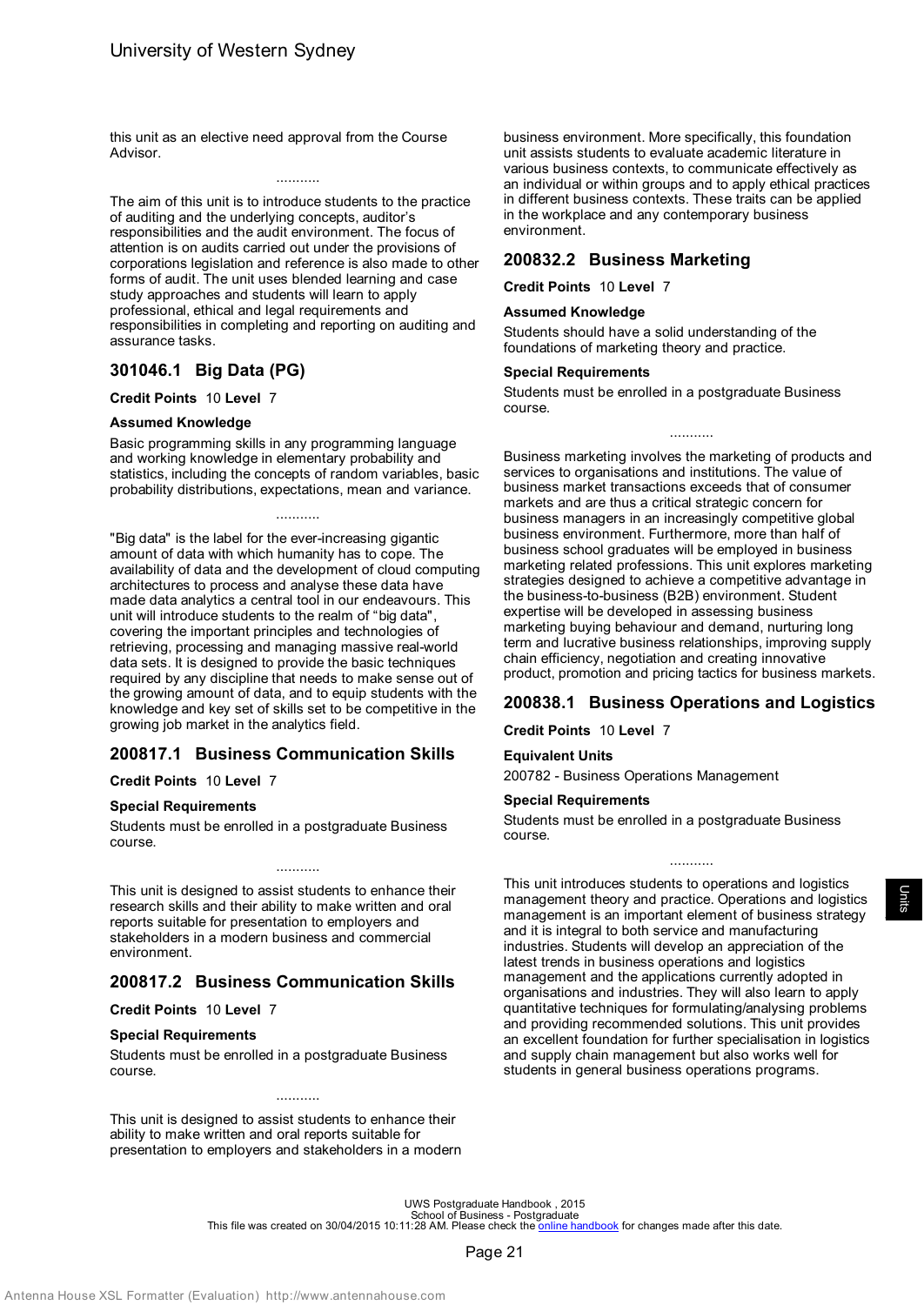### <span id="page-25-0"></span>**200829.2 Business Project**

**Credit Points** 20 **Level** 7

#### **Assumed Knowledge**

Understanding of the business environment and organisational structures, business communications skills, as well as substantial. knowledge in the discipline of specialisation.

#### **Special Requirements**

Students must be enrolled in a postgraduate Business course. The online offerings for this unit are only available to students enrolled in course 2770 Master of Commerce (Financial Planning) who have successfully completed 60 credit points before undertaking this unit. Students in course 2761 Master of Business Administration must have completed all core units plus 40 credit points of specialisation units (i.e. a total of 80 credit points) before undertaking this unit. Students in course 2764 Master of Commerce (Human Resource Management) must have completed 60 credit points before undertaking this unit.

Business Project equips professionals to address contemporary challenges through research and applying knowledge developed in earlier units of study. This studentcentred unit provides close supervision of research and analytical practices to enhance skill development and capacity to engage with problems confronting organisations, taking account of contexts and multiple stakeholders. Students will have scope to focus on issues that are of particular concern to organisations or interest for their careers. As an integrating unit, it demands participants bring together their knowledge and curiosity to develop recommendations in a format that can showcase their achievements.

...........

### **200299.4 Business Research Skills Seminar**

**Credit Points** 10 **Level** 5

#### **Special Requirements**

Students must be enrolled in a postgraduate or Honours program or have permission from their DAP or equivalent.

...........

This unit introduces students to core concepts of business research, qualitative, quantitative and mixed methodologies frequently used in business research. The unit prepares students to be able to justify the methods and tools used in their Higher Degree by Research thesis and thus allowing them to work towards the methodology chapter of their thesis.

### **200847.1 Business, Society and the Environment**

**Credit Points** 10 **Level** 7

#### **Special Requirements**

Students must be enrolled in a postgraduate Business course.

Business, Society and the Environment draws on social enquiry and reflection to explore the complex relationships

...........

between business and the stakeholders of business, by critically evaluating the social, environmental and political impacts of business decisions and practices. The unit focusses on the challenges and ethical dilemmas emerging from global capitalism, and addresses the significance of government in regulating the impact of business on society and the environment. The unit critically considers the nature of the firm and the role of ideology to justify business decisions.

### **200823.1 Buyer Behaviour**

**Credit Points** 10 **Level** 7

#### **Equivalent Units**

200732 - Creating Markets, 51003 - Buyer Behaviour

#### **Special Requirements**

Students must be enrolled in a postgraduate Business course.

Understanding buyers and the market they interact in is central to the effective management of the marketing system. This unit is designed to provide a framework for exploring well-established, current, and emerging topics in consumer behaviour. An applied approach is used to explore how buyers from different social and culturally diverse backgrounds behave. Using this information to make business decisions will also be introduced.

...........

### **301042.1 Cloud Computing**

**Credit Points** 10 **Level** 7

#### **Assumed Knowledge**

Basic knowledge of networked and computer systems. Basic programming skills.

#### **Special Requirements**

Students must be enrolled in a postgraduate course.

Cloud computing has become a driving force for information technology over the past several years, and it is hinting at a future in which we won't compute on local computers, but on centralised facilities operated by thirdparty compute and storage utilities. Governments, research institutes, and industry leaders are rushing to adopt Cloud Computing to solve their ever-increasing computing and storage problems arising in the Internet Age. This unit provides fundamental knowledge and understanding of the Cloud computing architecture and application. Students will build knowledge of Cloud computing and distributed systems and learn about the development trends of distributed applications and e-research. Students will learn about virtualization and service-oriented architecture and their role in the Cloud computing architectures.

...........

### **200432.3 Commercial Law**

**Credit Points** 10 **Level** 7

#### **Incompatible Units**

200014 - Commercial Law

UWS Postgraduate Handbook , 2015 School of Business - Postgraduate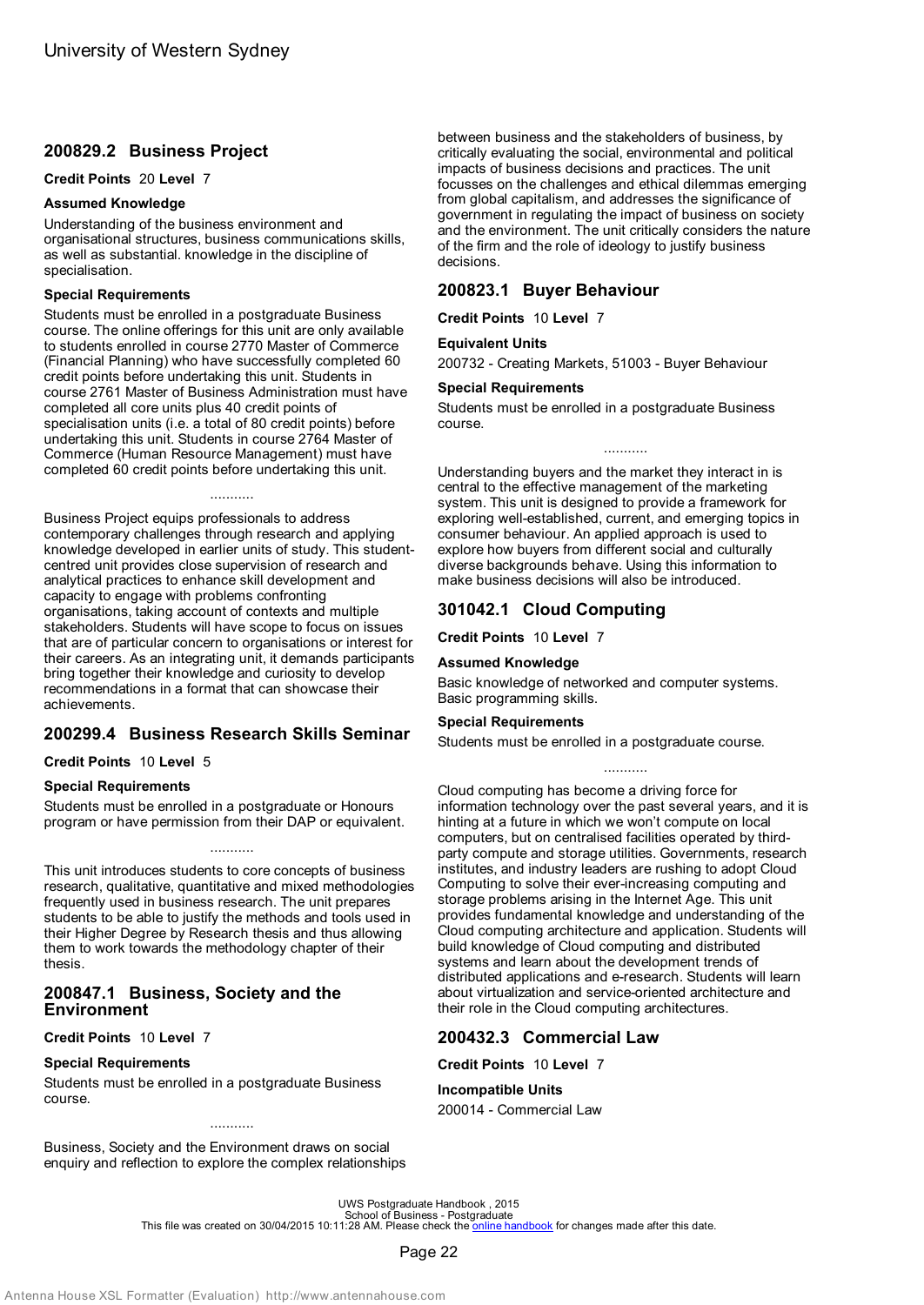#### <span id="page-26-0"></span>**Special Requirements**

Students must be enrolled in a postgraduate course owned by the School of Business. Other students wishing to take this unit as an elective need approval from the Academic Course Advisor. The online offerings for this unit are only available to students enrolled in the 100% online course 2770 Master of Commerce (Financial Planning).

...........

In this unit, students learn about the concepts of law, its impact on businesses, and how to apply the law to solve practical legal problems that arise in business. The unit is designed to help you identify where potential legal issues or problems can arise in business. It deals with concepts of Australian law and commercial legal obligations that are of importance both to professional practice and to studies in later units. The unit topics are: Australian Legal Institutions and Sources of Law, Case Law and Doctrine of Precedent, Legislation and Statutory Interpretation, The Australian Federation and Concepts of Constitutional Law, Principles of Tortious Liability, the formation, vitiation, performance and discharge of contracts, forms of business structure, consumer transactions, consumer protection and agency.

### **200400.4 Company Accounting**

**Credit Points** 10 **Level** 7

#### **Prerequisite**

**200396.3** Introductory Accounting

#### **Corequisite**

**200433.2** Company Law (PG)

#### **Special Requirements**

Students wishing to take this unit as an elective need approval from an Academic Course Advisor (Accounting) and must be enrolled in a postgraduate program within the School of Business.

...........

The aim of this unit is to extend the fundamental accounting skills gained in Introductory Accounting to application of the more advanced accounting and reporting issues created by corporate structures. Students will learn how to prepare consolidated financial statements, with associated disclosures, to ensure compliance with accounting standards, corporations legislation and ASX requirements. Through a range of practical individual and collaborative means students will explore corporate accountability and the reasons for regulatory disclosure.

#### **200433.3 Company Law**

**Credit Points** 10 **Level** 7

# **Prerequisite**

**[200432.3](#page-25-0)** Commercial Law

**Corequisite 200400.4** Company Accounting

#### **Equivalent Units**

51227 - Company Law (PG)

#### **Special Requirements**

Students must be enrolled in a postgraduate course owned by the School of Business. Students wishing to take this unit as an elective need approval from the Academic Course Advisor.

#### ...........

This unit mainly deals with legal issues concerning various aspects of companies: incorporation, regulation, membership and capital, company management, corporate officers, meetings, relations of the company with outsiders, accounts, reports and other disclosures, arrangements and reconstruction, receivers and winding up, and share acquisition and takeovers. It also considers public policy issues underlying the law in the above areas. Other forms of business organisation, such as partnership, trusts and sole traders, are also dealt with.

### **200776.1 Compliance Management**

**Credit Points** 10 **Level** 7

#### **Equivalent Units**

200224 - Management of Quality

#### **Incompatible Units**

200227 - Performance Measurement and Benchmarking; H7072 - Risk Management

...........

#### **Special Requirements**

Students must be enrolled in a postgraduate course.

This unit comprises three modules that focus on quality management, risk management, and performance measurement and benchmarking. The quality systems module explores quality management principles, systems, and frameworks, and the role that quality management plays in creating customer value, improving competitiveness and enhancing organisational effectiveness. The risk management module examines the important risks that need to be managed by businesses, especially in a global business setting, and introduces common frameworks that can be used to develop risk management strategies. The performance measurement and benchmarking module elaborates upon the evolution of performance measurement frameworks and introduces approaches that can be used by businesses to assess the status of their business processes and enhance performance through benchmarking. It will draw upon the concepts and theories covered in the quality and risk management modules. Students are required to study all three modules.

### **200872.1 Contemporary Issues in Taxation**

**Credit Points** 10 **Level** 7

#### **Prerequisite**

**[200869.1](#page-40-0)** Principles of Taxation

#### **Special Requirements**

Students must be enrolled in a postgraduate program owned by the School of Business.

...........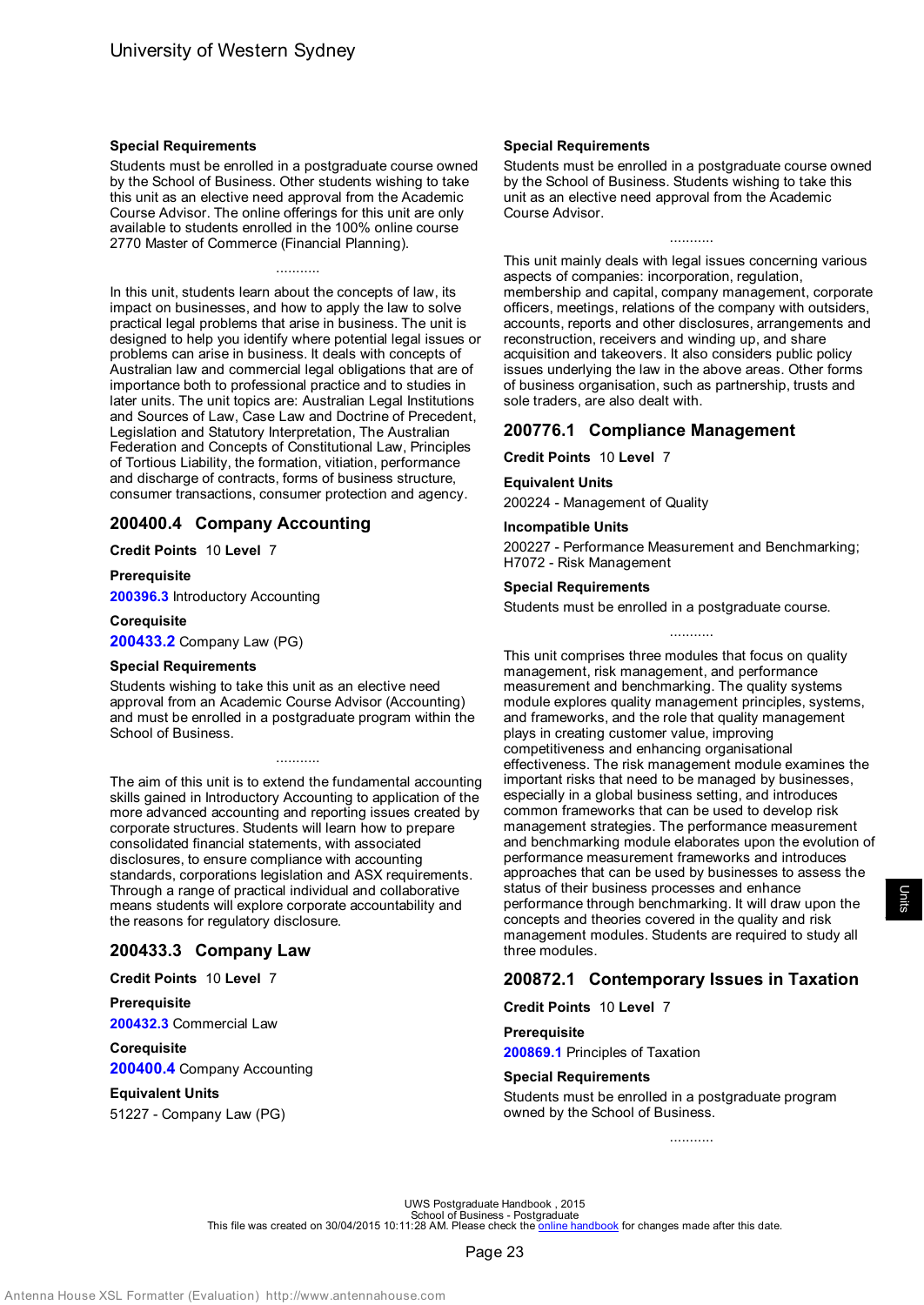<span id="page-27-0"></span>This unit is designed to increase student knowledge of the Australian taxation law, including capital gains provisions in the income tax legislation. Students will learn how to apply the professional guidelines for tax agents and offer practical advice to clients about their responsibilities and obligations under the law. For example, advice scenarios and potential outcomes with respect to tax evasion and/or avoidance behaviour by clients, incapacity planning contexts, wealth transfer and small business concessions. Student actions and advice will be supported, tested and challenged through a range of case studies, hypothetical client contexts and simulated online examples.

#### **200788.1 Contemporary Organisation Behaviour**

**Credit Points** 10 **Level** 7

#### **Equivalent Units**

U51043 - Contemporary Organisation Behaviour

#### **Incompatible Units**

200768 Management Skills

#### **Special Requirements**

Students must be enrolled in 5500 Master of Business Administration, 5501 Graduate Diploma in Business Administration (Exit Only), 5502 Graduate Certificate in Business Administration, 2755 Master of Business Administration, 2756 Graduate Diploma in Business Administration (Exit Only), 2757 Graduate Certificate in Business Administration, 2762 Executive Master of Business Administration or 9009 SGSM PG Non-Award Program.

Contemporary Organisation Behaviour has been designed to offer you tools which can help you manage people in an increasingly complex organisational climate. Therefore, the objectives of the unit focus on critically evaluating how organisations, groups and teams, and individual behaviour, can affect work performance and productivity.

...........

#### **200826.1 Contemporary People Management**

**Credit Points** 10 **Level** 7

#### **Equivalent Units**

46518 - Human Resource Management, 200718 - Human Resource Management

#### **Special Requirements**

Students must be enrolled in a postgraduate Business course.

The unit serves as an introduction to human resource management for those considering careers in employment relations and those who will potentially have people management responsibilities. HR processes and practices are studied in contexts and with a consideration of stakeholders' interests, leading to an appreciation of the contribution of human resource management to organisational success. Students will evaluate particular approaches to human resource management through analysing real-world cases and practical activities.

...........

### **300697.2 Content Management Systems & Web Analytics**

**Credit Points** 10 **Level** 7

#### **Assumed Knowledge**

Web development and HTML basics.

#### **Equivalent Units**

300264 Web Site Management and Security

#### **Special Requirements**

Students must be enrolled in a postgraduate course.

Content management systems (CMS) is a collective name for a wide range of web applications used by organisations/ institutions/enterprises and social communities in establishing a continuing web presence. They may connect to backend systems and can provide complete web application services. This unit builds on both the conceptual and practical skills/knowledge to develop and utilise CMS's; in their management; in technical, legal, ethical and security issues; and in utilising web analytics to obtain business intelligence of their operation and impact.

...........

### **200426.3 Corporate Finance**

**Credit Points** 10 **Level** 7

#### **Assumed Knowledge**

Secondary school mathematics, and introductory economics or microeconomics.

#### **Equivalent Units**

51164 - Finance, 51270 - Corporate Finance (PG)

#### **Special Requirements**

Students must be enrolled in a postgraduate Business course.

As an introductory finance unit, Corporate Finance (PG) introduces students to the fundamental concepts of finance theory – the time value of money, risk and return, capital budgeting and capital structure – and to the tools of financial decision-making in the context of the Australian institutional environment. Students examine the investment, financing and dividend decisions of corporations and develop an understanding of the basic practices of financial management from the perspective of both large and small firms.

...........

#### **200795.1 Corporate Governance and the Global Environment**

**Credit Points** 10 **Level** 7

#### **Equivalent Units**

500017 - Governance and Ethics

#### **Incompatible Units**

200432 - Commercial Law

#### **Special Requirements**

Students must be enrolled in 5500 Master of Business Administration, 2755 Master of Business Administration,

UWS Postgraduate Handbook , 2015 School of Business - Postgraduate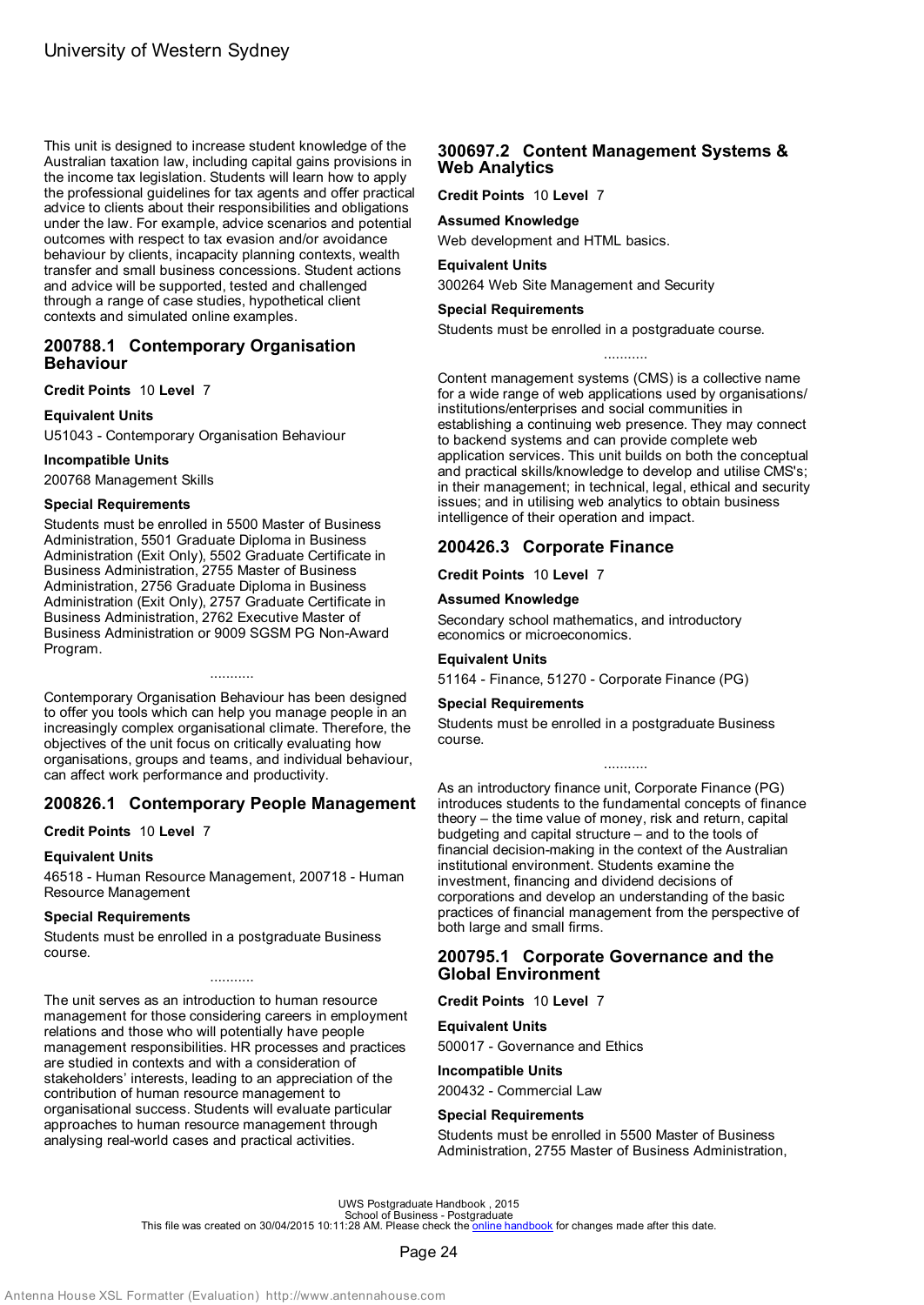<span id="page-28-0"></span>2762 Executive Master of Business Administration or 9009 SGSM PG Non-Award Program.

#### ...........

Corporate governance is the set of processes, policies and laws affecting the way a firm is directed, administered or controlled. This unit examines corporate governance systems and how these may contribute to sustainable enterprise. Models of corporate governance are analysed, and decision-making processes are evaluated in various economic and social contexts. The unit also introduces the institutions of the legal system, with particular emphasis on domestic and international corporations law.

### **200853.1 Creating Sustainable Organisations**

**Credit Points** 10 **Level** 7

#### **Equivalent Units**

500041 - Creating Sustainable Organisations

#### **Special Requirements**

Students must be enrolled in a postgraduate Business course.

'Creating Sustainable Organisations' explores new pathways to sustainability and leadership for the 21st Century, encouraging continual reflection and discussion on the nature and implications of current debates on environmental and social issues. It examines different models and strategies designed to balance the need for business growth with responsiveness to social and environmental issues. 'Creating Sustainable Organisations' provides students with the skills to lead in ways that will enable them to be active participants in the solution to the planet's environmental and social problems.

...........

### **101416.2 Creativity: Theory and Practice**

#### **Credit Points** 20 **Level** 5

#### **Assumed Knowledge**

Students must have completed the third year of the undergraduate program (or equivalent) in the Fine Arts, Electronic Arts, Contemporary Arts, Music, Performance, Communication or Design (Visual Communication) bachelor degrees.

#### **Corequisite**

**[101417.2](#page-41-0)** Project Seminar and Proposal

#### **Special Requirements**

Students must be eligible for admission into the School of Humanities and Communication Arts Honours program. The proposed research must be in an area that can be supervised by a full-time academic staff member of the School of Humanities and Communication Arts. This is a 20 credit point unit. Successful completion of a combination of any two of the following 10 credit point units will be accepted as equivalent for progression purposes: 100638.1 - Investigative Procedures in the Contemporary Arts, 100938 - Communication and Creative Industries, 101064 - Reading the Contemporary, 101168 - Honours Seminar. Please see your Course Advisor to obtain Advanced Standing if applicable.

...........

Research in communication arts utilises a range of investigative procedures appropriate to the theory and practice of each creative discipline. This unit will introduce fundamental research languages, methods and outcomes relevant to the communication arts disciplines, and encourage students to develop approaches best suited to their theory and practice. Students will write and defend a research proposal and paper for a research program; the unit will enable students to apply a rigorous research framework to their work. Students will engage with a range of significant and critical texts which address broad implications of practices and theories in creative disciplines.

### **51166.3 Credit and Lending Decisions**

**Credit Points** 10 **Level** 7

#### **Assumed Knowledge**

51163 Financial Institutions and Markets and/or 51164 Finance / 200426 Corporate Finance.

#### **Special Requirements**

Students must be enrolled in a postgraduate Business course.

Lending is one of the most important functions of any financial institution. If not managed properly, it can lead to credit quality problems, threatening the existence of the financial institution. This unit aims to provide an analysis of the various lending activities of financial institutions, emphasising the assessment of credit proposals and the management of credit risk.

...........

### **200744.3 Critical Literature Review**

**Credit Points** 20 **Level** 7

#### **Equivalent Units**

500029 - Critical Literature Review

#### **Special Requirements**

Students must be enrolled in a postgraduate course.

The aim of this unit is to develop skills in applying rigorous analysis and critical assessment to research-based literature in general, through an examination of literature in a particular field. This unit is intended to provide candidates with the basic skills needed to do critical analysis of literature while also enabling them to gain more familiarity with theories, issues, and problems in a particular research area. Literature will be analysed through a balanced and constructive critique of its strengths and weaknesses, providing suggestions for how the work might have been improved.

...........

### **200791.1 Customer Value Management**

**Credit Points** 10 **Level** 7

#### **Assumed Knowledge**

It is expected that students will have a basic understanding of marketing prior to the commencement of this unit.

#### **Incompatible Units**

200736 - Customer Relationship Marketing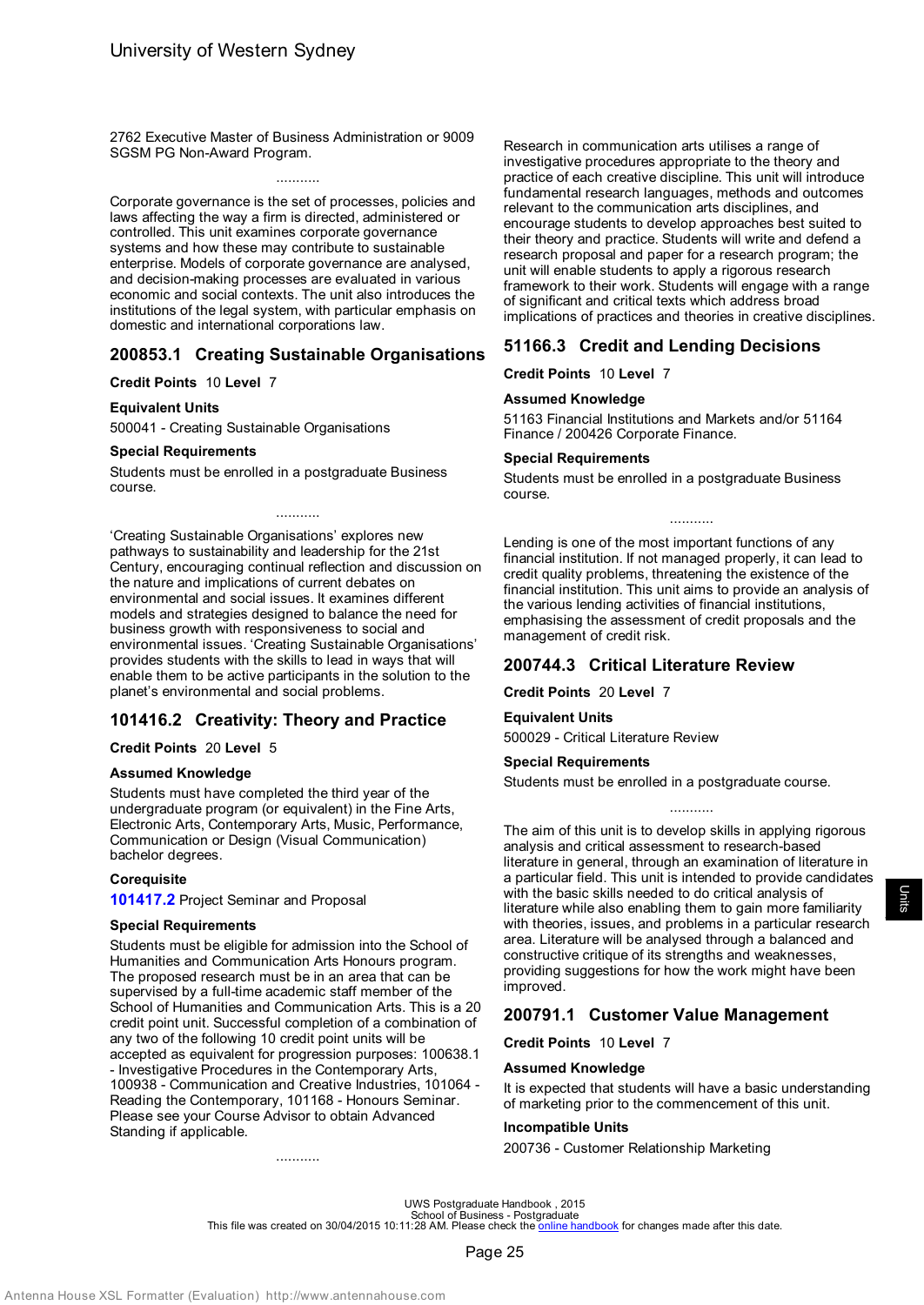#### <span id="page-29-0"></span>**Special Requirements**

Students must be enrolled in 5500 Master of Business Administration, 5501 Graduate Diploma in Business Administration (Exit Only), 5502 Graduate Certificate in Business Administration, 2755 Master of Business Administration, 2756 Graduate Diploma in Business Administration (Exit Only), 2757 Graduate Certificate in Business Administration, 2762 Executive Master of Business Administration or 9009 SGSM PG Non-Award Program.

In an economy where products, marketing campaigns and management practises are ever changing, business executives are increasingly recognising that understanding the value of their customers is vital to the survival of the business. Loyal customers are what every organisation seeks. However, increasingly complex supply/demand relationships also result in 'promiscuity' among customers. Therefore, it is crucial that managers have the skills to not only strive for excellence and consistency in product-centric perspectives, but also foster and strengthen those that are customer-centric. This unit fundamentally examines the opportunities and challenges in: a) identifying customers, b) adding value to supplier/consumer relationships, including tools that firms/organisations can use to provide value for customers while ensuring profitability over the entire life of the relationship.

...........

### **51169.3 Derivatives**

#### **Credit Points** 10 **Level** 7

#### **Special Requirements**

Students must be enrolled in a postgraduate Business course.

This unit provides an introduction to the major classes of derivatives: forwards, futures, swaps and options. These are studied in detail with the objective of elucidating the ways in which these instruments can be used for the purposes of hedging, speculation and arbitrage. In addition to the analysis of derivative usage and market growth, considerable attention is given to the objective of gaining an understanding of the fundamentals of derivative pricing.

...........

### **200790.1 Developing Business Expertise**

#### **Credit Points** 10 **Level** 7

#### **Special Requirements**

Students must be enrolled in 5500 Master of Business Administration, 5501 Graduate Diploma in Business Administration (Exit Only), 5502 Graduate Certificate in Business Administration, 2755 Master of Business Administration, 2756 Graduate Diploma in Business Administration (Exit Only), 2757 Graduate Certificate in Business Administration, 2762 Executive Master of Business Administration or 9009 SGSM PG Non-Award Program.

This unit addresses one of the key internal issues facing business today: understanding and using a range of business information to make strategic decisions. Students

...........

will use the knowledge gained from prior units to solve business problems, deal with unique situations or plan and manage changing circumstances. A multi-disciplinary approach to analyse business situations will be applied to enable students to recognise this inter-related nature of business disciplines. A simulated practice in the application of knowledge to complex situations will be applied to provide an experiential learning environment.

### **200827.1 Developing Human Capital and Organisational Capability**

#### **Credit Points** 10 **Level** 7

#### **Equivalent Units**

51176 - Employee Training and Development, 200716 - Developing Human Capital

#### **Special Requirements**

Students must be enrolled in a postgraduate Business course.

...........

The unit equips students to lead human resource development initiatives by developing specialist knowledge and skills. Contemporary human resource development is studied within the context of strategic employment relations, challenges around talent management, the evolution of training and development in firms and in public institutions, and with some consideration of organisational learning. By working through stakeholder differences and labour market segments, students argue as they apply knowledge to different contexts. Through argument and application comes insight into critical perspectives on building human capability, career management and development, and current and future trends in human resource development in a number of countries.

### **101636.1 Developing Sustainable Places**

#### **Credit Points** 10 **Level** 7

#### **Equivalent Units**

101345 - Land Use Strategy Design, 101311 - Urban Challenges: Developing Sustainable Places

This unit provides an understanding of environmental, economic and social issues arising from the effects of urban development within city regions and examines the relationship between sustainable development and metropolitan planning in the Australian and global context. It focuses on the concepts related to sustainability, sustainable development and sustainable cities. It also looks into recent initiatives towards the realisation of sustainable cities.

...........

#### **200828.1 Diversity, Labour Markets and Workforce Planning**

**Credit Points** 10 **Level** 7

#### **Equivalent Units**

47021 - Work and Society, 200723 - Work, Society and Labour Markets, 200724 - Workforce Planning

UWS Postgraduate Handbook , 2015 School of Business - Postgraduate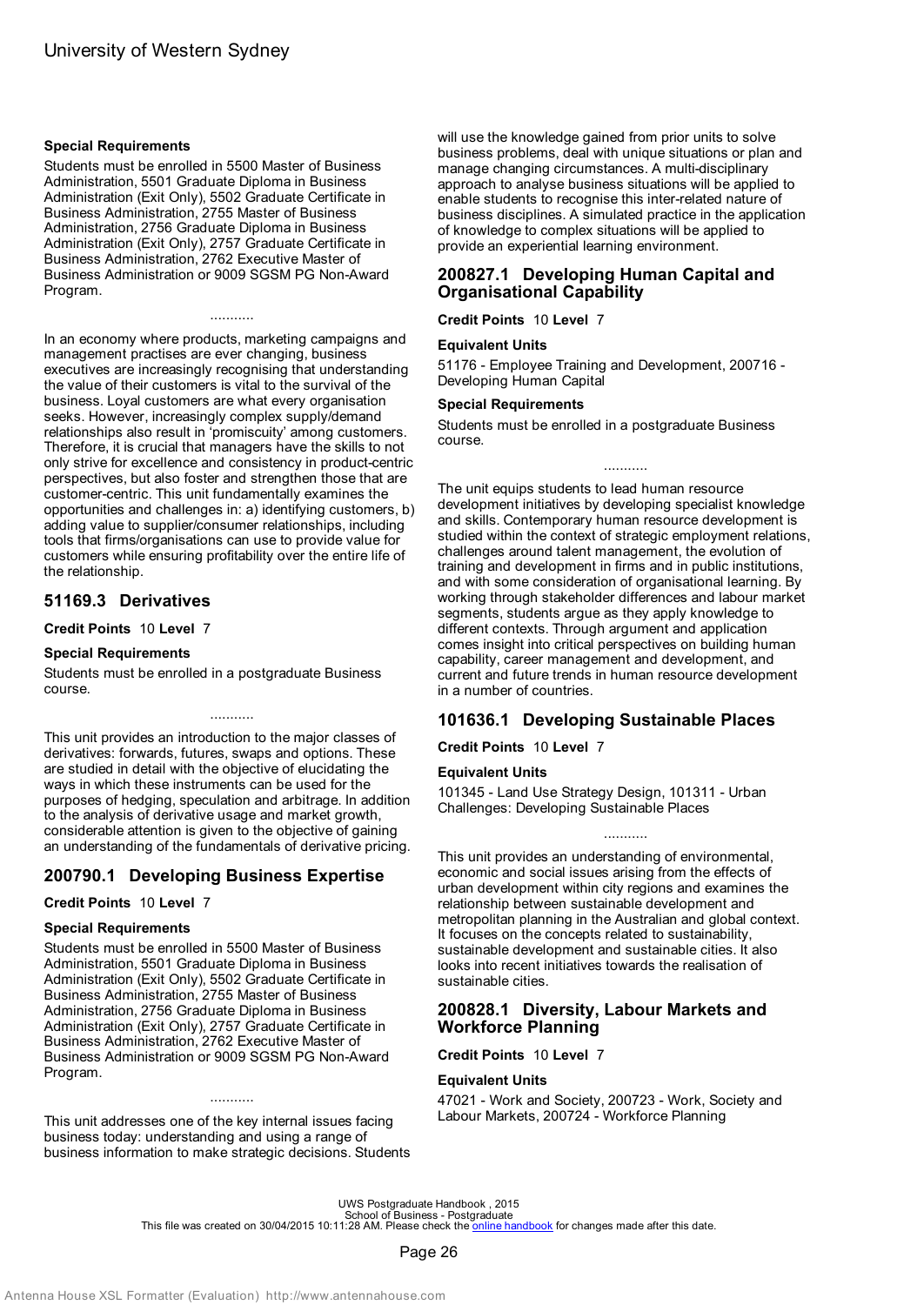#### <span id="page-30-0"></span>**Special Requirements**

Students must be enrolled in a postgraduate Business course.

...........

Demographic change, economic cycles and labour force participation patterns influence the manner HRM functions are conducted. This unit focuses on the way an organisation's external environment impacts on both strategic and workforce maintenance planning. The unit is designed to enable employment relations professionals and managers to plan for organisational sustainability, managing workforce-related risk, and growth. The emphasis on labour markets, workforce diversity and planning allows for accommodation of demographic changes, human capital shortages and economic cycles when planning for labour supply and labour demand requirements. While the aim is to identify gaps between the present and future human capital needs – and implementing solutions so the organisation can accomplish its mission, goals, and objectives – the difficulty of this systematic and proactive process increases with the complexity of an organisation and the longer the time horizon used in the planning.

### **200425.4 Economics**

**Credit Points** 10 **Level** 7

#### **Equivalent Units**

51265 Economics (PG)

#### **Special Requirements**

Students must be enrolled in a postgraduate Business course.

...........

This unit presents a broad overview of economics and the way economic activity, institutions and regulations shape social and business outcomes, knowledge that is critical for any student in a business-related discipline. Students will reflect critically on the key economic processes, theories and ideas. We study the way economics defines growth and wellbeing and the economic theories of income determination and business cycles that shape macroeconomic policy. Students will form perspectives on globalisation, trade, colonisation and development and the causes of, and solutions to, inequalities between Indigenous and non-Indigenous Australians. In the microeconomic component of the unit, we study the way economics understands and models individuals and the consumer, production and firms, markets and market structures, the role of government intervention and regulation, environmental outcomes and policy to control processes of economic power.

### **200789.1 Emerging Leaders**

**Credit Points** 10 **Level** 7

#### **Assumed Knowledge**

Students should be aware of the content covered in the units 200783 The Business Environment and 200788 Contemporary Organisational Behaviour.

#### **Special Requirements**

Studnets must be enrolled in 5500 Master of Business Administration, 5501 Graduate Diploma in Business Administration (Exit Only), 5502 Graduate Certificate in Business Administration, 2755 Master of Business Administration, 2756 Graduate Diploma in Business Administration (exit only), 2757 Graduate Certificate in Business Administration, 2762 Executive Master of Business Administration or 9009 SGSM PG Non-Award Program

Developing competitive advantage in a globalised business context demands that leaders recognise the imperative of managing stakeholders during periods of significant and complex organisational strategic change.The focus of 'Emerging Leaders' is the development of skills and knowledge that underpins capacities for successful strategic partnering both within and outside the organisation. Engaging with the research and debates on leadership as they relate to current leadership practice and principles in various international and organisational contexts means these newly emerging leaders will be in a position to lead and ensure the performance of individuals, teams and organisations.

...........

#### **200717.2 Employment Relations Professional Practice**

#### **Credit Points** 10 **Level** 7

#### **Assumed Knowledge**

Basic knowledge of human resource management objectives and functions from undergraduate study or work experience; it is recommended that students complete this unit in the same quarter as 200718 Human Resource Management.

...........

Employment Relations Professional Practice concentrates on communicating and performing as employment relations professionals. Students practice the activities undertaken by professionals, such as advocacy and presentation, team work, information and knowledge management, research, analysis and problem solving, and producing reports, policies and analytical essays, with opportunities for feedback. The focus is knowledge of the ER professions, such as the role, function and ethics of human resource managers, industrial officers and the role of professional bodies in Australia and internationally. Support for academic practice will accompany professional activities. The unit is designed for those wanting to build a career in employment relations.

#### **200850.1 Entrepreneurial Management Capabilities**

**Credit Points** 10 **Level** 7

#### **Special Requirements**

Students must be enrolled in a postgraduate Business course.

........... Developing innovation and entrepreneurial capability is essential for small, medium and large businesses. This unit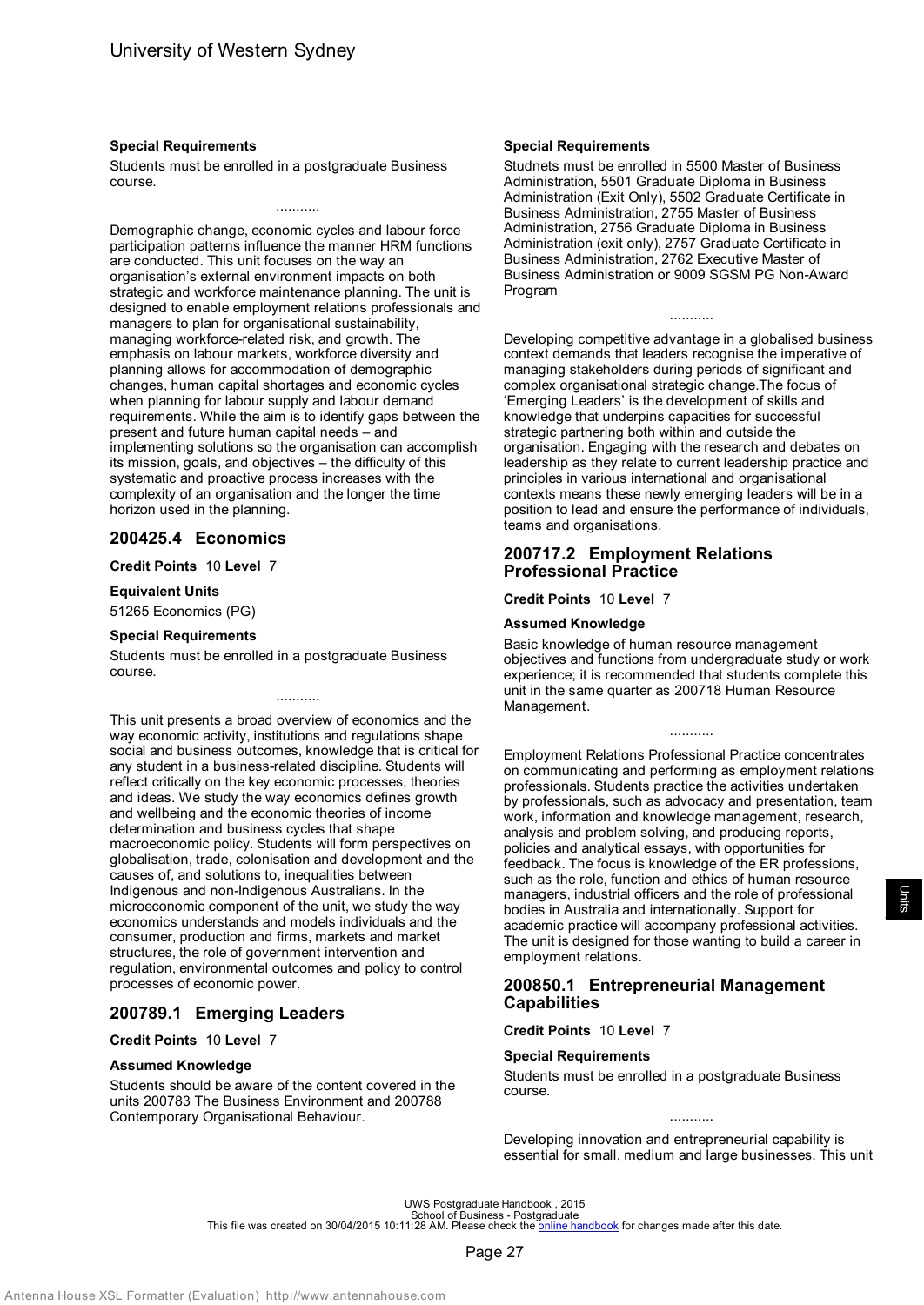<span id="page-31-0"></span>introduces students to practical and applied knowledge supported by theory, concepts, frameworks for understanding and developing innovation and entrepreneurial thought, capability, infrastructure and platforms. Students will be exposed to leadership and approaches to the development of, and participation in, innovation and entrepreneurship "Communities of Practice".

### **200844.1 Event Management**

**Credit Points** 10 **Level** 7

#### **Special Requirements**

Students must be enrolled in a postgraduate Business course.

Event management draws on a wide range of skills involved in functioning in the hospitality industry. Whilst investigating the concept of events, students are asked to consider the logistics and management involved in creating an event-based experience for their guests. To facilitate the provision of an event experience, this unit investigates areas of risk management, planning and logistics, event stakeholders and media and volunteer management.

...........

### **200846.1 Facilities and Venue Management**

**Credit Points** 10 **Level** 7

#### **Special Requirements**

Students must be enrolled in a postgraduate Business course.

Increasingly, hospitality-orientated businesses involve large scale or specialist facilities and venues which require ongoing development, maintenance and redevelopment. This unit provides an understanding of key principles involved in the design and redesign of the use of space, drawing on the principles of servicescapes and planning for a customer experience. Consideration is given to the functional, organisational, environmental and aesthetic aspects of facilities and venues, in the context of organisations which need to manage revenue and distribution channels to remain competitive and sustainable.

...........

### **200784.1 Financial Decision Making**

#### **Credit Points** 10 **Level** 7

#### **Assumed Knowledge**

A knowledge of basic mathematics is assumed.

#### **Equivalent Units**

U51045 - Accounting Perspectives for Managers

#### **Incompatible Units**

200396 -Introductory Accounting, 200495 - Accounting: A Business Perspective

#### **Special Requirements**

Students must be enrolled in 5500 Master of Business Administration, 5501 Graduate Diploma in Business Administration (Exit Only), 5502 Graduate Certificate in Business Administration, 2755 Master of Business Administration, 2756 Graduate Diploma in Business Administration (Exit Only), 2757 Graduate Certificate in Business Administration, 2762 Executive Master of Business Administration or 9009 SGSM PG Non-Award Program.

Students will gain financial literacy through practical understanding of the information contained in financial reports. Appreciating the variety of uses of accounting information for planning and controlling enhances the ability to extract relevant data. This unit emphasises the function of both financial and management accounting in measuring, processing and communicating information useful for decision making.

...........

#### **51165.3 Financial Institution Management**

**Credit Points** 10 **Level** 7

#### **Assumed Knowledge**

51163 - Financial Institutions and Markets and/or 200426 - Corporate Finance.

#### **Special Requirements**

Students must be enrolled in a postgraduate Business course.

...........

This unit provides participants with an overview of the types of financial institutions and the regulatory context within which they operate. Financial risk management and corporate responsibility serve as an underpinning framework to consider the complexity associated with managing contemporary financial institutions in an Australian and International context. A focus of the unit is to provide participants with an opportunity to use techniques to measure and manage financial risk.

### **51163.2 Financial Institutions and Markets (MAF)**

#### **Credit Points** 10 **Level** 7

#### **Special Requirements**

Students must be enrolled in 2705 Master of Finance, 2702 Master of Applied Finance, 2704 or 2745 Graduate Diploma in Applied Finance, 2708 Graduate Certificate in Applied Finance or 2703 Master of International Trade and Finance

...........

This unit helps students to: understand the role and nature of financial markets and institutions; develop computational skills for transactions in financial markets; understand the factors that determine share price, interest rates and exchange rates; and understand major derivative products and their use in financial markets. This subject contains financial institutions and markets and the transactions that take place in them.

### **51054.3 Financial Modelling**

**Credit Points** 10 **Level** 7

#### **Special Requirements**

Students must be enrolled in a postgraduate Business course.

...........

UWS Postgraduate Handbook , 2015 School of Business - Postgraduate

This file was created on 30/04/2015 10:11:28 AM. Please check the online [handbook](http://handbook.uws.edu.au/hbook/) for changes made after this date.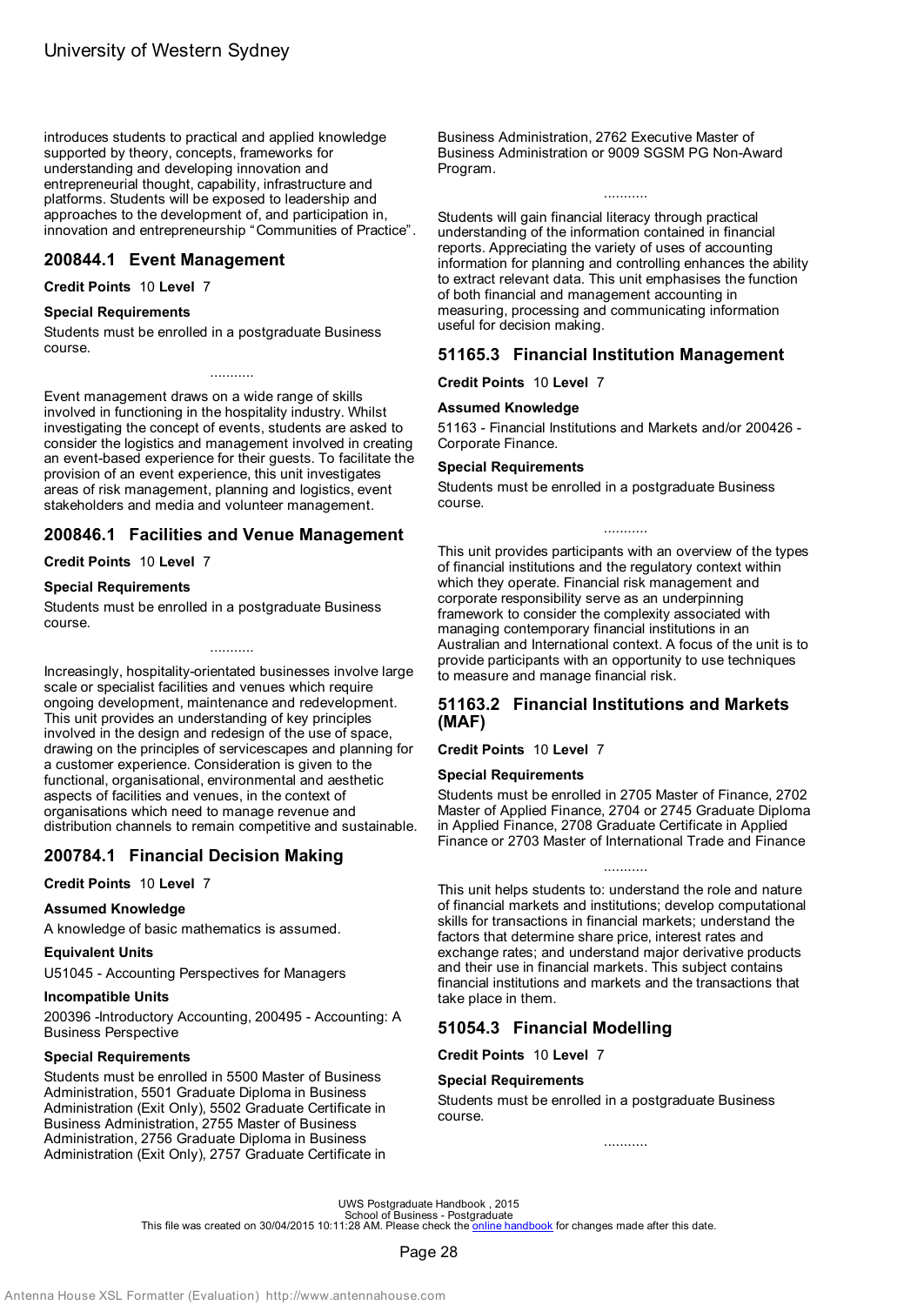<span id="page-32-0"></span>This unit is essential in preparing students for applied financial analysis and modelling applications used extensively in a number of postgraduate finance units. It familiarises students with the strengths and limitations of contemporary quantitative modelling techniques using multivariate statistical procedures and optimisation approaches. Students are also familiarised with relevant software.

### **200821.2 Financial Reports for Decision Making**

#### **Credit Points** 10 **Level** 7

#### **Special Requirements**

Students must be enrolled in a postgraduate Business or Information and Communications Technology course.

...........

This unit focuses on developing the ability to use accounting information, as extracted from financial reports, to assist with managerial decision making. Students will gain financial literacy through developing an understanding of the information contained in financial reports and applying this information to practical decisions. This unit emphasises the function of both financial and management accounting in measuring, processing and communicating information useful for decision making.

### **200785.1 Foundations of Management**

**Credit Points** 10 **Level** 7

#### **Incompatible Units**

200725 - Workplace Management Dynamics, 200768 - Management Skills

#### **Special Requirements**

Students must be enrolled in 5500 Master of Business Administration, 5501 Graduate Diploma in Business Administration (Exit Only), 5502 Graduate Certificate in Business Administration, 2755 Master of Business Administration, 2756 Graduate Diploma in Business Administration (Exit Only), 2757 Graduate Certificate in Business Administration, 2762 Executive Master of Business Administration or 9009 SGSM PG Non-Award Program.

Developing one's own professional skills, being able to assess and develop the skills of others, and astutely reading the environment, are core to high-achieving executives. Foundations of Management introduces new managers to the fundamentals of management. It takes an holistic view of the elements related to optimal performance of managers, drawing from and reflecting upon participants' experiences. The elements consist of the awareness of ones self as a manager, identifying and developing own management skills required for now and the future needed when working within a dynamic organisational environment. The focus is developing one's own management skills through the application of theory to management practice.

...........

### **51168.4 Funds Management and Portfolio Selection**

**Credit Points** 10 **Level** 7

#### **Special Requirements**

Students must be enrolled in a postgraduate Business course. Please note: The 100% online delivery mode is only available to students enrolled in 2770 Master of Commerce (Financial Planning).

This unit provides an introduction to the theory, concepts, tools, techniques and applications of investment management, drawing on examples from the Australian financial system. The unit focuses on various asset pricing models including capital asset pricing model, single index model arbitrage pricing theory and Fama-French three factor model. The unit introduces various portfolio management strategies, asset classes including bonds and equity securities. The unit also highlights various fund performance measures.

...........

### **200842.1 Gastronomy and the Food and Beverage Experience**

**Credit Points** 10 **Level** 7

#### **Equivalent Units**

200342 - Gastronomy and the Management of the Food Experience

#### **Special Requirements**

Students must be enrolled in a postgraduate Business course.

This unit focuses on the provision of food and beverage – a fundamental operational component of the majority of hospitality businesses. As consumer understanding of food and beverage increases there is a need for the industry to advance their knowledge and for businesses to provide offerings which extend beyond the traditional food and beverage frameworks in order to stay competitive. The role of food within society and subsequent commercial implications, including gastronomic tourism, food quality and safety are discussed in this unit.

...........

#### **200848.2 Governance, Ethics and Social Entrepreneurship**

**Credit Points** 10 **Level** 7

#### **Special Requirements**

Students must be enrolled in a postgraduate Business or Information and Communications Technology course.

...........

There is a growing need for communities and not-for-profit organisations to maintain a degree of organisational and social sustainability, without recourse to philanthropy, government, or other sources of aid. This unit adopts business and entrepreneurial principles to identify and explain the management of a social venture, with a view to ensuring organisational and social sustainability. The unit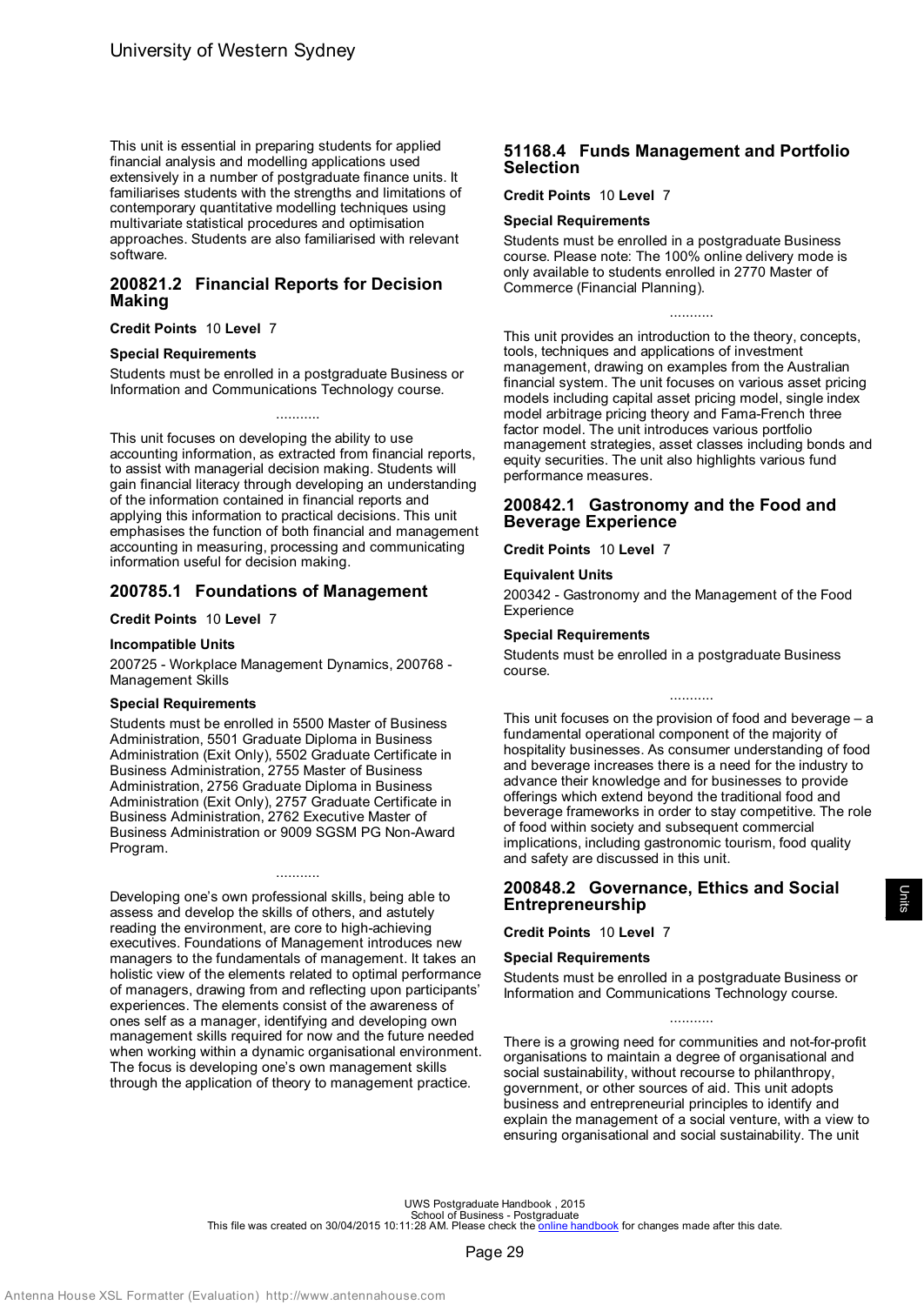<span id="page-33-0"></span>provides an understanding of governance and ethical practice to support social outcomes.

### **400548.2 Honours Pathway**

#### **Credit Points** 20 **Level** 5

#### **Special Requirements**

Students enrolled in 4598 Bachelor of Social Work must pass unit 400507 - Research and the Human Services.

...........

This unit is designed to support the process of completion of an honours degree and the production of an honours thesis. It is only available to students who have been accepted into the honours programmes for the following Bachelors degrees - Aboriginal Studies, Adult Education, Community Welfare, Health Science, Policing and Social Science. It is delivered in three main components workshops and seminars; topics in research and theory; and a mini-conference

### **200837.1 Hospitality and Tourism in Society**

**Credit Points** 10 **Level** 7

#### **Special Requirements**

Students must be enrolled in a postgraduate Business course.

This unit unpacks the concept of hospitality and addresses the questions of what the hospitality industry is, and what its role is in the broader societal context. Linking together elements of tourism and leisure, consideration is given to the impacts, both positive and negative, of hospitality on individuals, communities and economies. Discussions of the integration, communication, planning, and interconnection between hospitality and tourism and their implications in society are also considered.

...........

### **100703.1 Independent Study 1**

**Credit Points** 10 **Level** 7

Independent Study 1 enables students to engage in an intensive study of an aspect of workplace learning in order to develop, implement or improve some aspect of current professional practice. It provides opportunities for students to use workplace-based research skills and related theory directly in a workplace-based research task. The workplace may be a classroom or other professional setting.

...........

### **100705.2 Independent Study 3**

**Credit Points** 20 **Level** 7

#### **Prerequisite**

**100693.1** Evidence-based Professional Practice

This unit is a continuation of Independent Study 1 and/or 2 and is designed to provide an opportunity for students to undertake in-depth research into an educational area, issue, or perspective that will make a major contribution both to their own and colleagues educational practices. This unit will contribute to the student's ability to engage

...........

with and sustain an intensive research focus on an identified aspect or aspects of workplace practice using acquired competence in research methodology. They will also be required to sustain a research focus over an extended period of time and produce a research project report. The unit is designed to advance the status of the student's profession through high level, in-depth study of a topic of major significance to the profession.

#### **200719.2 Industrial Relations and Workplace Change**

**Credit Points** 10 **Level** 7

#### **Equivalent Units**

46525 - The Industrial Relations Process.

#### **Special Requirements**

Students must be enrolled in a postgraduate course.

Industrial Relations and Workplace Change is designed to equip current and future employment relations professionals and practitioners with the knowledge necessary to analyse and implement the processes for workplace change and workplace-level bargaining. The understanding of workplace change covered in this unit includes an emphasis on rights, obligations and "voice". The unit focuses on workplace change problem solving for employee engagement and dispute resolution in both local and global workplace change contexts.

...........

#### **200399.3 Information Systems for Accountants**

**Credit Points** 10 **Level** 7

#### **Corequisite**

**200396.3** Introductory Accounting

#### **Special Requirements**

Students wishing to enrol in this unit as an elective must gain approval from an Academic Course Advisor (Accounting) and must be enrolled in a postgraduate Business course.

The aim of this unit is to examine the theory and application of information technology on the accounting discipline. This unit covers principles of systems analysis, design and database management relating to accounting information systems. The functions, control, data and processes of accounting information systems are discussed in the context of businesses. Students learn about the communication of accounting information through the internet and explore further the development of integrated systems using a blended learning design approach.

...........

### **200851.1 Innovation for New Markets**

**Credit Points** 10 **Level** 7

#### **Special Requirements**

Students must be enrolled in a postgraduate Business course.

...........

UWS Postgraduate Handbook , 2015 School of Business - Postgraduate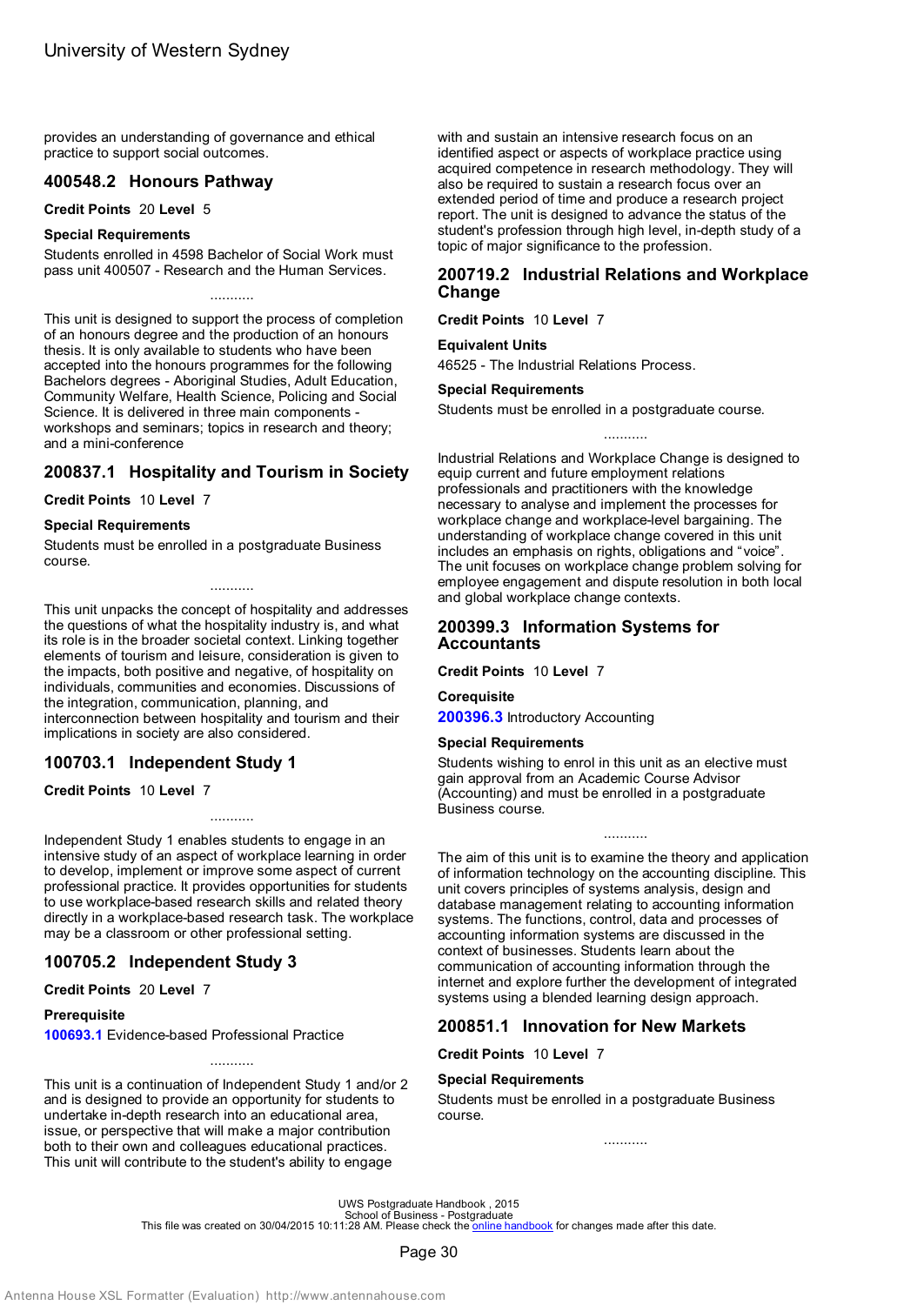<span id="page-34-0"></span>Entrepreneurship, innovation and new markets are pertinent activities that have collectively become cornerstones of how firms grow and interact with society. This unit introduces students to issues, principles and frameworks associated with exploring opportunities and challenges that relate to these three activities. Emerging and new markets are examples of markets that represent opportunities and challenges for innovation and entrepreneurial activities. Through selected readings that emphasise key themes and issues, students will be exposed to an understanding of what constitutes entrepreneurship, innovation, new markets and market development, how they are influenced by the everchanging business environment, an examination of opportunities that emerge as a result of changing technology and consumer expectations taking place in emerging and new markets. Emerging markets have become a key source of innovation in products, services and business processes which calls for an examination as to whether these can be extended to developed markets.

### **200845.1 Innovation Through Digital Technology**

#### **Credit Points** 10 **Level** 7

#### **Special Requirements**

Students must be enrolled in a postgraduate Business course.

...........

Business innovation in the Digital Economy recognises that current economic development and leadership is based on digitisation of the global economy. This unit provides a framework for understanding management issues, business development and technology use and change in the areas of innovation and digital business. The unit introduces students to various digital technologies and applications that companies need to address for creating new business opportunities in the fast changing global business environment. Students will develop an appreciation of digital business as a form of organisational innovation and the importance of innovation in the digital economy. Students will learn to formulate a digital business strategy for an organisation and understand various issues involved in digital business innovation.

### **200792.2 Innovation, Creativity and Entrepreneurship**

#### **Credit Points** 10 **Level** 7

#### **Equivalent Units**

51277 - Innovation and Entrepreneurship

The aim of this unit is to provide students with the necessary skills to understand, execute and manage entrepreneurial innovation processes in firms/organisations, and be more prepared to succeed within an increasingly complex, global and highly competitive entrepreneurial environment. Firms/organisations of various sizes, including small and medium enterprises (SMEs) that are innovative and entrepreneurial provide vision, nurture creativity and idea management as part of their everyday activities and in seeking long-term sustainability.

...........

### **200852.1 Innovation, Creativity and Foresight**

...........

**Credit Points** 10 **Level** 7

#### **Special Requirements**

Students must be enrolled in a postgraduate Business course.

Creativity is a systematic, logical process mixing imaginative and creative thinking. Ideation is a process for forming and relating ideas derived through creativity. Innovation seeks to take ideas through invention and entrepreneurial processes to create new economic and social value. Students are introduced to ideation as an approach for developing ideas into possible innovative products, services, applications and processes. Students will be exposed to a variety of brainstorming, creativity and foresight methods and tools, with emphasis on scenario planning methods. Students will be introduced to workshop development, moderation and management approaches and methods. Selected key themes on economic, social, technological, and sustainable development for Australia over the next 10-30 years will be analysed and developed through a scenario planning workshop process, with outputs mapped to business and social innovation and entrepreneurship thinking, and platforms.

#### **200870.1 Insurance and Risk Management**

**Credit Points** 10 **Level** 7

#### **Equivalent Units**

CO804A Insurance and Risk Management (PG)

#### **Special Requirements**

Students must be enrolled in a postgraduate Business course.

...........

This unit introduces students to the use of a range of insurance types and products to manage risk for individuals and small business. It aims to identify, evaluate and manage risk as part of the financial planning process to produce a compliant statement of advice. A number of risk management strategies are identified and the importance of life insurance, total and permanent disablement, trauma policies, property insurance, health cover, income protection and business insurance in managing risk is addressed. The unit provides an understanding of the various issues that can arise with respect to insurance policies and premiums and uses both the multiple and needs analysis approaches to calculate the level of cover required. A holistic approach to the risk management process is provided where a variety of insurance covers are considered in the context of a full financial plan that is adequate and affordable to the client and their specific needs as identified in the data collection process.

### **200824.1 Integrated Brand Management**

**Credit Points** 10 **Level** 7

#### **Equivalent Units**

200734 - Strategic Value Creation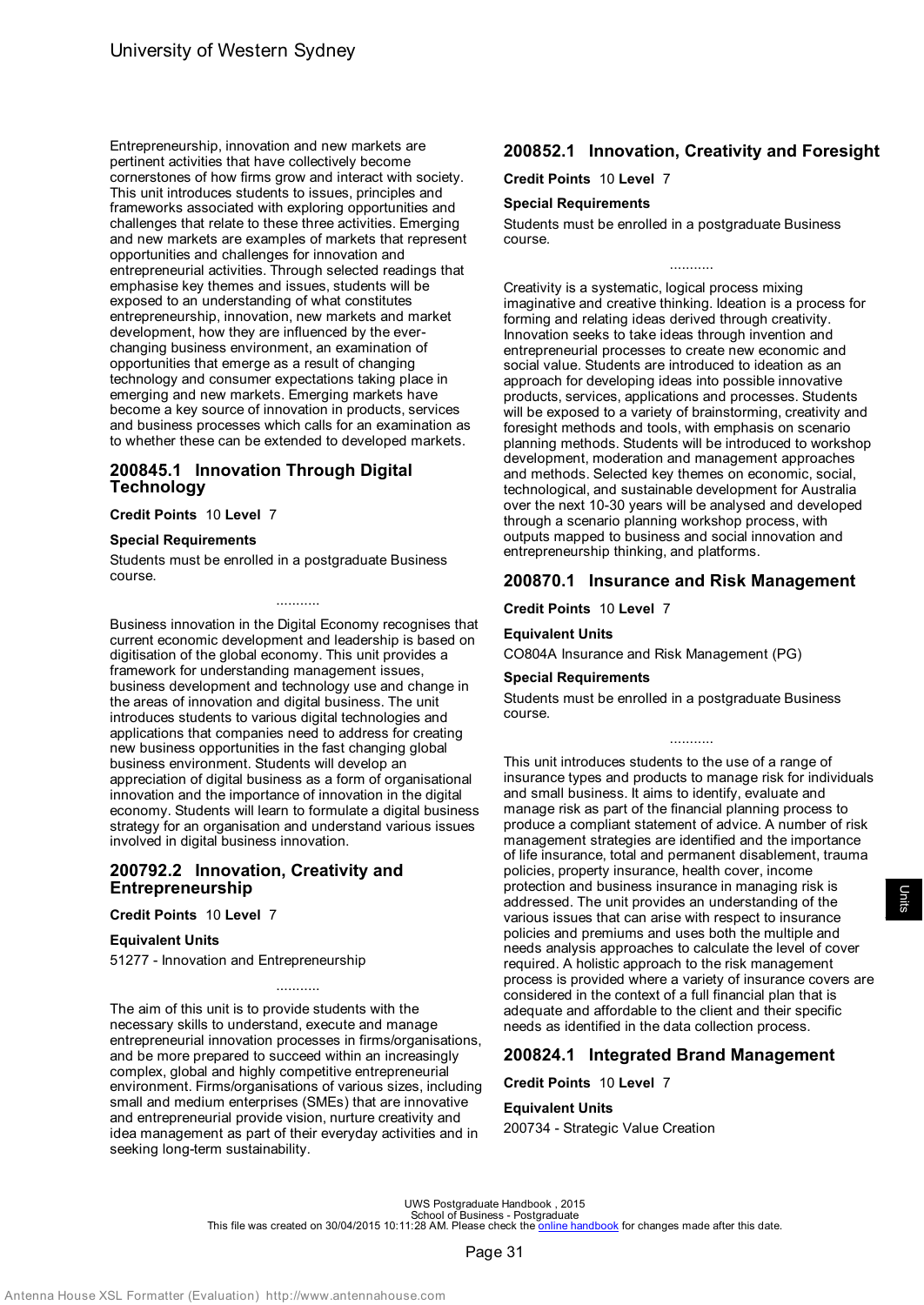#### <span id="page-35-0"></span>**Special Requirements**

Students must be enrolled in a postgraduate Business course.

This unit focuses on a holistic approach to creating value through the brand building process and including integrated marketing communication strategies. The main objective is to address the value creation process and the central role that brands play as the mechanism for value creation and communication with interest groups (consumers, employees and other stakeholders). This unit will also cover corporate communications and new media as means of value creation strategies.

...........

### **200831.1 Integrated Business Experience 1**

#### **Credit Points** 10 **Level** 7

#### **Special Requirements**

Students must be enrolled in a postgraduate Business course. Students enrolled in the 2765 Graduate Certificate of Business must have successfully completed 20 credit points.

...........

Successful professionals must be able to view issues and problems from multiple perspectives and be able to utilise a range of different skills to make appropriate decisions. This unit introduces this multi-faceted approach to business by taking the knowledge gained in earlier units and of the realworld of business and applying this via case studies. Students will be expected to work independently and in syndicate teams to solve common issues facing businesses and policy makers using critical, integrative and creative thinking. It is recommended that this unit be the final subject within the graduate certificate.

### **200843.1 Integrated Business Experience 2**

**Credit Points** 10 **Level** 7

#### **Special Requirements**

Students must be enrolled in a postgraduate Business course. Students must have completed 20 credit points of general foundation or core units in course 2761 Master of Business Administration.

...........

Successful professionals must be able to view organisational issues from multiple perspectives (range of stakeholders) and levels (from local to international), then be able to utilise a range of different skills to make appropriate decisions. This unit takes this multi-faceted approach by utilising the knowledge gained in earlier units and applying it to case studies. Building on the unit 'Integrated Experience 1', an international focus provides participants with the opportunity to consider issues on a broader scale. Students will be expected to work with a group simulation to solve common issues facing organisations and policy makers using critical, integrative and creative thinking.

### **300769.2 Intelligent Agents for E-Markets**

**Credit Points** 10 **Level** 7

#### **Assumed Knowledge**

This unit requires basic skills in programming with either JAVA or C++ as the programming language.

#### **Incompatible Units**

300245 Intelligent Agents; 300385 Automated Negotiation and e-trading

...........

This unit introduces the intelligent agent technology and its applications to e-business. Students will learn the basic theories and algorithms that are used in intelligent agent design and electronic market development. A specific electronic market simulation system will be introduced. Students will have the chance to use this system to build up and practise their skills in developing automated trading agents and e-markets.

### **51211.3 International Finance**

**Credit Points** 10 **Level** 7

#### **Special Requirements**

Students must be enrolled in a postgraduate Business course.

This unit provides a comprehensive analysis and coverage of contemporary international finance by describing the international financial system, institutions and market practices; international finance theorems and their application; Euromarkets; international borrowing, lending and capital sourcing; measurement of foreign exchange risk; managing foreign exchange exposure; foreign currency derivatives, international investment; and globalisation and the MNC.

...........

### **200830.2 Internship**

#### **Credit Points** 20 **Level** 7

#### **Assumed Knowledge**

Understanding of the business environment and organisational structures, business communications skills, as well as substantial knowledge in the discipline of specialisation.

#### **Special Requirements**

Students must be enrolled in a postgraduate Business. The online offerings for this unit are only available to students enrolled in course 2770 Master of Commerce (Financial Planning). Students in course 2761 Master of Business and Commerce must have completed all core units plus 40 credit points of specialisation units (i.e. a total of 80 credit points) before undertaking this unit. Students in course 2764 Masters of Commerce (Human Resource Management) must have completed 60 credit points before undertaking this unit. Students in course 2770 Master of Commerce (Financial Planning) must have completed 60 credit points before undertaking this unit.

...........

UWS Postgraduate Handbook , 2015 School of Business - Postgraduate This file was created on 30/04/2015 10:11:28 AM. Please check the online [handbook](http://handbook.uws.edu.au/hbook/) for changes made after this date.

Page 32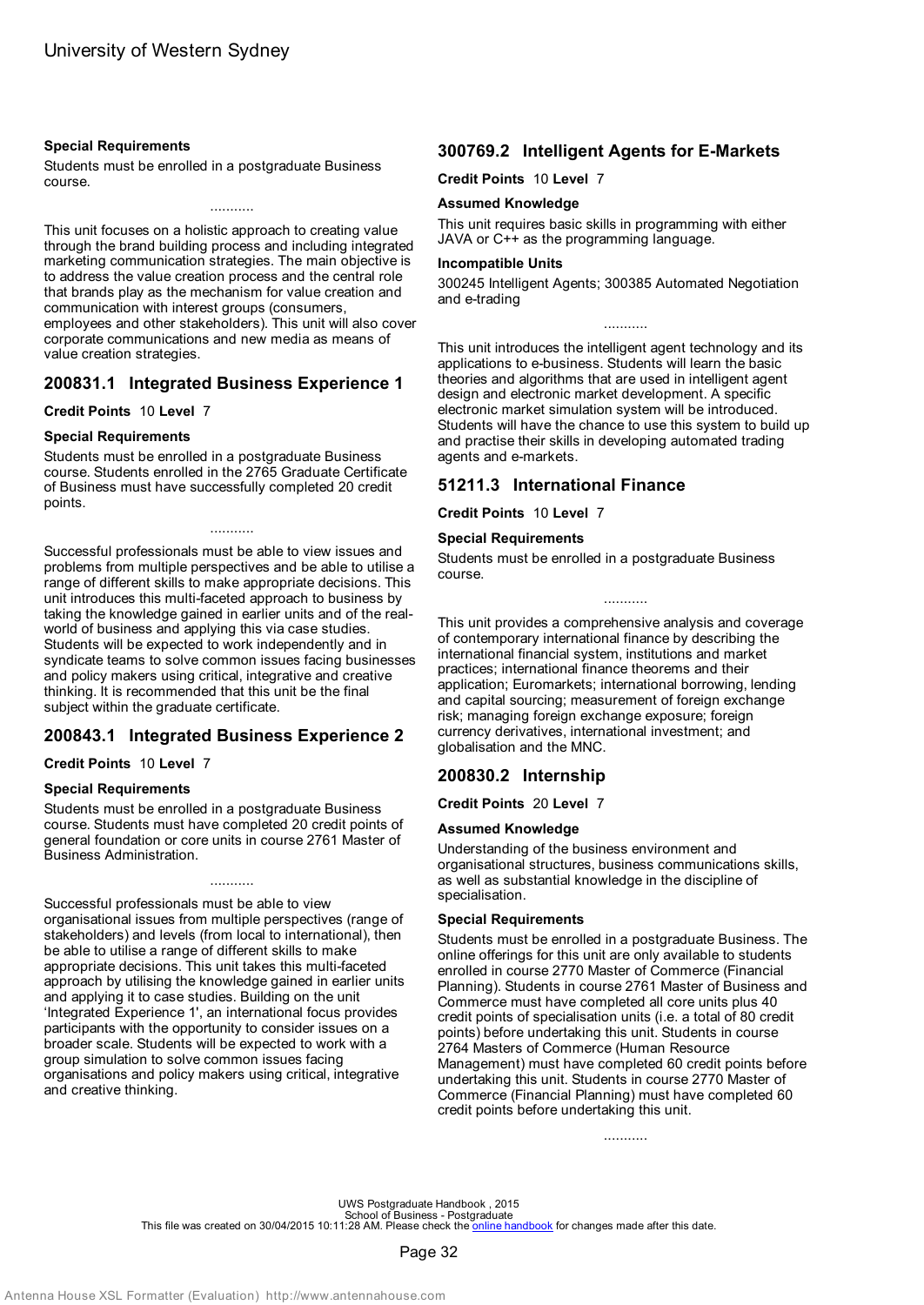<span id="page-36-0"></span>Internship is designed for students who want to gain industry experience and further their studies through a 20 credit point business internship. This Internship unit is based on a 'project style' unit which requires students to undertake a research project in their chosen field whilst attending an industry based internship. These highly sought after internships will be filled on a competitive basis.

#### **100963.3 Interpreting Australia: Australian Historians and Historiography**

#### **Credit Points** 10 **Level** 3

#### **Special Requirements**

Successful completion of 60 credit points

The unit critically reflects on the practices and debates in the writing of Australian history. It examines the approaches of major Australian historians including Manning Clark, Geoffrey Blainey and Humphrey McQueen, as well as themes such as empiricism versus postmodernism, the 'new social history' and Marxism and Australian historiography.

...........

### **100710.2 Introduction to Honours Research**

#### **Credit Points** 10 **Level** 5

#### **Assumed Knowledge**

Appropriate number of units and level of credit for honours.

#### **Special Requirements**

Students must be enrolled in 1600 Bachelor of Arts (Honours).

This unit continues the work undertaken in Introduction to Honours Research and examines a range of research methods and styles relevant to the production of academic theses and essays in the humanities. Modules cover discipline specific research methods and theories in: philosophy, literary theory, linguistic theory, cultural studies, history, politics, visual art and theory, and social theory.

...........

### **200396.4 Introductory Accounting**

#### **Credit Points** 10 **Level** 7

#### **Equivalent Units**

51229 - Financial Accounting A, 51253 - Financial Accounting B

#### **Incompatible Units**

200495 - Accounting: A Business Perspective (PG)

#### **Special Requirements**

Students must be enrolled in a postgraduate Business course. Students wishing to take this unit as an elective need approval from the Course Advisor.

The aim of this unit is to provide a comprehensive introduction to contemporary financial accounting. This is an essential component in the understanding of the production and use of accounting information in business. This unit applies accounting concepts, standards and

...........

principles enabling students to be competent in the technical skills in accounting which is a fundamental tool for making economic decisions and for analysing and solving business problems. Students will learn to apply such concepts, standards and principles through a range of individual and collaborative means using a blended learning design that draws on current and future trends in the broad international context.

#### **200868.1 Investment Planning**

**Credit Points** 10 **Level** 7

#### **Equivalent Units**

CO802A Principles of Investment Planning (PG)

#### **Special Requirements**

Students must be enrolled in a postgraduate Business course.

Investment Planning is one of the core units in the Master of Commerce (Financial Planning). The course is designed to provide the educational basis to enable students to increase competence as professional financial advisers and enable them to gain an advanced knowledge and understanding of the financial planning industry. The unit introduces basic concepts of risk and return in relation to investment planning. Various investment vehicles are covered including shares and fixed interest investments.

...........

#### **101854.1 Language and Linguistics Research Methods**

**Credit Points** 10 **Level** 7

#### **Equivalent Units**

A7444 - Language and Linguistics Research Methods

This unit aims to help postgraduate students acquire the knowledge and skills to design and carry out a research project in the field of Languages and Linguistics (I.e. Contrastive Linguistics, Sociolinguistics, Language-in-Education Planning, First and Second Language Acquisition, Interpreting and Translation, Discourse Analysis and Descriptive Linguistics). It includes theoretical and practical work in specific areas of research in Languages and Linguistics.

...........

#### **101297.3 Languages and Linguistics Special Project**

**Credit Points** 10 **Level** 7

#### **Assumed Knowledge**

The student should be familiar with research design and procedures, as taught in units such as 101854 Language and Linguistics Research methods or be concurrently undertaking a research method unit.

#### **Equivalent Units**

100720 - TESOL Dissertation, 100726 - TESOL Internship, A7526 - Languages and Linguistics Dissertation

#### **Special Requirements**

Students must be enrolled in 1640 Master of Arts Translation and Interpreting Studies, 1687 Master of Arts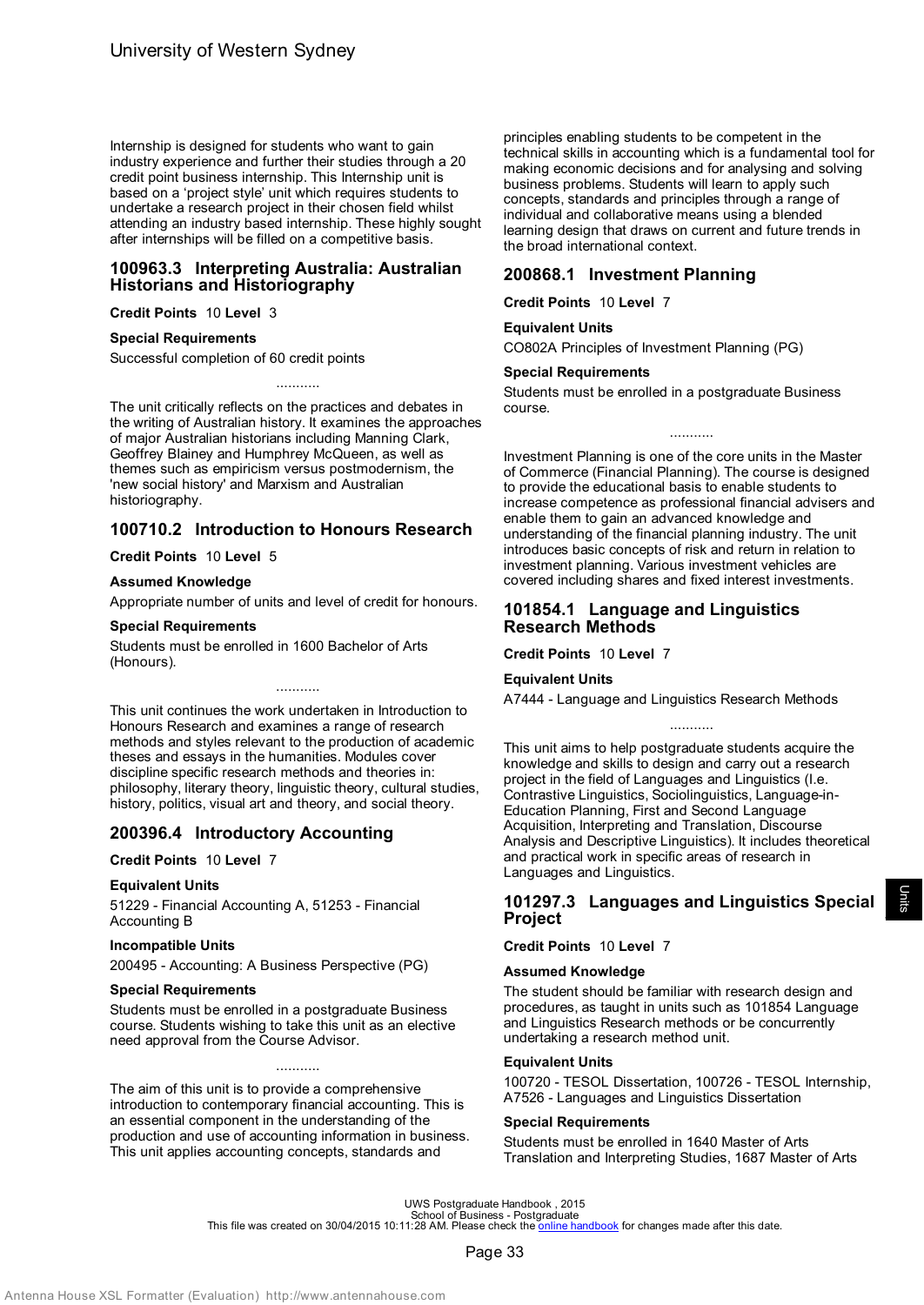<span id="page-37-0"></span>(Research Studies)/PhD or 2724 Graduate Certificate in Research Studies.

This unit provides the opportunity for students in postgraduate Interpreting and Translation and Research Studies programs to undertake an independent research project. The topics for the projects are related to their needs and interests in areas such as languages, linguistics, translation and interpreting studies or teaching related issues.

...........

### **200833.1 Leading Contemporary Organisations**

**Credit Points** 10 **Level** 7

#### **Special Requirements**

Students must be enrolled in a postgraduate Business course.

This unit explores the processes and challenges encountered by leaders in contemporary organisations, taking into account rapidly changing environments. Through an in-depth appraisal of various leadership theories and concepts, it encourages students to reflect on the key competencies required for effective leadership. It also emphasises the importance of self-knowledge, values and ethics for contemporary leaders. Students will be required to design a leadership development program to address current and future leadership issues.

...........

### **200836.1 Logistics Processes in Enterprise Resource Planning**

**Credit Points** 10 **Level** 7

#### **Special Requirements**

Students must be enrolled in a postgraduate Business course.

...........

This unit introduces key logistics processes supported by modern ERP (Enterprise Resource Planning) systems, using an integrated process perspective of the firm. Each process within broader logistics processes provides the basis for executing logistics operations in a range of organisations across manufacturing, service and government sectors. Logistics processes are introduced through key process cycles including manufacturing, planning and control (MPC) in production planning, procurement cycle in purchasing, sales order processing in sales and distribution, and logistics execution. Crossintegration of these process cycles is also illustrated using various integrations among the procurement, fulfillment, production and warehouse management processes. Logistics processes are demonstrated using data, application and technical integration within an ERP system environment.

### **200494.3 Management Accounting**

**Credit Points** 10 **Level** 7

#### **Corequisite**

**200396.3** Introductory Accounting

#### **Equivalent Units**

51266.1 - Management Accounting (PG)

#### **Special Requirements**

Students wishing to enrol in this unit as an elective need to seek approval of an Academic Course Advisor (Accounting) and be enrolled in a post-graduate program in the School of Business.

...........

The fundamental of any management accounting system in organisations is to provide appropriate information for (i) costing of products and services, (ii) support functions such as planning, controlling, evaluation, continuous improvement and decision making and (iii) competitive support which focuses on the provision of both financial and non-financial services to the management team to enhance firm's competitiveness. This unit is designed to provide an understanding of all these areas of information through applying concepts, theories and models in a range of individual and collaborative means using blended learning design.

### **200793.1 Managerial Economics**

#### **Credit Points** 10 **Level** 7

#### **Equivalent Units**

500032 - Economic Contexts for Managers, 500009 - International Financial Management, H7331 - International Trade and Industry Economics

#### **Incompatible Units**

200425 - Economics (PG)

#### **Special Requirements**

Enrolment in this unit is restricted to students in the following courses: 5500 Master of Business Administration, 5501 Graduate Diploma in Business Administration (Exit Only), 5502 Graduate Certificate in Business Administration, 2755 Master of Business Administration, 2756 Graduate Diploma in Business Administration (Exit Only), 2757 Graduate Certificate in Business Administration, 2762 Executive Master of Business Administration, 9009 SGSM PG Non-Award Program.

...........

This unit introduces students to the application of basic economic concepts to managerial decision-making and their use in a range of business environments. Students will learn how to apply microeconomic tools to common problems facing business managers, such as maximising profit, setting prices, creating efficient incentive structures, and selecting competitive strategies. Case studies are also used to demonstrate the value of microeconomic tools in making business decisions, and to foster the student's application of their learning to their own business environment.

### **200787.1 Managerial Finance**

**Credit Points** 10 **Level** 7

#### **Equivalent Units**

500003 - Financial Management

UWS Postgraduate Handbook , 2015 School of Business - Postgraduate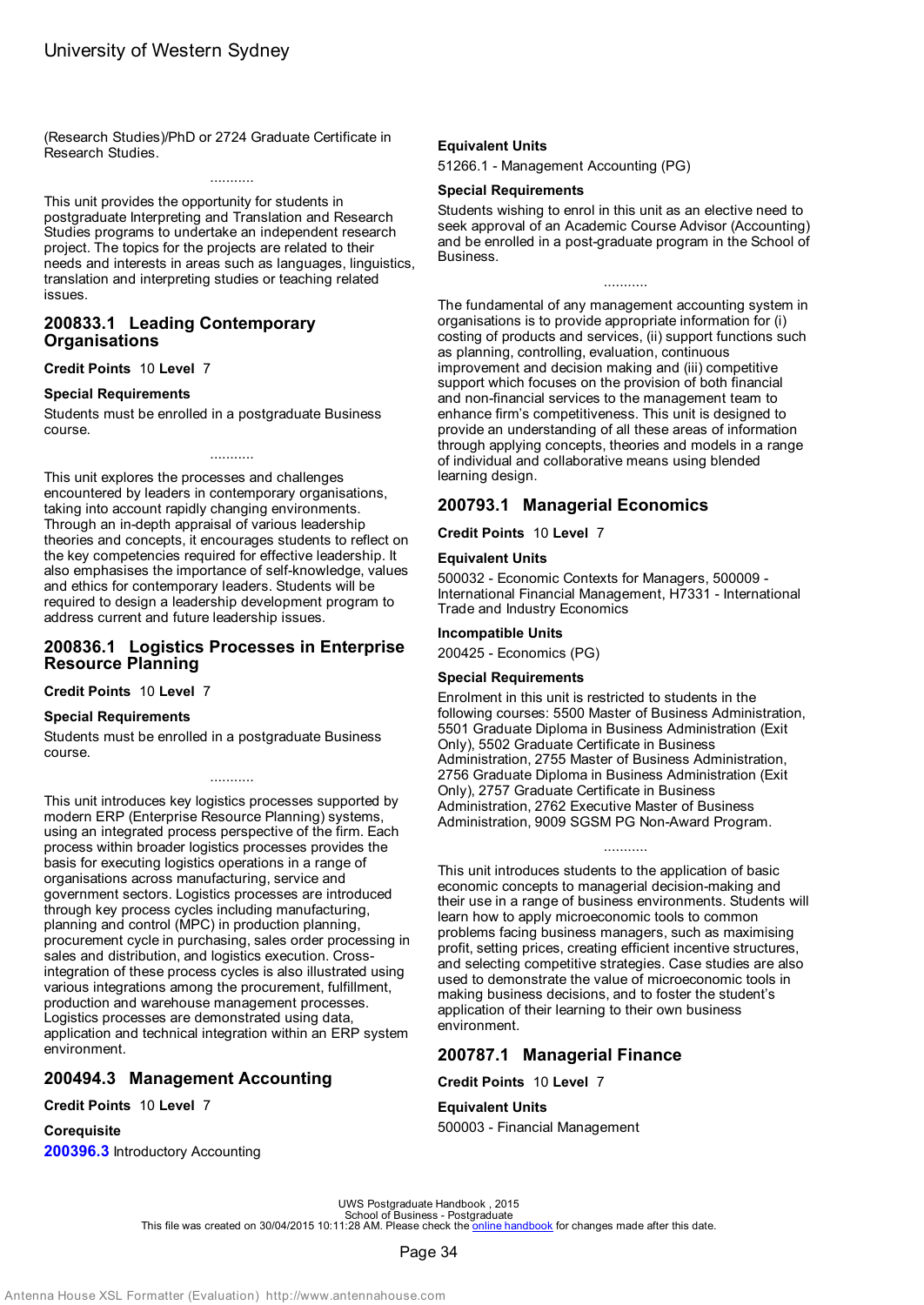#### <span id="page-38-0"></span>**Incompatible Units**

200260 - Financial Management of Hospitality and Hotel Managers, 400800 - Financial Management in Health Services, 400845 - Health Financial Management

#### **Special Requirements**

Enrolment in this unit is restricted to students in the following courses: 5500 Master of Business Administration, 5501 Graduate Diploma in Business Administration (Exit Only), 5502 Graduate Certificate in Business Administration, 2755 Master of Business Administration, 2756 Graduate Diploma in Business Administration (Exit Only), 2757 Graduate Certificate in Business Administration, 2762 Executive Master of Business Administration, 9009 SGSM PG Non-Award Program.

This unit is designed to provide students with the knowledge and skills required for understanding, analysing and solving corporate financial management issues. The focus is corporate-oriented with emphasis on the practical application of economic theory in financial decisions confronting business today.

...........

### **200835.1 Managing in the Global Context**

#### **Credit Points** 10 **Level** 7

#### **Special Requirements**

Students must be enrolled in a postgraduate Business course.

...........

Managing in the Global Context provides students with an understanding of the complexities of managing in the changing economic, political, legal, technological and within socio cultural factors that influence global business operations. By addressing areas of understanding the global business environment, managing political risk and government relations, understanding culture, cross cultural communication and negotiation, strategy and structures for global organisations, motivating and leading, business ethics and corporate responsibility and competencies for global managers this Unit provides an organisational behaviour approach to managing in a dynamic global context. Through critical analysis of contemporary media, research and case studies this Unit provides a basis for linking management practice to theoretical knowledge.

### **200786.1 Marketing Management**

#### **Credit Points** 10 **Level** 7

#### **Equivalent Units**

500000 - Marketing Management, U51046 - Strategic Marketing

#### **Special Requirements**

Students must be enrolled in 5500 Master of Business Administration, 5501 Graduate Diploma in Business Administration (Exit Only), 5502 Graduate Certificate in Business Administration, 2755 Master of Business Administration, 2756 Graduate Diploma in Business Administration (Exit Only), 2757 Graduate Certificate in Business Administration, 2762 Executive Master of Business Administration or 9009 SGSM PG Non-Award Program.

Marketing Management is designed to provide an introduction to the key concepts, principles and practices that constitute the Marketing discipline. Marketing as a business philosophy that underpins the activities of the firm is a key focus. Areas covered include: the marketing process and marketing implementation; marketing and strategic planning, including return on marketing investment (ROMI); the marketing environment; marketing research and marketing information systems; consumer and business buying behaviour; market segmentation of consumer and business markets; product development and product management; brand management; pricing strategy; communication strategy; competitive marketing strategy; marketing implementation.

...........

### **200737.3 Marketing Systems**

**Credit Points** 10 **Level** 7

#### **Equivalent Units**

51002 - Marketing Management

#### **Special Requirements**

Students must be enrolled in a postgraduate Business course.

This unit introduces students to marketing from a holistic point of view which considers social, economic and organisational marketing systems. The unit also covers the evolution of marketing environments and the corresponding adaptations to marketing. Further emphasis is given to business's capacities to engage in markets and therefore consider areas such as risk management, governance and financial assessments. This unit exposes students to the systematic and analytical approaches expected from them in postgraduate studies in marketing.

...........

# **301043.2 Mobile Computing**

**Credit Points** 10 **Level** 7

#### **Special Requirements**

Successful completion of 40 credit points and the following pre-requisites 301038 - Programming Proficiency and 300977 - Systems Analysis and Database Management Systems or for 2761 - Master of Business Administration Information and Communications Technology specialisation: 300693 - Web Technologies.

...........

This unit teaches technologies and programming languages for developing applications on common mobile platforms, such as Android and iOS. Students will learn skills for developing programs on the above platforms, along with in-class sample applications that highlight platform - specific implementation details.

### **100271.3 Modern Japanese History**

**Credit Points** 10 **Level** 3

#### **Equivalent Units**

63036 - Themes in Asian History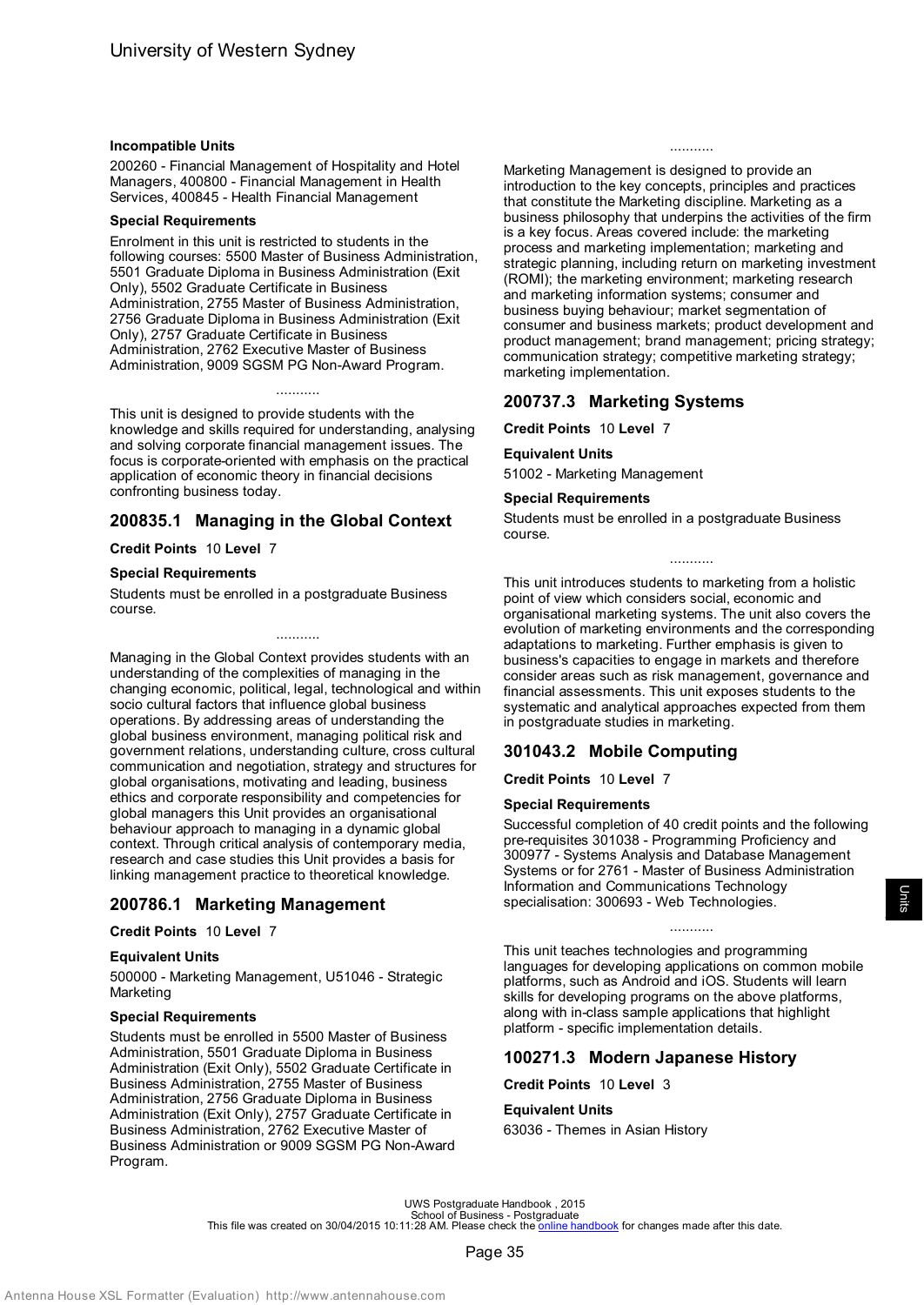#### <span id="page-39-0"></span>**Special Requirements**

Successful completion of 60 credit points.

This unit presents a social and cultural history of Japan from the mid nineteenth century to the present. The principle organising theme is the question of modernity: what are the different ways that Japan has expressed its modern identity? How has this been shaped by Japan's position in relation to both the West and its Asian neighbours? What is the relationship among the state, its citizens, and history in negotiating identity? How has war affected Japanese modernity and what we know of modern Japan?

...........

#### **200796.1 Negotiation and Conflict Resolution Management**

**Credit Points** 10 **Level** 7

#### **Equivalent Units**

500018 - Negotiation for Managers, 500019 - Conflict Resolution

#### **Special Requirements**

Students must be enrolled in 5500 Master of Business Administration, 5501 Graduate Diploma in Business Administration (Exit Only), 5502 Graduate Certificate in Business Administration, 2755 Master of Business Administration, 2756 Graduate Diploma in Business Administration (Exit Only), 2757 Graduate Certificate in Business Administration, 2762 Executive Master of Business Administration or 9009 SGSM PG Non-Award Program.

Negotiation has become a strategic necessity for many firms wishing to survive and grow in today's increasingly competitive globalised economy. Negotiation and conflict resolution errors can be costly to direct and indirect stakeholders. As such, Negotiation and Conflict Resolution Management will provide theoretical frameworks for students to develop the practical skills needed to manage the negotiation and conflict resolution needs of any organisation. Through the use of role play and simulations, students will be required to analyse corporate data and apply strategies to create a negotiated agreement. It examines negotiation in different contexts including multiparty negotiations. Emphasis is also placed on causes of conflict and how to identify potential indicators, leading to an analysis of the different conflict modes and patterns.

...........

### **300695.2 Network Technologies**

#### **Credit Points** 10 **Level** 7

#### **Assumed Knowledge**

The students should be familiar with the fundamentals of computer architecture and programming principles. They should also have a working knowledge of the World Wide Web.

#### **Equivalent Units**

300254 Network Technology and Data Communications

#### **Special Requirements**

Students must be enrolled in a postgraduate course.

Computer networking is probably among the fastest growing technologies of our times. The Internet interconnects millions of computers providing many new exciting opportunities and challenges. The Internet and the World Wide Web have provided the communication and infrastructure needed for global collaboration and information exchange. As a result of the rapid growth of networked systems and the diverse applications that run on them, success in many professions depends on a sound understanding of the technologies underlying these systems and applications. This unit explores these issues further and provides the students with such an understanding. It covers the principles and current practices pertinent to computer networking and communications. It describes some of the important technologies and devices used in modern networks for information distribution and data sharing. The unit helps the students to understand important relevant models, protocols and standards in networking and internetworking.

...........

### **200849.1 New Venture Finance**

**Credit Points** 10 **Level** 7

#### **Special Requirements**

Students must be enrolled in a postgraduate Business course.

...........

New Venture Finance introduces students to essential theories, frameworks, principles and requirements for understanding and seeking funding for new ventures, with a focus on investor philosophy. A dynamic approach to seeking initial and subsequent funding for developing innovations and entrepreneurship is emphasised in this unit, recognizing that most new ventures are not fully funded as they launch. The unit also explores approaches related to new ventures at the stage at which they are maturing into defined businesses. Students will be introduced to commercialisation and strategies for the development of business plans designed to seek funding and support.

### **200797.1 One Hundred Days**

**Credit Points** 10 **Level** 7

#### **Assumed Knowledge**

A basic knowledge of project management.

#### **Prerequisite**

**[200790.1](#page-29-0)** Developing Business Expertise

#### **Special Requirements**

Students must be enrolled in 5500 Master of Business Administration, 5501 Graduate Diploma in Business Administration (Exit Only), 2755 Master of Business Administration, 2762 Executive Master of Business Administration or 9009 SGSM PG Non-Award Program

This integrative unit focuses on the first one hundred days of a business executive who has commenced in a new management role. Students will gain insights into the challenges facing managers today and develop the skills in

...........

UWS Postgraduate Handbook , 2015 School of Business - Postgraduate

This file was created on 30/04/2015 10:11:28 AM. Please check the online [handbook](http://handbook.uws.edu.au/hbook/) for changes made after this date.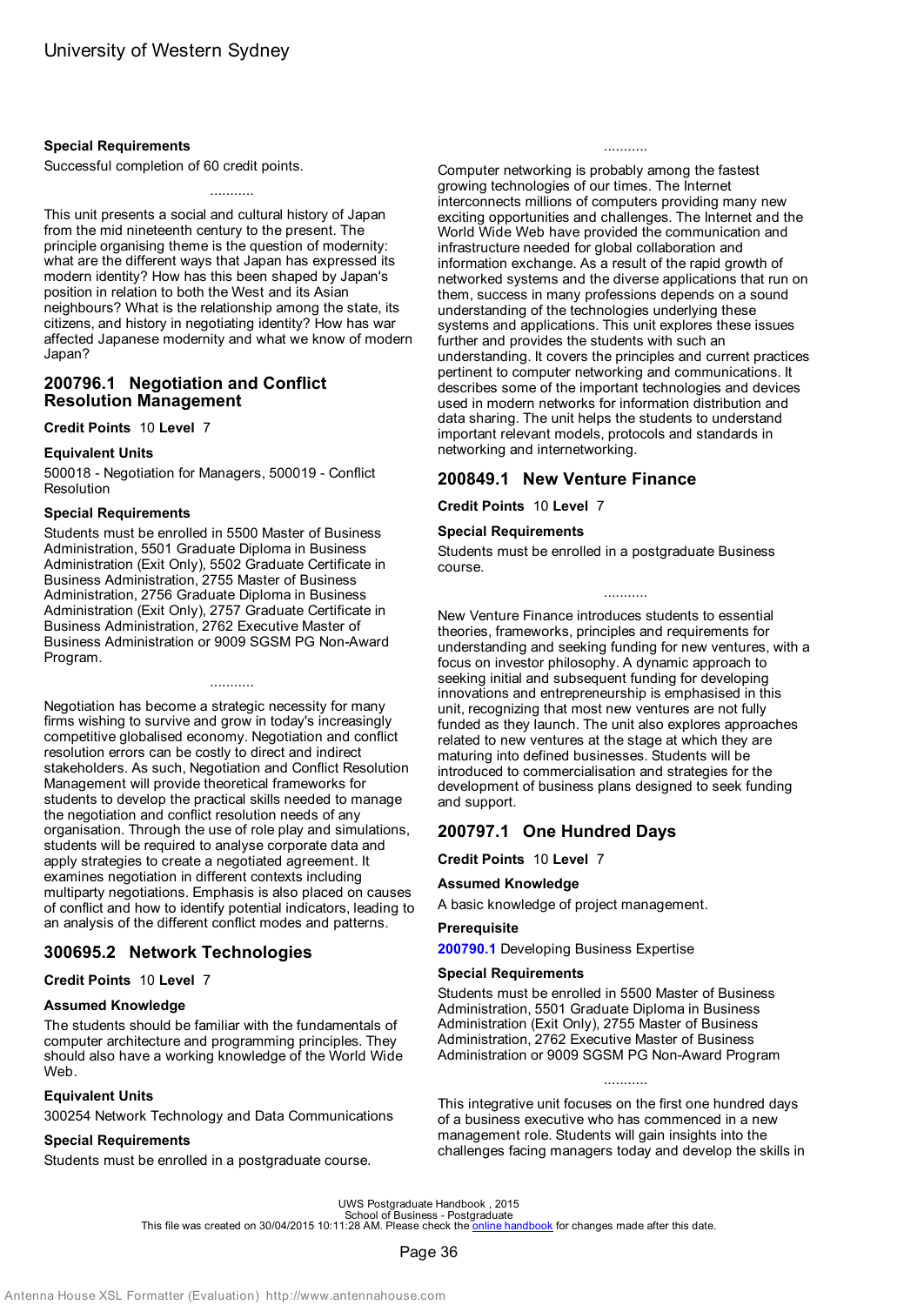<span id="page-40-0"></span>leadership and management expertise that were introduced in earlier units. The premise of this unit is that regardless of their level of experience, all managers undertaking new responsibilities need to understand who the key stakeholders are and what the business' personnel practices, financial objectives and marketing strategies are. Students will be given scenarios covering a range of business environments and are expected to problem solve these using the skills and knowledge learned in previous units.

### **200743.2 Philosophical Foundations of Business Research**

**Credit Points** 20 **Level** 7

#### **Special Requirements**

Students must be enrolled in a postgraduate course.

This unit aims to develop a deeper understanding of the theoretical traditions in business research, the philosophy of science that informs research and the methodological approaches in business research. We discuss in depth the assumptions behind two major paradigms: The deductive (quantitative) and the inductive (qualitative) paradigms.

...........

### **200871.1 Planning for Retirement**

#### **Credit Points** 10 **Level** 7

### **Prerequisite**

**[200867.1](#page-44-0)** Superannuation

#### **Special Requirements**

Students must be enrolled in a postgraduate Business course.

This unit provides an understanding of key issues, decisions and frameworks involved in financial planning for later life and succession. It enables the student to provide advice on business succession planning strategies, to evaluate the most appropriate estate planning for different types of clients at different stages of their life, to analyse wills, trusts and social security provisions, to apply relevant analytical and decision making tools to succession, trust administration, tax strategy and similar post-retirement decisions.

...........

### **200866.1 Principles of Financial Planning**

#### **Credit Points** 10 **Level** 7

#### **Equivalent Units**

CO801A Principles of Financial Planning (PG)

#### **Special Requirements**

Students must be enrolled in a postgraduate Business course.

This introductory unit describes the nature and process of financial planning and financial planning participants within the Australian economic, legal, social, cultural and ethical environment. The key influences affecting the client relationship are identified along with a focus on the use of verbal and non-verbal communication skills to develop

...........

client rapport. The unit also involves evaluating data collection and risk tolerance tools and identifying the impact of the regulatory and economic environment on stakeholders. Other topics involve budgetary analysis, term structure, investment decisions, ethics, client goal-setting and statement of advice compliance. The unit provides the foundational knowledge essential to develop and apply comprehensive knowledge across all financial planning areas.

### **200869.1 Principles of Taxation**

**Credit Points** 10 **Level** 7

#### **Prerequisite**

**200432.2** Commercial Law (PG)

#### **Equivalent Units**

200397 - Revenue Law, AC808A - Taxation Planning and Implications

#### **Special Requirements**

Students must be enrolled in a postgraduate Business course. Students wishing to take this unit as an elective need approval from the Academic Course Advisor. Students in the 2689 Master of Professional Accounting and the 2691 Master of Accountancy courses must have successfully completed 200433 - Company Law before undertaking this unit . The online offerings for this unit are only available to students enrolled in course 2770 Master of Commerce (Financial Planning).

...........

This unit provides an overview of the Australian taxation system as it affects the financial planning environment. Many financial planning decisions have a tax impact. Further, some financial products and much financial advice derive at least some of their value from their taxation consequences. Key topics covered include aspects of tax administration, tax planning concepts, the constitutional basis of taxation, assessable income concepts, international tax issues, the taxation of capital, allowable deductions and offsets, and taxation of such entities as partnerships, trusts, companies and shareholders. The course will also address other taxes that impact the financial advice environment including the FBT and the GST.

### **301038.1 Programming Proficiency**

**Credit Points** 10 **Level** 7

This unit is aimed at the students whose undergraduate study is in a discipline other than computing or information technology. This unit first covers the programming fundamentals on data types, conditional selections and loop structures, and then further develops the problem solving skills through the use of user-defined functions, records, files, as well as the basic concept and techniques of object-oriented programming. A high level programming language is employed to implement all the problem solutions.

...........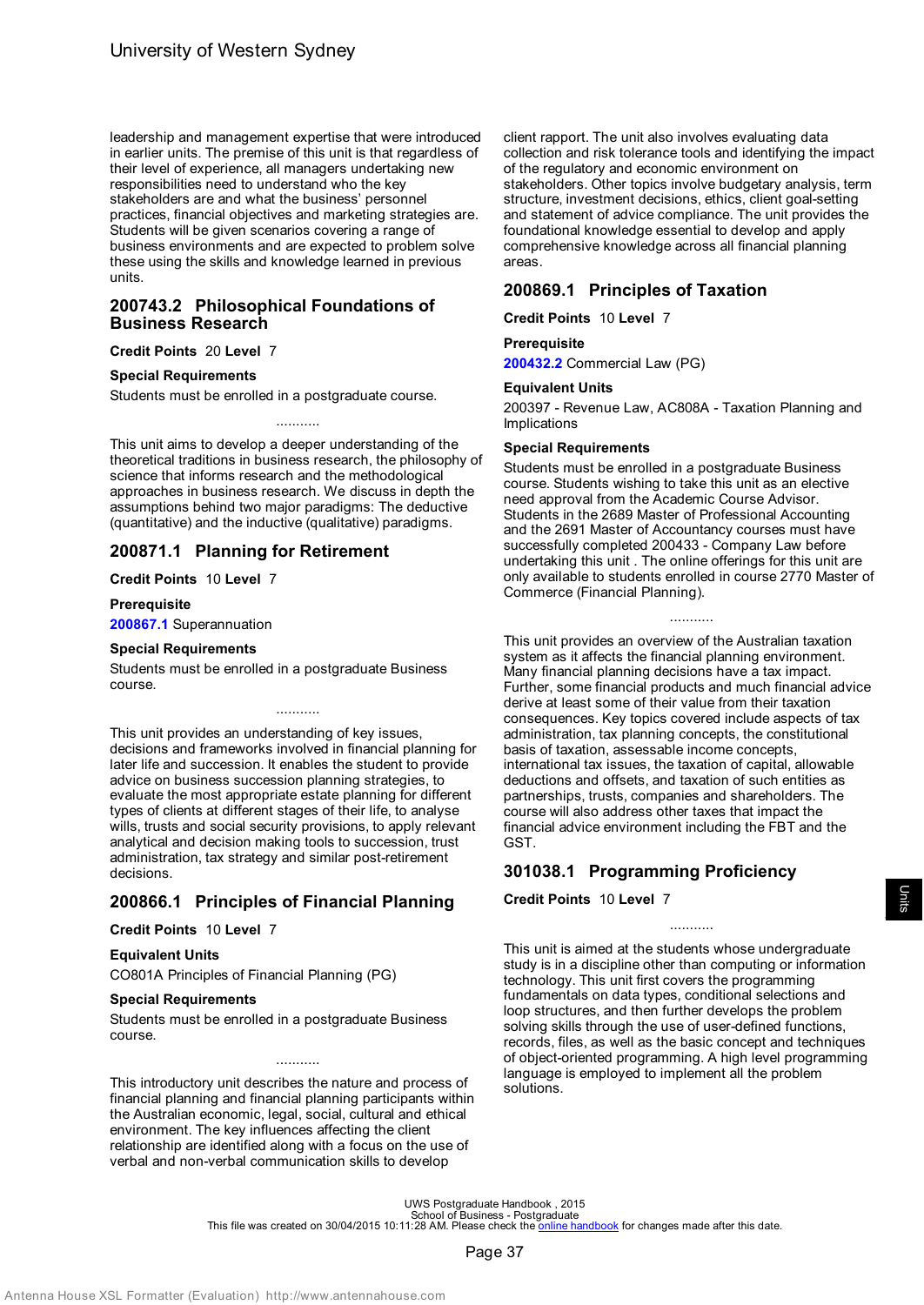### <span id="page-41-0"></span>**51240.4 Project Management**

#### **Credit Points** 10 **Level** 7

#### **Special Requirements**

Students must be enrolled in a postgraduate Business course. Students enrolled in other courses require approval from the Director of Academic Program for their course to enrol in this unit.

...........

This unit introduces students to the philosophy, tools and techniques for effectively managing projects in an organisation. Participants will be required to apply lessons learned to real-world situations and cases, developing their professional expertise in project management in ways that are relevant to their careers. Topics include organisational strategy and project selection; project definition and criteria of merit; tools and techniques; team leadership and management; development of project plans; estimation of time and resources; risk analysis and management; scheduling and control; resource allocation; project tracking; project closure and review. Participants will be expected to use MS Project as a project management tool.

### **101417.2 Project Seminar and Proposal**

**Credit Points** 20 **Level** 5

#### **Assumed Knowledge**

Students must have completed Year 3 of the undergraduate program (or equivalent) in the Fine Arts, Electronic Arts, Contemporary Arts, Music, Performance, Communication or Design (Visual Communication) Bachelor degrees.

#### **Corequisite**

**[101416.2](#page-28-0)** Creativity: Theory and Practice

#### **Equivalent Units**

100640 - Research Project Seminar, 101169 - Honours Thesis Proposal

#### **Special Requirements**

Students must be eligible for admission into the School of Humanities and Communcation Arts Honours program in order to take this unit. The proposed research must be in an area that can be supervised by a full-time academic staff member of the School of Humanities and Communication Arts. This is a 20 credit point unit. The equivalent unit 101169 is 20 credit points, and advanced standing for this unit will be automatically granted. The equivalent unit 100640 is a 10 credit point unit, and therefore equivalents will be established with 4th Year Professional Program units offered by the School, e.g. Reading the Contemporary or Communication and Creative Industries. Please see your Course Advisor for further information if applicable.

This unit provides training in practical applications of research in the communication arts. Students delineate project-based research topics in their fields. Students may produce research papers, or focus on projects involving creative practical works with accompanying documentation. Students will work in class and with their supervisor, to propose and create an artistic presentation with comprehensive documentation (including theoretical

...........

underpinnings), or propose and submit a research paper. These will include literature surveys or works reviews that demonstrate the students' knowledge of their areas of specialisation. Participation in Research Seminars will give students an opportunity to present work for feedback and critique.

#### **200894.1 Property Development**

**Credit Points** 10 **Level** 7

#### **Equivalent Units**

MCB617 - Property Development (V2)

#### **Special Requirements**

Students must be enrolled in a postgraduate Business course.

...........

Property development is an extremely complex activity which involves a vast range of considerations over a wide range of inter-related subject areas. It is probably the most complex activity undertaken by property people except perhaps 'active' property management which should incorporate property development activities. The aims of this unit are to provide a wide ranging study of the property development process including such considerations as the objectives, functions, roles and methods of operation of all those involved in the development process, the financial aspects of development, social considerations, taxation aspects, planning matters and others, and to provide students with the opportunity to develop their understanding of and their expertise in the subject.

### **200893.1 Property Feasibility Study**

**Credit Points** 10 **Level** 7

#### **Assumed Knowledge**

Knowledge of property development

#### **Equivalent Units**

DN805A - Feasibility Studies

#### **Special Requirements**

Students must be enrolled in a postgraduate Business course.

This unit emphasises the evaluation and development of feasibility studies for the purposes of selecting development projects, evaluating different options and making the decision as to whether to proceed to a more detailed feasibility study. The unit provides students with the knowledge and skills to prepare a full feasibility report and analysis of a project's concept and financial feasibility. This is achieved through the application of theories and concepts to a case study. Students will have access to applications being used in the industry to complete a feasibility report. Additionally, students will develop skills to carry out both scenario and sensitivity testing on the outcomes of the proposed development project.

...........

UWS Postgraduate Handbook , 2015 School of Business - Postgraduate This file was created on 30/04/2015 10:11:28 AM. Please check the online [handbook](http://handbook.uws.edu.au/hbook/) for changes made after this date.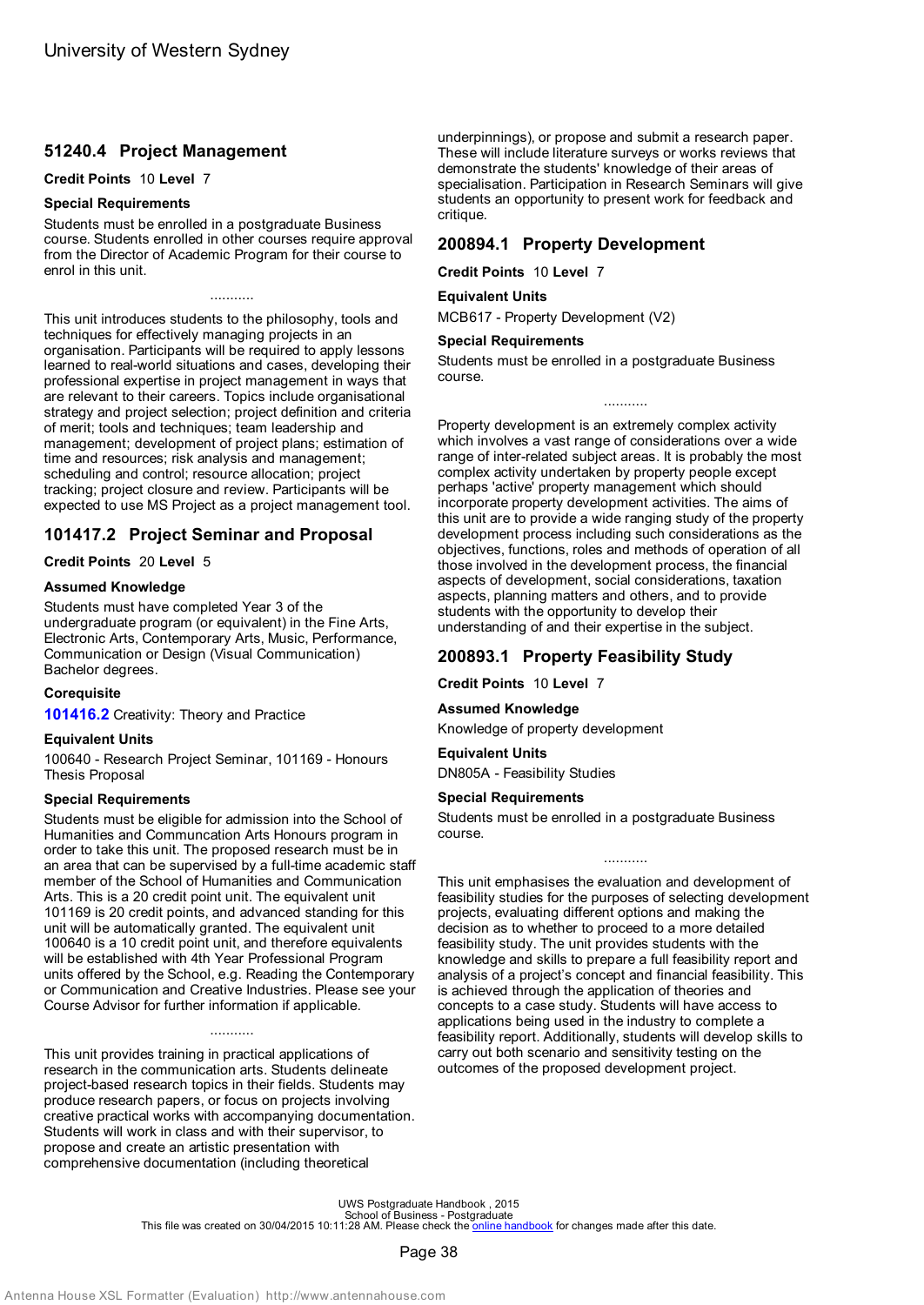### <span id="page-42-0"></span>**200895.1 Property Finance and Taxation**

#### **Credit Points** 10 **Level** 7

#### **Assumed Knowledge**

Basic working knowledge of business and property operations.

#### **Equivalent Units**

MCB612 - Property Finance and Taxation

#### **Special Requirements**

Students must be enrolled in a postgraduate Business course.

...........

This unit develops students' knowledge of finance and taxation with particular reference to the property industry. The theories on financial capital markets and market efficiencies are presented with an emphasis on financial property investment methods, financial leverage, and bankruptcy. The unit also explores various sources of financing and techniques available to aid funding decision making and Recent developments in the property investment and financing arena are also covered.

### **200891.1 Property Portfolio Analysis**

#### **Credit Points** 10 **Level** 7

#### **Assumed Knowledge**

Knowledge of commercial property markets

#### **Equivalent Units**

CO810A - Property Portfolio Analysis

#### **Special Requirements**

Students must be enrolled in a postgraduate Business course.

...........

This unit examines the role of property in an investment portfolio, with particular attention given to property portfolio performance analysis, property investment vehicles and property investment strategy. The performance analysis of both direct and indirect property is also examined to assess the strategic contribution of property to an investment portfolio.

### **200892.1 Property Valuation**

#### **Credit Points** 10 **Level** 7

#### **Assumed Knowledge**

Students undertaking this unit should have a sound knowledge of the property industry and an understanding of elementary financial mathematics.

#### **Equivalent Units**

200695 - Income Property Appraisal, VA802Z - Income Property Appraisal

#### **Special Requirements**

Students must be enrolled in a postgraduate program owned by the School of Business.

...........

This unit focuses on the theory and practice of valuing income producing properties, specifically retail, office and industrial properties. Students will learn to critically evaluate the various factors involved in valuing retail, office and industrial property. The content covered in this unit provides a foundation for further study in property, particularly for the study of property investment analysis and property development.

### **51259.4 Purchasing and Materials Management**

**Credit Points** 10 **Level** 7

#### **Special Requirements**

Students must be enrolled in a postgraduate Business course.

...........

This unit introduces purchasing and materials management through a number of concepts, processes and methods across a number of industry sectors including manufacturing, service and public sector. It covers a range of topics including purchasing strategy, organisational structure and responsibilities, global supply management, supplier selection and evaluation, procurement process, price/cost analysis, purchasing contract arrangements and inventory management. Students will develop an appreciation of theoretical knowledge in purchasing and materials management and applications and systems currently adopted in organisations. The knowledge and skills developed through lectures, case analyses and handson exercises will prepare students to manage a range of purchasing and materials management functions in global organisations.

### **400421.2 Research Methods for Humanities and Social Sciences**

**Credit Points** 10 **Level** 7

#### **Assumed Knowledge**

Students must be enrolled in a postgraduate course.

#### **Equivalent Units**

53220 - Research Methods for Humanities and Social Sciences

In 2013 this unit replaced by 101887 - Research for Practice. This unit provides core research training within a range of postgraduate courses. It requires the completion of four research topics in the following areas: research theory and design (e.g. Epistemology, qualitative & quantitative) specific approaches (e.g. Critical discourse analysis, feminist research); data collection methods (e.g. Interviews, questionnaires) and methods of analysis (e.g. Quantitative & qualitative). This unit is offered in flexible mode according to topic (typically one day's attendance or equivalent per topic). Topics vary each session depending on student demand.

...........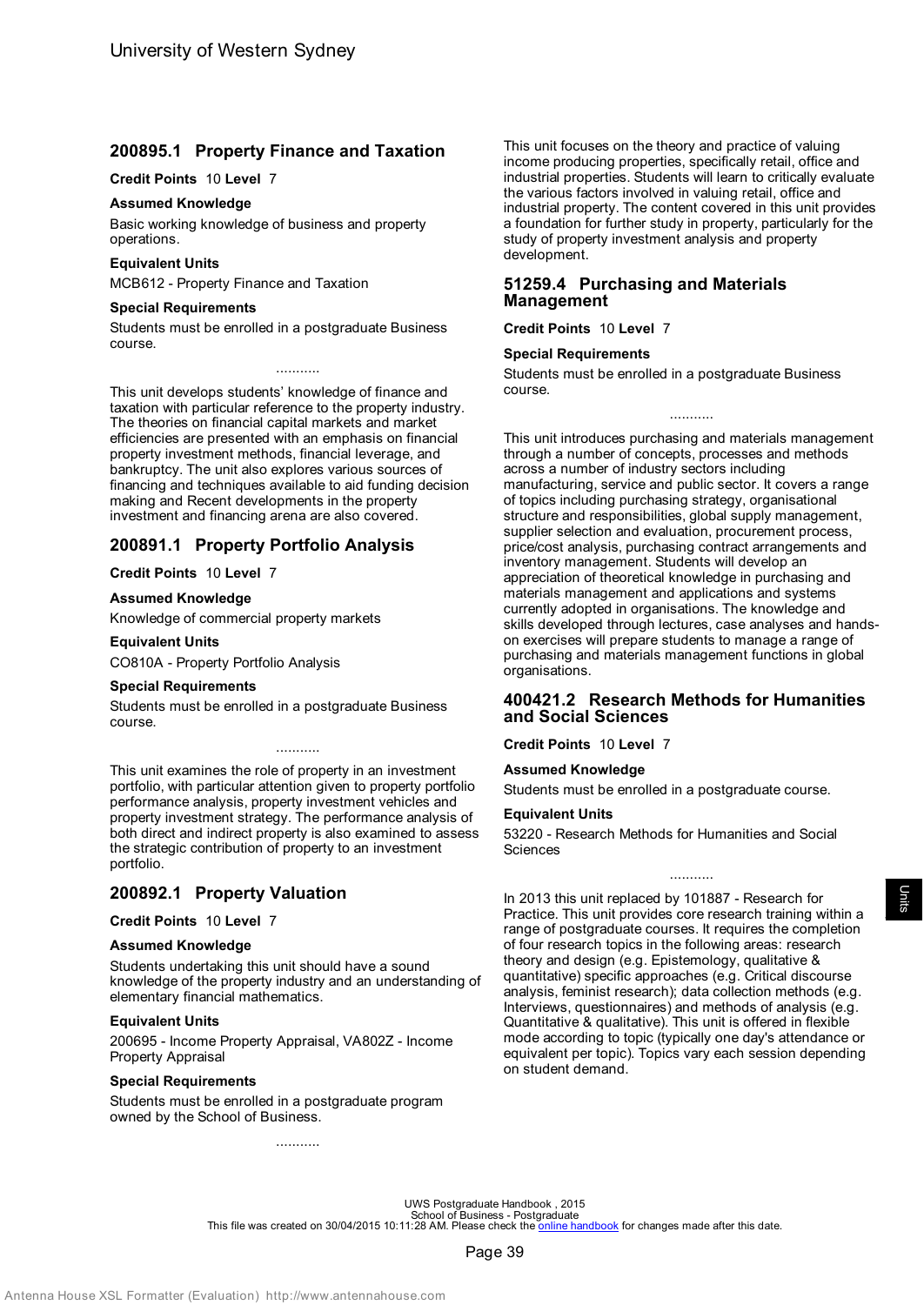### <span id="page-43-0"></span>**200397.2 Revenue Law (PG)**

**Credit Points** 10 **Level** 7

**Assumed Knowledge**

200433 - Company Law

**Prerequisite**

**200432.2** Commercial Law (PG)

**Equivalent Units**

51228 - Revenue Law (PG)

#### **Special Requirements**

Students wishing to take this unit as an elective need approval from the Course Advisor and must be enrolled in a postgraduate Business or Law course.

...........

Australian taxation law is complex and varied. This unit briefly introduces the various types of taxes (including Goods and Services Tax) and the overall scheme for the application of taxes in Australia and then focuses on the key provisions of Income Tax Law including the interrelationship of income tax and fringe benefits tax.

### **200721.2 Reward Management**

#### **Credit Points** 10 **Level** 7

#### **Equivalent Units**

51280 - Remuneration Theory and Practice

#### **Special Requirements**

Students must be enrolled in a postgraduate course.

This unit enables employment relations professionals to deploy advanced practitioner skills in specific workplace and institutional contexts. The management and the negotiation of reward are emphasised. Innovations such as strategic and total reward strategies are critically examined. These innovations relate to the key issues of marketimperatives and fairness, including the balance between collective and individually-determined reward and reward strategies related to performance.

...........

### **51212.3 Security Analysis and Portfolio Theory**

**Credit Points** 10 **Level** 7

### **Special Requirements**

Students must be enrolled in a postgraduate Business course.

This unit examines the valuation of assets, firms and securities. The focus is on the attempt by active investors to identify mispriced securities through projection of a firm's future cash flows based on pro forma financial statements, translating those projections to values and dividing the firm value among the different security holders of the firm. Students develop their understanding of accounting, finance and economic concepts in this applied unit by building models of a firm and conducting analyses of the equity valuation.

...........

### **200497.1 Social and Environmental Accounting (PG)**

**Credit Points** 10 **Level** 7

### **Assumed Knowledge**

Bachelor's degree in Accounting

#### **Special Requirements**

Students wishing to take this unit as an elective need approval from the Director of Academic Program or Course Advisor and must be enrolled in a postgraduate Business course.

...........

This unit reflects the expanding scope of corporate accountability, the rise of corporate environmentalism and the role of stakeholder pressures such as regulation in driving changes to organizational performance measurement and reporting. It provides students with an appreciation of the range of organisational stakeholders and the changing expectations for social and environmental responsibility and accountability. In particular, students will explore issues relating to social and environmental accounting, triple bottom line measurement and disclosures and corporate governance.

### **200841.2 Strategic Business Management**

**Credit Points** 10 **Level** 7

#### **Special Requirements**

Students must be enrolled in a postgraduate Business or Information and Communications Technology course.

...........

This unit critically examines strategic management processes in various business, industry and economic contexts. Students actively participate in experiential learning focussing on strategic leadership, visioning, situation analysis, objective setting and evaluation. Students apply current strategy models and theories to solving industry-specific problems and scenarios. The teaching methods are application-oriented using a variety of engaging technologies and media which simulate realworld strategic problem-solving.

### **200722.2 Strategic Employment Relations**

**Credit Points** 10 **Level** 7

#### **Assumed Knowledge**

Knowledge of human resource management and industrial relations from studying at least 40 credit points at the postgraduate level.

#### **Incompatible Units**

46519 - Employment Relations Strategy and Change.

#### **Special Requirements**

Students must be enrolled in a postgraduate course.

This capstone unit aims for students to acquire the skills, knowledge and understanding of the challenges of managing people strategically in complex and turbulent environments. The unit examines theories on business

...........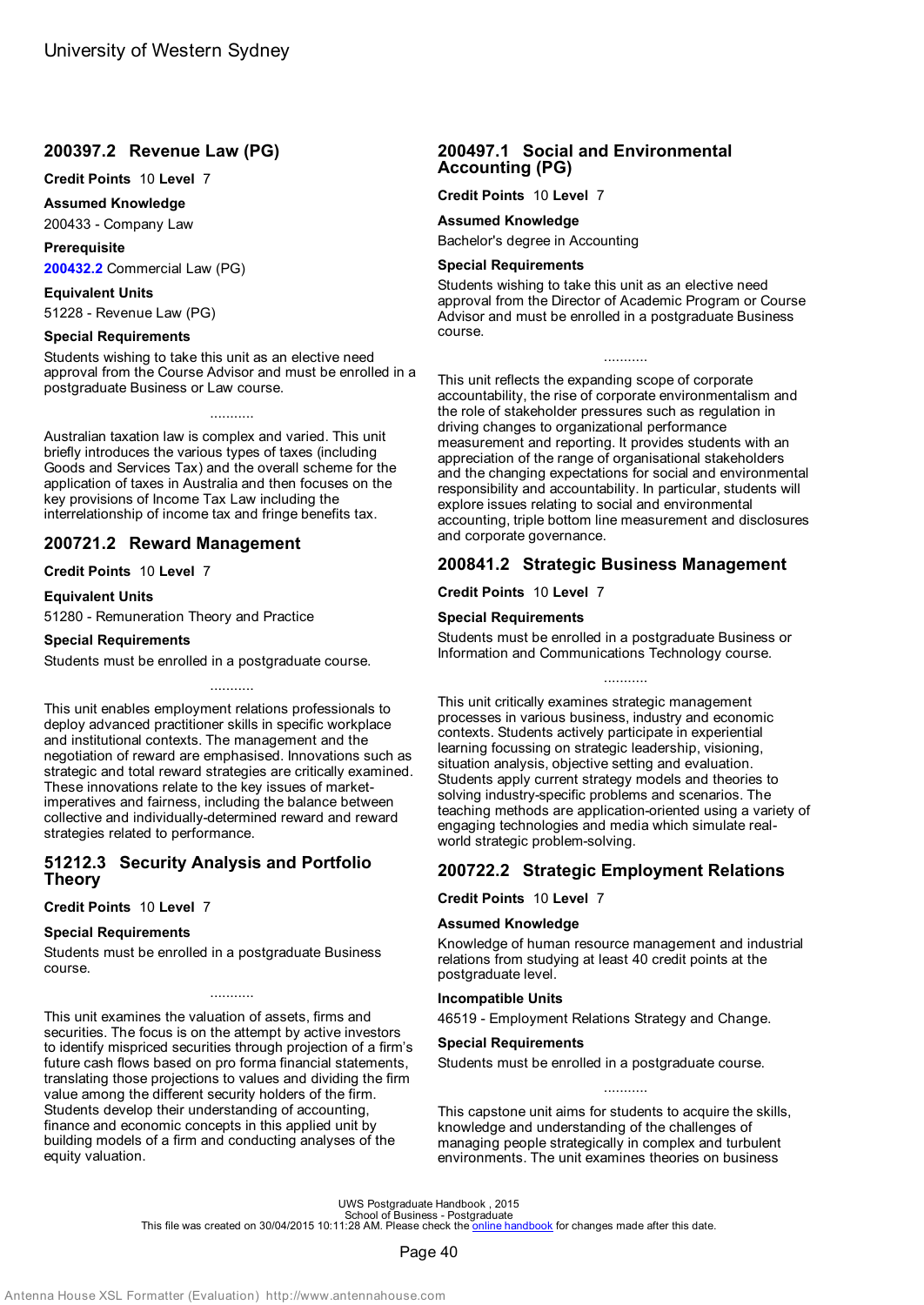<span id="page-44-0"></span>strategy, strategic management, human resource strategy and industrial relations strategy. The use of knowledge of Human Resource Management and Industrial Relations in strategic analysis and evaluation for transforming the people management function is explained. Management practice is considered through examining ways of acting strategically relative to tendencies for the human resource function to become mired in tactical responses. The tools and techniques for analysing, implementing and evaluating strategy are emphasised.

### **200794.1 Strategic Management**

#### **Credit Points** 10 **Level** 7

#### **Equivalent Units**

51109 - Strategic Analysis and Decision Making

#### **Special Requirements**

This is an integrated studies unit. Successful completion of 70 credit points before commencing this unit. Students must be enrolled in 5500 Master of Business Administration, 5501 Graduate Diploma in Business Administration (Exit Only), 5502 Graduate Certificate in Business Administration, 2755 Master of Business Administration, 2756 Graduate Diploma in Business Administration (Exit Only), 2757 Graduate Certificate in Business Administration, 2762 Executive Master of Business Administration or 9009 SGSM PG Non-Award Program.

Strategic Management integrates business functional knowledge. The practical approach provides opportunities to use a range of strategic analysis tools and to engage in problem-solving (individually and collaboratively). Simulated strategic decision-making that includes data interpretation and generating options requires exercise of communication, research, and information literacy capabilities. This unit will allow MBA graduates to interpret data, generate strategic options and contribute to strategic decision-making in a number of organisational contexts.

...........

#### **200840.1 Strategic Marketing for Hospitality and Tourism**

...........

**Credit Points** 10 **Level** 7

Services marketing capabilities are essential for a career in hospitality. Marketing identifies customer needs, targets market segments, and designs products and communications to serve those customers. This unit examines service marketing in the hospitality context with particular focus on the accommodation sector. It considers the roles played by salespeople in packaging and joint branding marketing strategy for hospitality and tourism.

### **200834.2 Strategic Marketing for Managers**

**Credit Points** 10 **Level** 7

#### **Assumed Knowledge**

An understanding of marketing theory and relevant principles is assumed.

#### **Prerequisite**

**[200737.3](#page-38-0)** Marketing Systems

#### **Special Requirements**

Students must be enrolled in a postgraduate Business course.

...........

Strategic marketing is viewed as the ability of an organisation to adapt to changing customer expectations within a global and increasingly complex business environment. Firms need to make efficient and effective marketing decisions across a diverse range of situations within consumer and business markets to ensure sustainable value for customers and other stakeholders. This unit builds on previous coursework in marketing by developing analytical skills using an entrepreneurial approach.

### **200867.1 Superannuation**

**Credit Points** 10 **Level** 7

#### **Special Requirements**

Students must be enrolled in a postgraduate Business course.

...........

This unit provides an understanding of the key issues, decisions and frameworks that affect financial planning for retirement. The unit focuses on superannuation and effective financing of retirement. It includes key concepts in prudential supervision of Australian superannuation, exploration of types of funds relevant to retirement, appreciating trends in retirement financing policies and their effects on providing advice, understanding the social security and age care systems' effect on retirement planning strategies; and correctly computing tax liabilities on superannuation, pensions, and estate management. This unit is the principal one for learning about selfmanaged superannuation funds, for whom they are suitable and for whom they are not.

### **200329.4 Supply Chain Management**

**Credit Points** 10 **Level** 7

#### **Special Requirements**

Students must be enrolled in a postgraduate Business course.

...........

With a rapid increase in global trade and increasing customer expectations, firms are under considerable competitive pressure to find cost-effective and creative ways of delivering value to customers. Since the creation of customer value needs to be viewed holistically – from raw material movement from suppliers through to transformation in the factory and then on to distributors and customers – the effective management of the supply chain and related business networks is critical to achieving competitive advantage. Through formal lectures, case study discussions, and assignments, this unit provides the foundational knowledge, tools, and techniques needed to participate in the design, implementation, and management of an effective supply chain.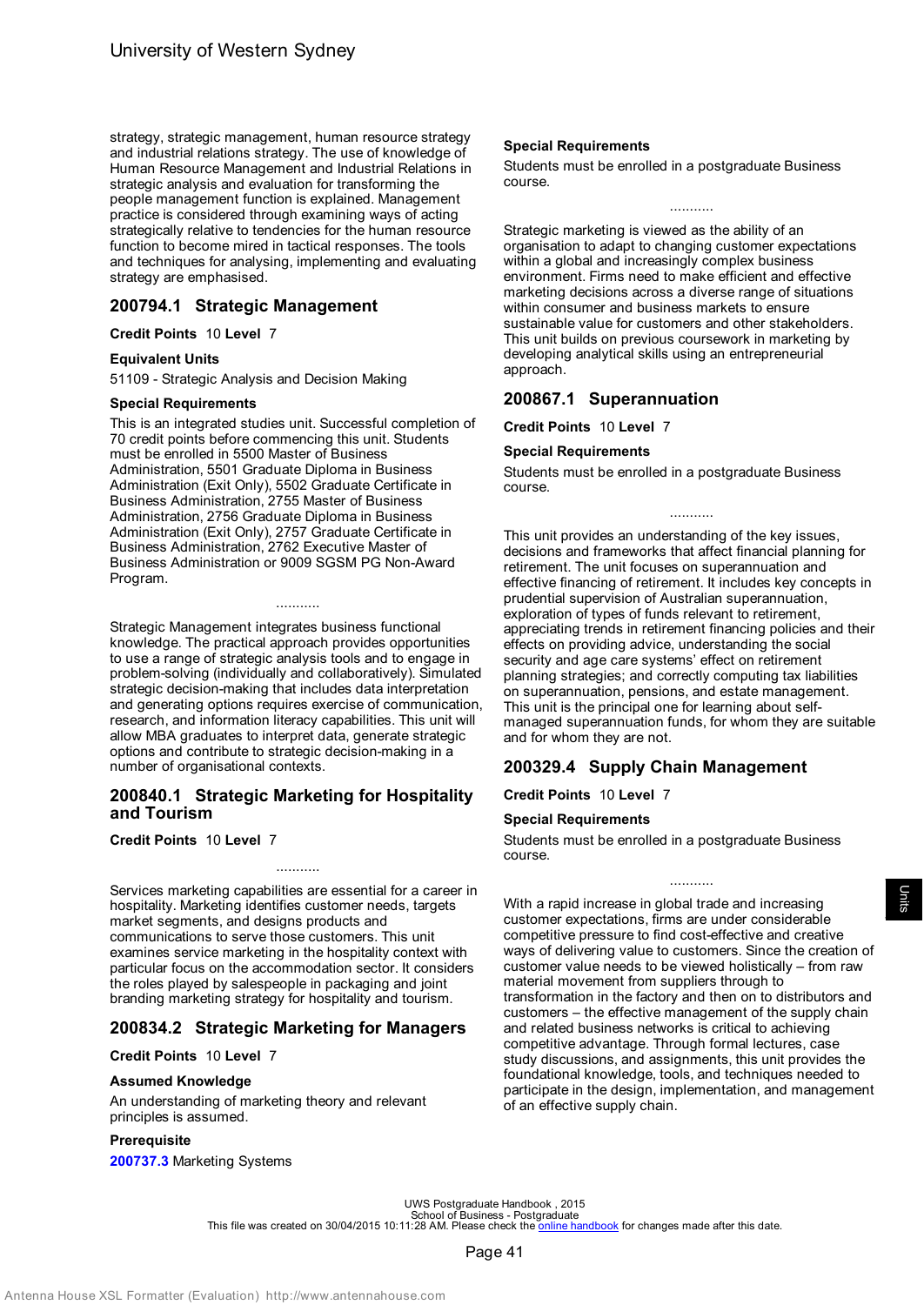### <span id="page-45-0"></span>**300977.1 Systems Analysis and Database Management Systems**

#### **Credit Points** 10 **Level** 7

The main purpose of this unit is to provide students with an opportunity to gain knowledge and experience of developing a business information system in a systematic way. This unit examines the general methodology of systems development life cycle, including different phases and various modeling techniques. The unit specialises in the development of a full systems analysis and design documentation by using system development methodologies, including data analysis and modeling methods. It extensively covers database design techniques where students will use a set of business rules obtained from requirements and use case analysis, and database implementation using a commercial database management system. At the same time, student learning,

...........

intercommunication and collaborative working skills are enhanced by student participation in tutorial presentations and group assignments.

### **200783.1 The Business Environment**

#### **Credit Points** 10 **Level** 7

#### **Incompatible Units**

200223 - Operations Management, 200425 - Economics (PG), 200782 - Business Operations Management, 200726 - Information for Business, 51026 - International Business Environment

#### **Special Requirements**

Students must be enrolled in 5500 Master of Business Administration, 5501 Graduate Diploma in Business Administration (Exit Only), 5502 Graduate Certificate in Business Administration, 2755 Master of Business Administration, 2756 Graduate Diploma in Business Administration (Exit Only), 2757 Graduate Certificate in Business Administration, 2762 Executive Master of Business Administration or 9009 SGSM PG Non-Award Program.

This unit introduces students to different aspects of the business environment so they develop a general understanding of a wide range of topics within the field of commerce. Management, marketing, legal and economic perspectives are explored as components of business structures taking into account the interactions between political, social, and fiscal enviroments. It is recommended that students undertake this unit in their first quarter of study.

...........

#### **200820.2 The Contemporary Business Environment**

**Credit Points** 10 **Level** 7

#### **Equivalent Units**

200783 - The Business Environment

...........

This unit provides foundational knowledge that is needed to appreciate the complexities involved in managing businesses in an uncertain and complex global setting. Emphasis is placed on the influence of the economic, sociocultural, political, and technological environments on a business and the need for businesses to adopt a global perspective in formulating and implementing strategic interventions for enhancing competitiveness.

### **100926.3 The Language of the Law**

### **Credit Points** 10 **Level** 7

### **Equivalent Units**

A7528 - The Language of the Law

This unit aims to develop in students an understanding of the intricacies of the language of the law when used in written documents and mainly in the context of the courtroom. It will provide students with a historical overview of the development of Law English, its aims and purposes and its current uses. Special emphasis will be placed on the implications of legal language on legal translations and court interpreting, but the unit is suitable for monolingual students interested in the language of the law.

...........

### **200839.1 Tourism Management**

**Credit Points** 10 **Level** 7

#### **Special Requirements**

Students must be enrolled in a postgraduate Business course.

#### ...........

This unit considers concepts of tourism management and explores the structure of tourism from a systems approach across an Australian and international context. Consideration is given to the tourist motivation to explore why tourism is undertaken, ranging from the traditional to special interest. The objectives and benefits/risks are considered from each stakeholder's perspective where stakeholders may include relevant government organisations, tour operations, consumers, and service providers throughout the Tourism Supply Chain. Planning of the tourist experience is also explored to provide an improved understanding and management of tourists

### **200825.2 Understanding Contemporary Organisations**

**Credit Points** 10 **Level** 7

#### **Special Requirements**

Students must be enrolled in a postgraduate Business or Information and Communications Technology course.

...........

Understanding Contemporary Organisations is an integrative unit designed to introduce students, who have not previously undertaken a business study program, to the theoretical perspectives offered by the disciplines of business and organisation studies. Students will be engaged in a series of learning activities to develop competency in understanding how people construct organisational structures, processes and practices.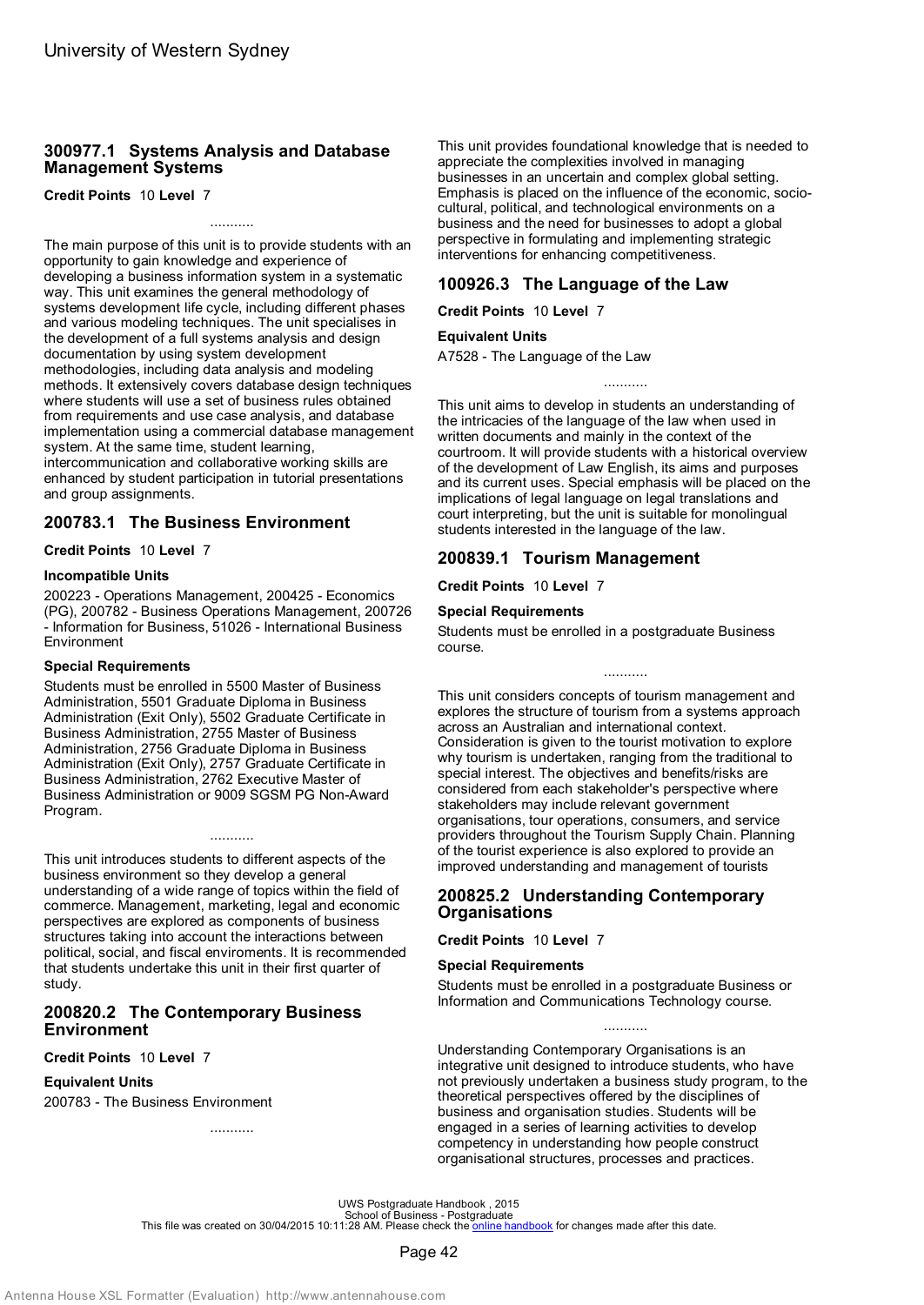<span id="page-46-0"></span>Specifically, processes and practices relating to organisational design and structure, marketing, finances and people management will be introduced.

#### **100294.3 Warlords, Artists and Emperors: Power and Authority in Premodern Japan**

**Credit Points** 10 **Level** 3

#### **Equivalent Units**

102142 - Warlords, Artists and Emperors: Power and Authority in Japanese History

#### **Special Requirements**

Successful completion of 60 credit points.

In 2014 this unit repalced by 102142 - Warlords, Artists and Emperors: Power and Authority in Japanese History. This unit will look at the historical heritage of Japan that is central to contemporary Japanese identity and culture. The historical heritage considered includes Zen, samurai culture, Japanese artistic achievement, the Emperor, who still pays respect to 'the Divine ancestors' on ceremonial occasions, "great" Buddhist temples, Shinto, Shogun, the court, religion, military lords and warlords. The unit explores Japan's historical heritage in relation to industries and institutions, such as the tourist industry and investigates how power, authority, and art are linked?

...........

### **300693.3 Web Technologies**

**Credit Points** 10 **Level** 7

This unit covers the technologies required for the construction and maintenance of web pages and web sites. It focuses on the web page and site design, markup languages, client-side technologies such as Cascading Style Sheets and Javascript, as well as server-side technologies such as web servers, database connectivity, and server side scripting. It also includes the use of multimedia, security, access rights, and the exploration of some of the latest technological wonders populated on the Internet. This unit is heavily orientated towards practical experience based on amplifying the theoretical concepts.

...........

### **300692.2 Workflow Management Systems**

**Credit Points** 10 **Level** 7

#### **Assumed Knowledge**

Students are expected to have basic knowledge of computer systems, software architectures, web technologies such as HTML and XML and client server architectures. In addition, students are anticipated to have studied information systems development concepts or worked in systems development projects. Further, students should have a high interest and capability to read and comprehend the research literature, and explore interdisciplinary research.

#### **Special Requirements**

Students must be enrolled in postgraduate course and must have successfully completed 60 credit points at Level 7.

...........

This unit covers the both theoretical and practical concepts in the rapidly growing area of Workflow Management System (WfMS). In the current global economy, organisations are investing significantly into WfMS to gain a competitive advantage. With such investments comes the need for an ICT workforce that can use, manage, and create WfMS. Therefore, the objective of this unit is to provide skills and knowledge in: process modelling techniques, system architecture of WfMS, service oriented paradigm in WfMS, workflow analysis, workflow performance analysis, making workflow systems adaptive, process intelligence, and evaluation of ROI of workflow automation efforts.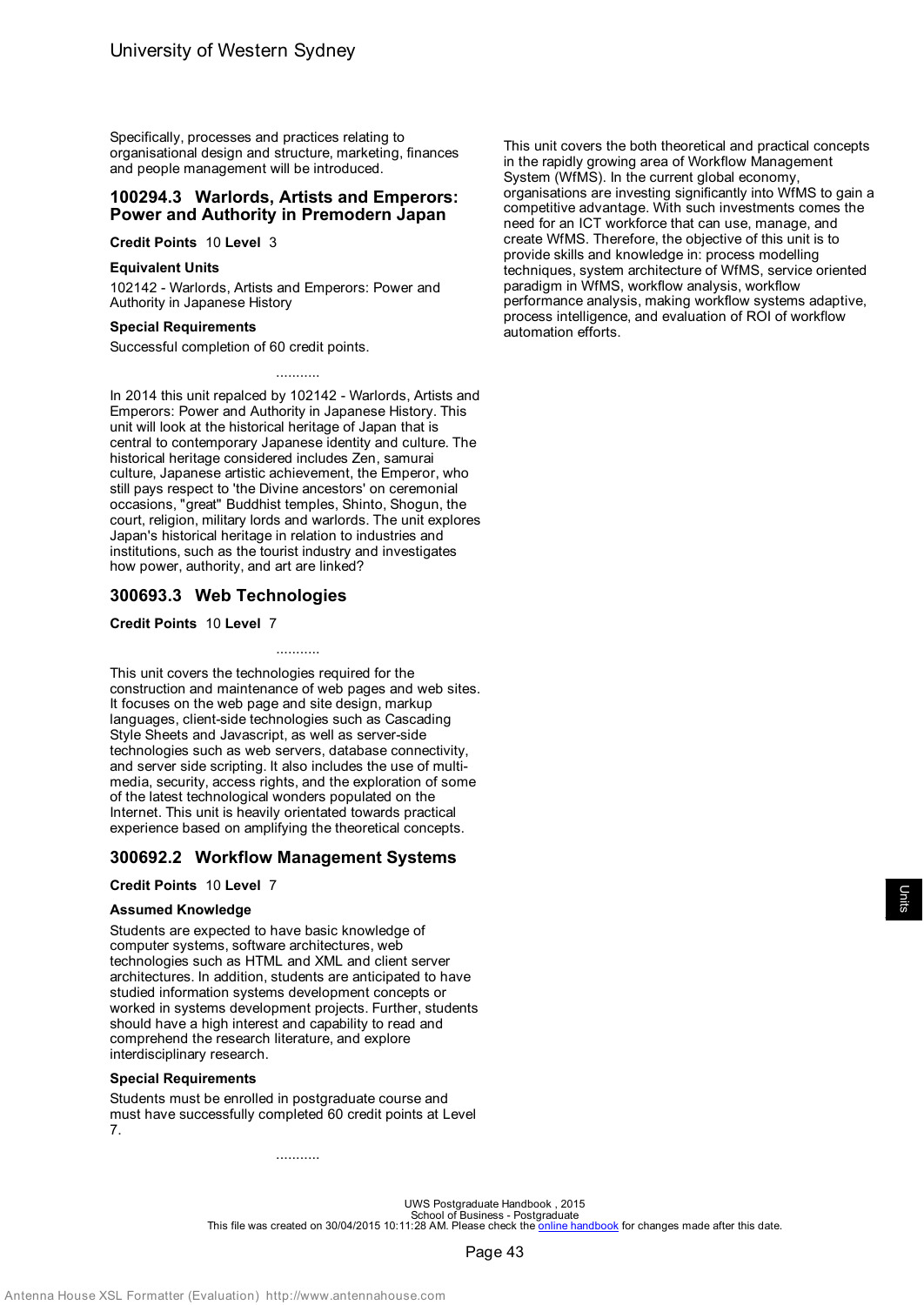### **Index for courses by course code order**

| Course | <b>Description</b>                                                    | Page           |
|--------|-----------------------------------------------------------------------|----------------|
| 2624.5 | Master of Business (Operations<br>Management)                         | 8              |
| 2689.3 | Master of Professional Accounting                                     | 14             |
| 2691.4 | Master of Accountancy                                                 | 1              |
| 2698.6 | Master of Business (Marketing)                                        | $\overline{7}$ |
| 2705.2 | Master of Finance                                                     | 13             |
| 2724.4 | Graduate Certificate in Research Studies                              | 15             |
| 2725.2 | Master of Commerce (Property Investment<br>and Development)           | 13             |
| 2749.1 | Master of Business Research Studies (Exit<br>Only)                    | 9              |
| 2750.1 | Graduate Diploma in Business Studies (Exit<br>Only)                   | 9              |
| 2751.1 | Graduate Certificate in Business Studies<br>(Exit Only)               | 9              |
| 2757.2 | Graduate Certificate in Business<br>Administration                    | 6              |
| 2759.1 | Master of Applied Finance                                             |                |
| 2760.2 | Graduate Certificate in Applied Finance                               | $\frac{2}{3}$  |
| 2761.3 | Master of Business Administration                                     | 4              |
| 2762.2 | Executive Master of Business Administration                           | 3              |
| 2764.2 | Master of Commerce (Human Resource<br>Management)                     | 12             |
| 2765.2 | Graduate Certificate in Business                                      | 7              |
| 2770.1 | Master of Commerce (Financial Planning)                               | 10             |
| 2772.1 | Graduate Certificate in Accounting (exit only)                        | 1              |
| 2781.1 | Graduate Certificate in Commerce (Financial<br>Planning) (exit only)  | 11             |
| 2782.1 | Master of Business Administration/Master of<br><b>Applied Finance</b> | 5              |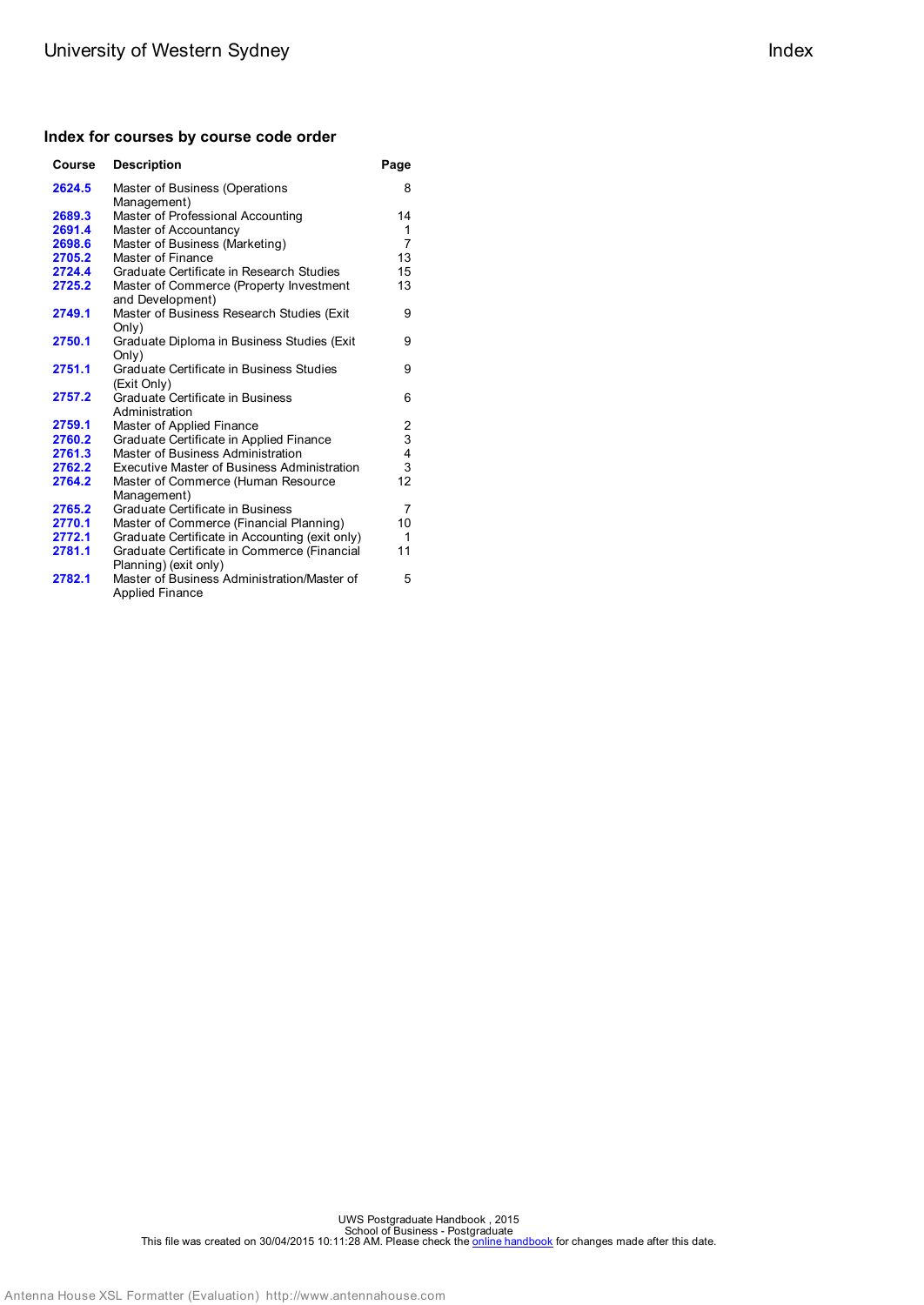### **Index for courses by course description order**

| Course | <b>Description</b>                                                    | Page |
|--------|-----------------------------------------------------------------------|------|
| 2762.2 | Executive Master of Business Administration                           | 3    |
| 2772.1 | Graduate Certificate in Accounting (exit only)                        | 1    |
| 2760.2 | Graduate Certificate in Applied Finance                               | 3    |
| 2765.2 | Graduate Certificate in Business                                      | 7    |
| 2757.2 | Graduate Certificate in Business<br>Administration                    | 6    |
| 2751.1 | Graduate Certificate in Business Studies<br>(Exit Only)               | 9    |
| 2781.1 | Graduate Certificate in Commerce (Financial<br>Planning) (exit only)  | 11   |
| 2724.4 | Graduate Certificate in Research Studies                              | 15   |
| 2750.1 | Graduate Diploma in Business Studies (Exit<br>Only)                   | 9    |
| 2691.4 | Master of Accountancy                                                 | 1    |
| 2759.1 | Master of Applied Finance                                             | 2    |
| 2698.6 | Master of Business (Marketing)                                        | 7    |
| 2624.5 | Master of Business (Operations<br>Management)                         | 8    |
| 2761.3 | Master of Business Administration                                     | 4    |
| 2782.1 | Master of Business Administration/Master of<br><b>Applied Finance</b> | 5    |
| 2749.1 | Master of Business Research Studies (Exit<br>Only)                    | 9    |
| 2770.1 | Master of Commerce (Financial Planning)                               | 10   |
| 2764.2 | Master of Commerce (Human Resource<br>Management)                     | 12   |
| 2725.2 | Master of Commerce (Property Investment<br>and Development)           | 13   |
| 2705.2 | Master of Finance                                                     | 13   |
| 2689.3 | Master of Professional Accounting                                     | 14   |

| Index | Index | Index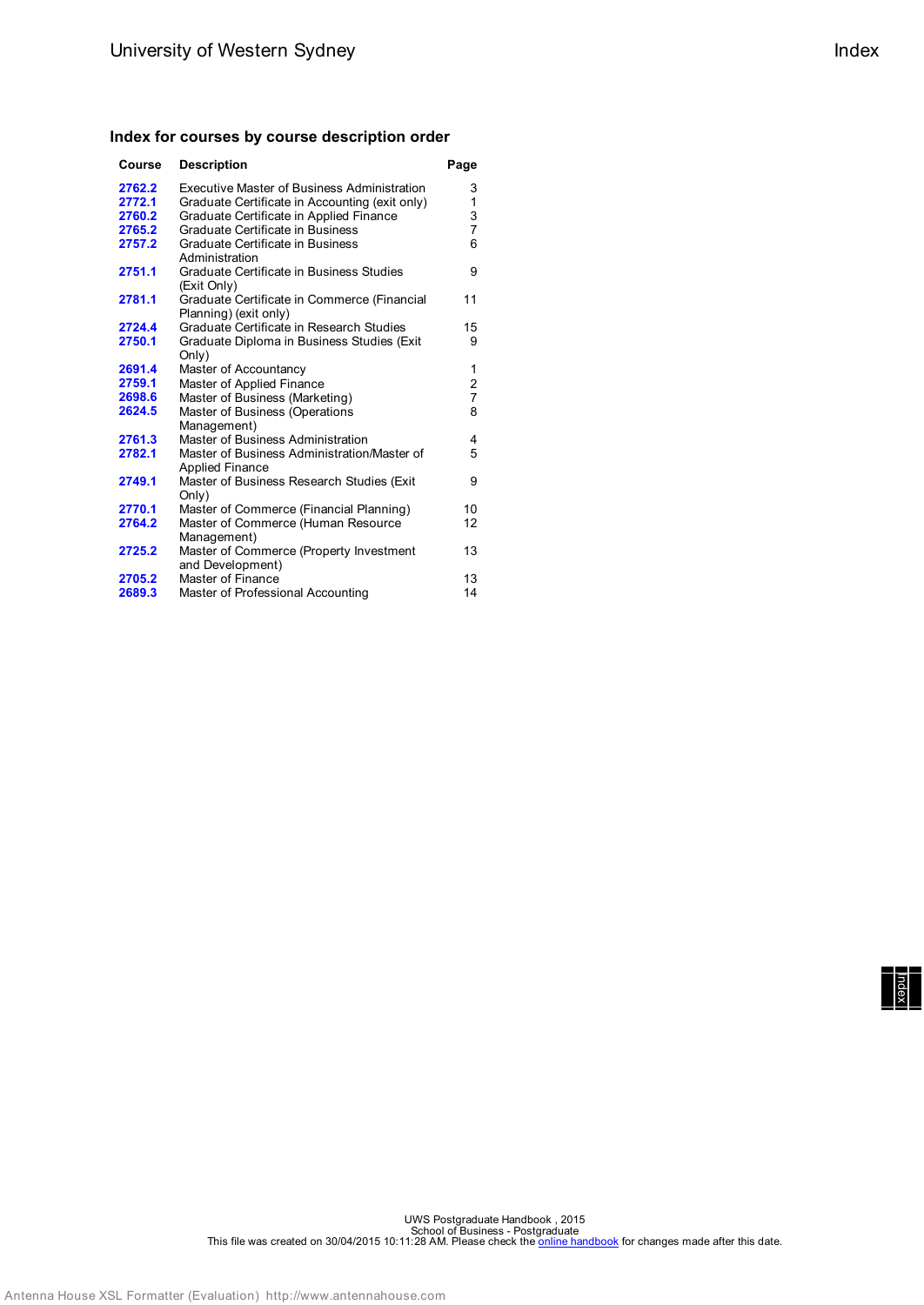### **Index for unit sets by unit sets code order**

| <b>Unit Set</b> | <b>Description</b>                    | Page |
|-----------------|---------------------------------------|------|
| SP2006.1        | Management                            | 17   |
| SP2007.1        | Marketing                             | 17   |
| SP2008.1        | Logistics and Supply Chain Management | 17   |
| SP2009.1        | <b>Hospitality and Tourism</b>        | 17   |
| SP2010.1        | Sustainable Business                  | 17   |
| SP2011.1        | Innovation and Entrepreneurship       | 17   |
| SP2012.1        | Human Resource Management             | 18   |
| SP2016.1        | Finance and Investment                | 18   |
| SP2017.1        | Property                              | 18   |
| SP2018.1        | Information and Communications        | 18   |
|                 | Technology                            |      |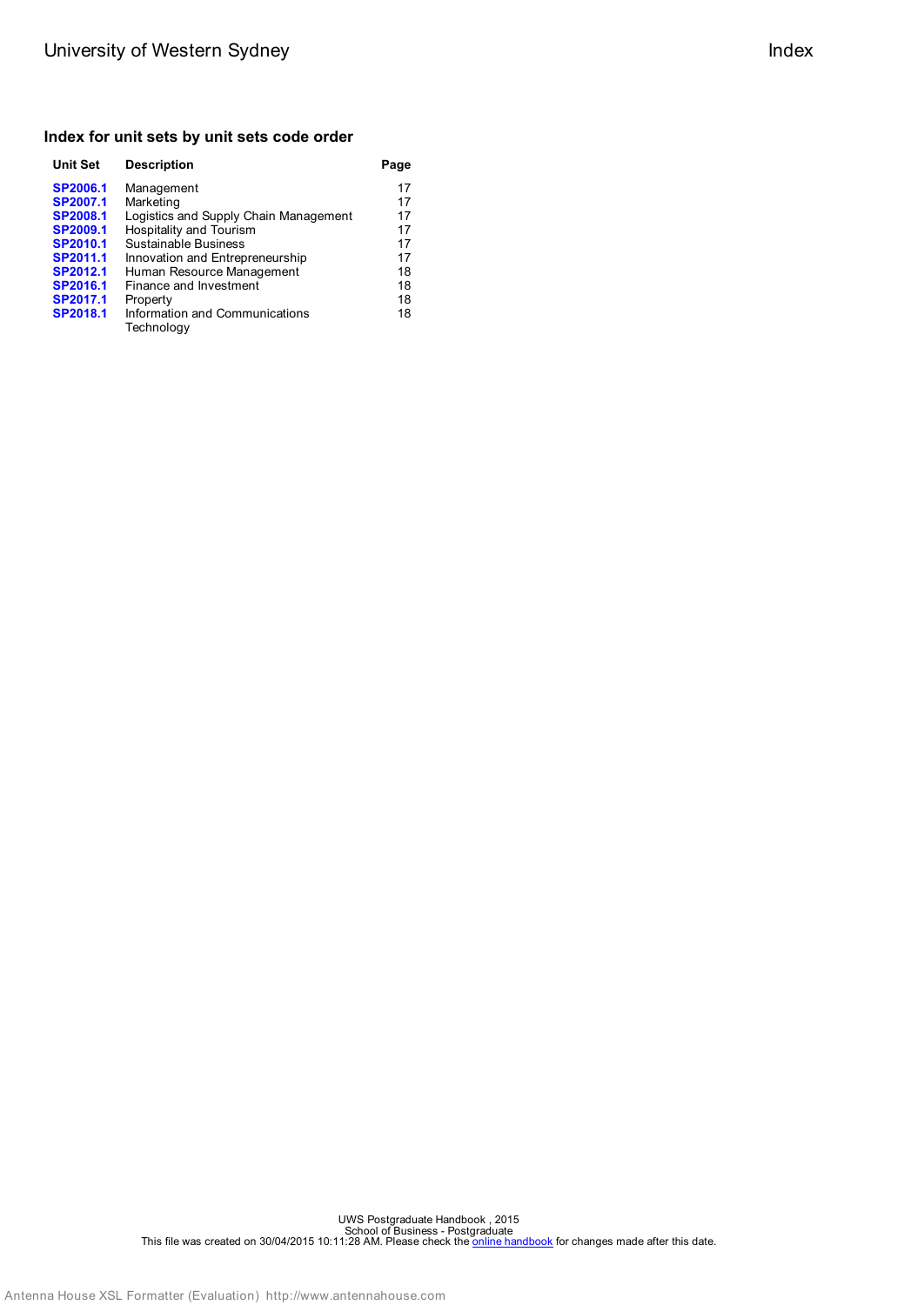### **Index for unit sets by unit set description order**

| <b>Unit Set</b> | <b>Description</b>                    | Page |
|-----------------|---------------------------------------|------|
| SP2016.1        | Finance and Investment                | 18   |
| SP2009.1        | Hospitality and Tourism               | 17   |
| SP2012.1        | Human Resource Management             | 18   |
| SP2018.1        | Information and Communications        | 18   |
|                 | Technology                            |      |
| SP2011.1        | Innovation and Entrepreneurship       | 17   |
| <b>SP2008.1</b> | Logistics and Supply Chain Management | 17   |
| SP2006.1        | Management                            | 17   |
| SP2007.1        | Marketing                             | 17   |
| SP2017.1        | Property                              | 18   |
| SP2010.1        | Sustainable Business                  | 17   |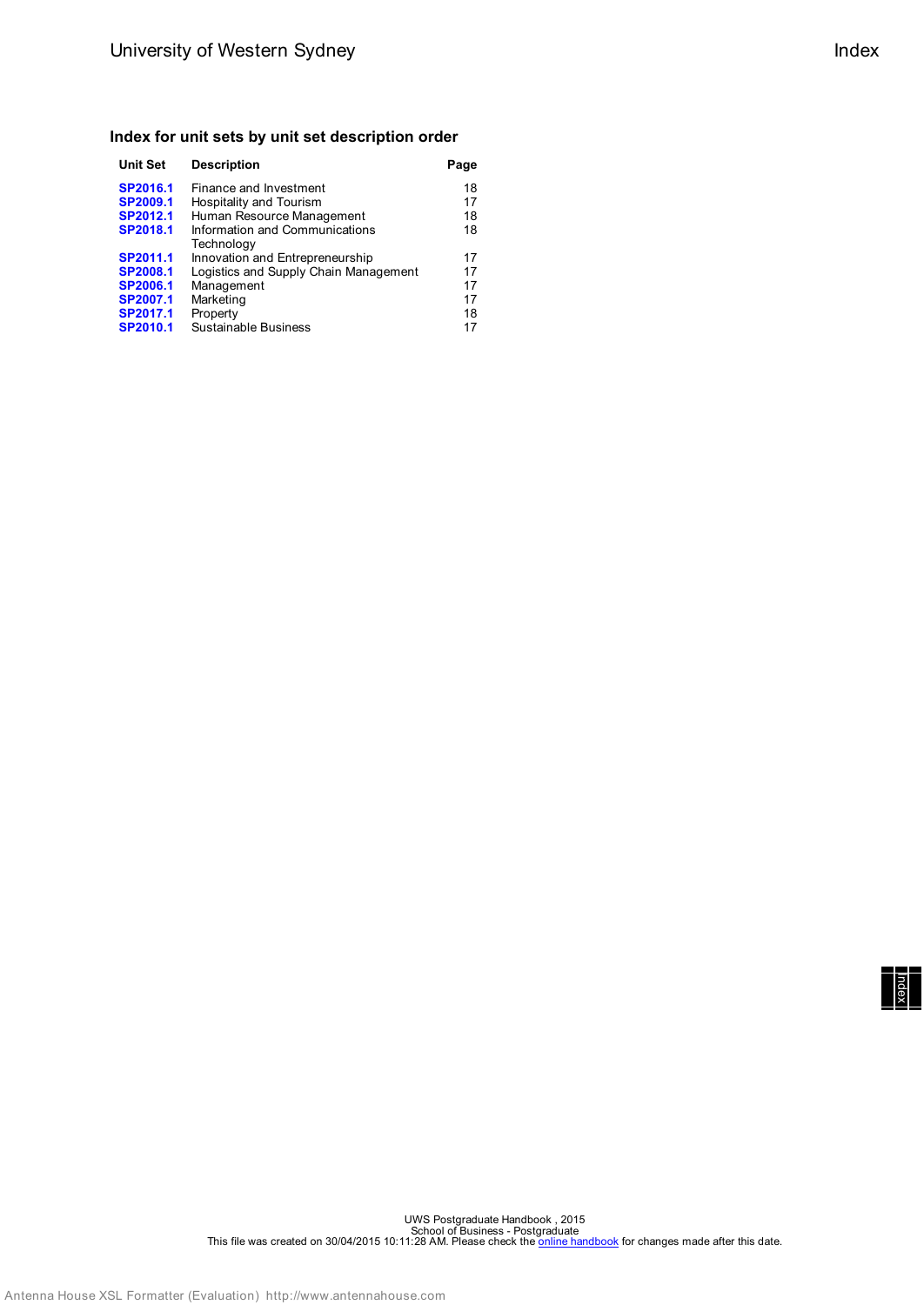| Index for units by unit code order |                                                                             |          | Unit                 | <b>Description</b>                                               | Page     |
|------------------------------------|-----------------------------------------------------------------------------|----------|----------------------|------------------------------------------------------------------|----------|
| Unit                               | <b>Description</b>                                                          | Page     | 200827.1             | Developing Human Capital and<br>Organisational Capability        | 26       |
| 100271.3<br>100294.3               | Modern Japanese History<br>Warlords, Artists and Emperors: Power            | 35<br>43 | 200828.1             | Diversity, Labour Markets and Workforce<br>Planning              | 26       |
|                                    | and Authority in Premodern Japan                                            |          | 200829.2             | <b>Business Project</b>                                          | 22       |
| 100703.1                           | Independent Study 1                                                         | 30       | 200830.2             | Internship                                                       | 32       |
| 100705.2                           | Independent Study 3                                                         | 30       | 200831.1             | Integrated Business Experience 1                                 | 32       |
| 100710.2                           | Introduction to Honours Research                                            | 33       | 200832.2             | <b>Business Marketing</b>                                        | 21       |
| 100926.3                           | The Language of the Law                                                     | 42       | 200833.1             | Leading Contemporary Organisations                               | 34       |
| 100963.3                           | Interpreting Australia: Australian Historians                               | 33       | 200834.2             | <b>Strategic Marketing for Managers</b>                          | 41       |
|                                    | and Historiography                                                          |          | 200835.1             | Managing in the Global Context                                   | 35       |
| 101297.3                           | Languages and Linguistics Special Project                                   | 33       | 200836.1             | Logistics Processes in Enterprise                                | 34       |
| 101416.2                           | Creativity: Theory and Practice                                             | 25       |                      | Resource Planning                                                |          |
| 101417.2                           | Project Seminar and Proposal                                                | 38       | 200837.1             | Hospitality and Tourism in Society                               | 30       |
| 101636.1                           | Developing Sustainable Places                                               | 26       | 200838.1             | <b>Business Operations and Logistics</b>                         | 21       |
| 101854.1                           | Language and Linguistics Research                                           | 33       | 200839.1<br>200840.1 | Tourism Management                                               | 42<br>41 |
|                                    | Methods                                                                     |          |                      | Strategic Marketing for Hospitality and                          |          |
| 200299.4<br>200329.4               | <b>Business Research Skills Seminar</b>                                     | 22<br>41 | 200841.2             | Tourism<br><b>Strategic Business Management</b>                  | 40       |
| 200361.5                           | Supply Chain Management<br>Advanced Thesis Preparation                      | 19       | 200842.1             | Gastronomy and the Food and Beverage                             | 29       |
| 200396.4                           | Introductory Accounting                                                     | 33       |                      | Experience                                                       |          |
| 200397.2                           | Revenue Law (PG)                                                            | 40       | 200843.1             | Integrated Business Experience 2                                 | 32       |
| 200398.3                           | Auditing                                                                    | 20       | 200844.1             | Event Management                                                 | 28       |
| 200399.3                           | Information Systems for Accountants                                         | 30       | 200845.1             | Innovation Through Digital Technology                            | 31       |
| 200400.4                           | Company Accounting                                                          | 23       | 200846.1             | Facilities and Venue Management                                  | 28       |
| 200401.3                           | Accounting Theory and Applications                                          | 19       | 200847.1             | Business, Society and the Environment                            | 22       |
| 200425.4                           | Economics                                                                   | 27       | 200848.2             | Governance, Ethics and Social                                    | 29       |
| 200426.3                           | Corporate Finance                                                           | 24       |                      | Entrepreneurship                                                 |          |
| 200432.3                           | Commercial Law                                                              | 22       | 200849.1             | New Venture Finance                                              | 36       |
| 200433.3                           | Company Law                                                                 | 23       | 200850.1             | Entrepreneurial Management Capabilities                          | 27       |
| 200494.3                           | Management Accounting                                                       | 34       | 200851.1             | Innovation for New Markets                                       | 30       |
| 200497.1                           | Social and Environmental Accounting (PG)                                    | 40       | 200852.1             | Innovation, Creativity and Foresight                             | 31       |
| 200693.3                           | Accounting Professional Engagement                                          | 19       | 200853.1<br>200866.1 | Creating Sustainable Organisations                               | 25<br>37 |
| 200717.2                           | <b>Employment Relations Professional</b>                                    | 27       | 200867.1             | Principles of Financial Planning                                 | 41       |
| 200719.2                           | Practice<br>Industrial Relations and Workplace Change                       | 30       | 200868.1             | Superannuation<br>Investment Planning                            | 33       |
| 200721.2                           | Reward Management                                                           | 40       | 200869.1             | Principles of Taxation                                           | 37       |
| 200722.2                           | <b>Strategic Employment Relations</b>                                       | 40       | 200870.1             | Insurance and Risk Management                                    | 31       |
| 200737.3                           | <b>Marketing Systems</b>                                                    | 35       | 200871.1             | <b>Planning for Retirement</b>                                   | $37\,$   |
| 200743.2                           | Philosophical Foundations of Business                                       | 37       | 200872.1             | Contemporary Issues in Taxation                                  | 23       |
|                                    | Research                                                                    |          | 200891.1             | <b>Property Portfolio Analysis</b>                               | 39       |
| 200744.3                           | <b>Critical Literature Review</b>                                           | 25       | 200892.1             | <b>Property Valuation</b>                                        | 39       |
| 200745.2                           | <b>Advanced Research Skills</b>                                             | 19       | 200893.1             | Property Feasibility Study                                       | 38       |
| 200776.1                           | Compliance Management                                                       | 23       | 200894.1             | <b>Property Development</b>                                      | 38       |
| 200783.1                           | The Business Environment                                                    | 42       | 200895.1             | Property Finance and Taxation                                    | 39       |
| 200784.1                           | Financial Decision Making                                                   | 28       | 300692.2             | <b>Workflow Management Systems</b>                               | 43       |
| 200785.1                           | Foundations of Management                                                   | 29       | 300693.3             | Web Technologies                                                 | 43       |
| 200786.1                           | Marketing Management                                                        | 35       | 300695.2             | Network Technologies                                             | 36       |
| 200787.1                           | Managerial Finance                                                          | 34<br>24 | 300697.2             | Content Management Systems & Web                                 | 24       |
| 200788.1<br>200789.1               | Contemporary Organisation Behaviour<br><b>Emerging Leaders</b>              | 27       | 300769.2             | Analytics<br>Intelligent Agents for E-Markets                    | 32       |
| 200790.1                           | Developing Business Expertise                                               | 26       | 300962.1             | <b>Applied Business Statistics</b>                               | 20       |
| 200791.1                           | Customer Value Management                                                   | 25       | 300977.1             | Systems Analysis and Database                                    | 42       |
| 200792.2                           | Innovation, Creativity and Entrepreneurship                                 | 31       |                      | <b>Management Systems</b>                                        |          |
| 200793.1                           | <b>Managerial Economics</b>                                                 | 34       | 301038.1             | Programming Proficiency                                          | 37       |
| 200794.1                           | Strategic Management                                                        | 41       | 301042.1             | Cloud Computing                                                  | 22       |
| 200795.1                           | Corporate Governance and the Global                                         | 24       | 301043.2             | Mobile Computing                                                 | 35       |
|                                    | Environment                                                                 |          | 301045.2             | Advanced Topics in User System                                   | 20       |
| 200796.1                           | Negotiation and Conflict Resolution                                         | 36       |                      | Interaction                                                      |          |
|                                    | Management                                                                  |          | 301046.1             | Big Data (PG)                                                    | 21       |
| 200797.1                           | One Hundred Days                                                            | 36       | 400421.2             | Research Methods for Humanities and                              | 39       |
| 200798.1                           | <b>Applied Business Project</b>                                             | 20       |                      | Social Sciences                                                  |          |
| 200817.1                           | <b>Business Communication Skills</b>                                        | 21       | 400548.2             | Honours Pathway                                                  | 30       |
| 200817.2                           | <b>Business Communication Skills</b>                                        | 21       | 51054.3              | Financial Modelling                                              | 28       |
| 200820.2                           | The Contemporary Business Environment                                       | 42       | 51163.2<br>51165.3   | Financial Institutions and Markets (MAF)                         | 28<br>28 |
| 200821.2<br>200822.1               | Financial Reports for Decision Making<br><b>Applied Marketing Solutions</b> | 29<br>20 | 51166.3              | Financial Institution Management<br>Credit and Lending Decisions | 25       |
| 200823.1                           | <b>Buyer Behaviour</b>                                                      | 22       | 51168.4              | Funds Management and Portfolio Selection                         | 29       |
| 200824.1                           | Integrated Brand Management                                                 | 31       | 51169.3              | Derivatives                                                      | 26       |
| 200825.2                           | <b>Understanding Contemporary</b>                                           | 42       | 51211.3              | International Finance                                            | 32       |
|                                    | Organisations                                                               |          | 51212.3              | Security Analysis and Portfolio Theory                           | 40       |
| 200826.1                           | Contemporary People Management                                              | 24       | 51240.4              | Project Management                                               | 38       |
|                                    |                                                                             |          | 51259.4              | Purchasing and Materials Management                              | 39       |